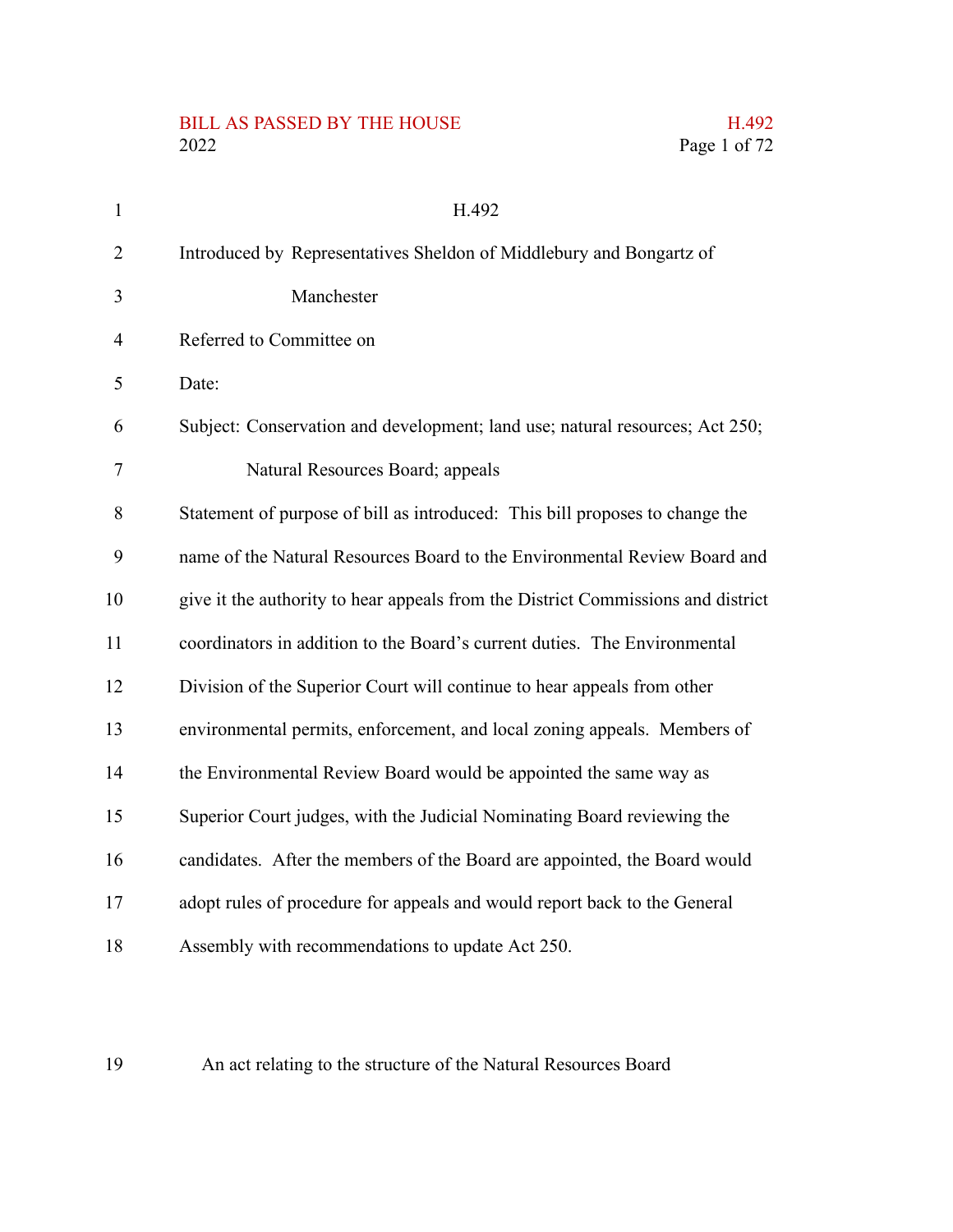# BILL AS PASSED BY THE HOUSE H.492<br>2022 Page 2 of 72

| $\mathbf{1}$   | It is hereby enacted by the General Assembly of the State of Vermont:                       |
|----------------|---------------------------------------------------------------------------------------------|
| $\overline{2}$ | $* * *$ Notural Recourses Roard $* * *$                                                     |
| 3              | Sec $\blacksquare$ 1. 10 V.S.A. § 6021 is amended to read:                                  |
| 4              | § 6021. BOARD; VACANCY <sub>72</sub> REMOVAL                                                |
| 5              | (a) A Na ural Resources The Environmental Review Board is created to                        |
| 6              | administer the A <sub>st</sub> 250 program and hear appeals.                                |
| 7              | (1) The Board shall consist of five members nominated, appointed by                         |
| 8              | the Governor, with the a vice and consent of the Senate, and confirmed in the               |
| 9              | manner of a Superior Court ridge so that one appointment expires in each                    |
| 10             | year. The Chair shall be a full-thre position, and the other four members shall             |
| 11             | be half-time positions. In making there appointments, the Governor and the                  |
| 12             | Senate shall give consideration to candida tes shall be sought who have                     |
| 13             | experience, expertise, or skills relating to the <b>evilled</b> proposed or land use one or |
| 14             | more of the following areas: environmental science, natural resources law and               |
| 15             | policy, land use planning, community planning, or environmental justice.                    |
| 16             | (A) The Governor shall appoint a chair of the Board, a position that                        |
| 17             | shall be a full-time position Board membership shall reflect, to the extent                 |
| 18             | possible, the racial, ethnic, gender, and geographic diversity of the State.                |
| 19             | (B) Following initial appointments, the members, except for the                             |
| 20             | Chair, shall be appointed for terms of four five years. The initial appointments            |
| 21             | snan oc for staggered terms.                                                                |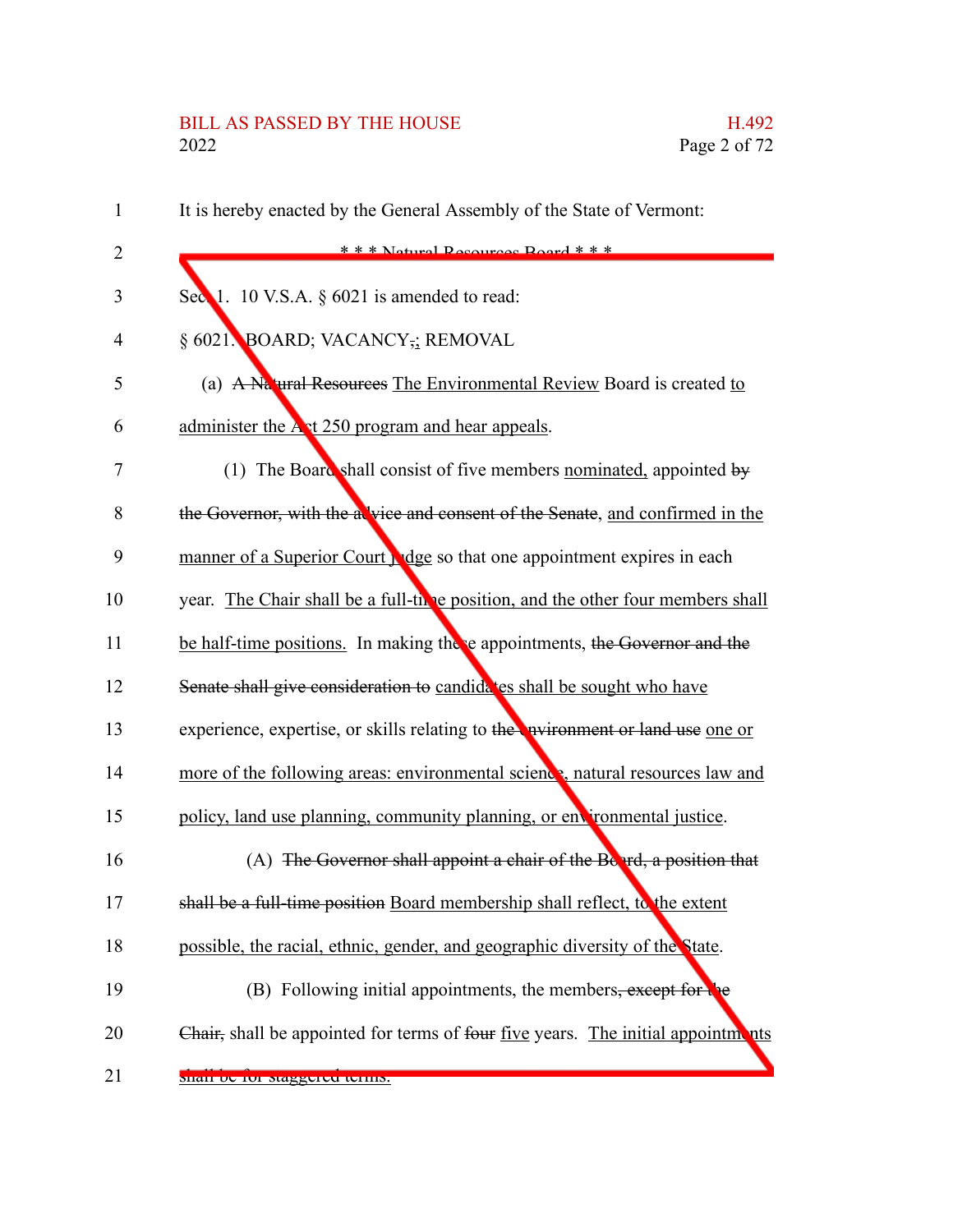#### BILL AS PASSED BY THE HOUSE H.492<br>2022 Page 3 of 72

| 1  | (2) The Covernor shall annoint up to five persons with proference                  |
|----|------------------------------------------------------------------------------------|
| 2  | given to former Environmental Board, Natural Resources Board, or District          |
| 3  | Commission members, with the advice and consent of the Senate, to serve as         |
| 4  | alternates for Board members.                                                      |
| 5  | $(A)$ A ternates shall be appointed for terms of four years, with initial          |
| 6  | appointments being staggered.                                                      |
| 7  | (B) The Chair of the Board may assign alternates to sit on specific                |
| 8  | matters before the Board in situations where fewer than five members are           |
| 9  | available to serve. [Repealed.]                                                    |
| 10 | (b) Any vacancy occurring in the membership of the Board shall be filled           |
| 11 | by the Governor for the unexpired portion of the term Terms; vacancy;              |
| 12 | succession. The term of each appointment ubsequent to the initial                  |
| 13 | appointments described in subsection (a) of this section shall be five years.      |
| 14 | Any appointment to fill a vacancy shall be for the unexpired portion of the        |
| 15 | term vacated. A member may seek reappointment under the terms of this              |
| 16 | section.                                                                           |
| 17 | (c) Removal. Notwithstanding the provisions of 3 V.S.A. $\sqrt[8]{2004}$ , members |
| 18 | shall only be removable for cause only, except the Chair, who shall serve at the   |
| 19 | pleasure of the Governor after notice and a hearing.                               |
| 20 | (d) Disqualified members. The Chair of the Board, upon request of the              |
| 21 | Chan or a District Commission, may appoint and assign former Commission            |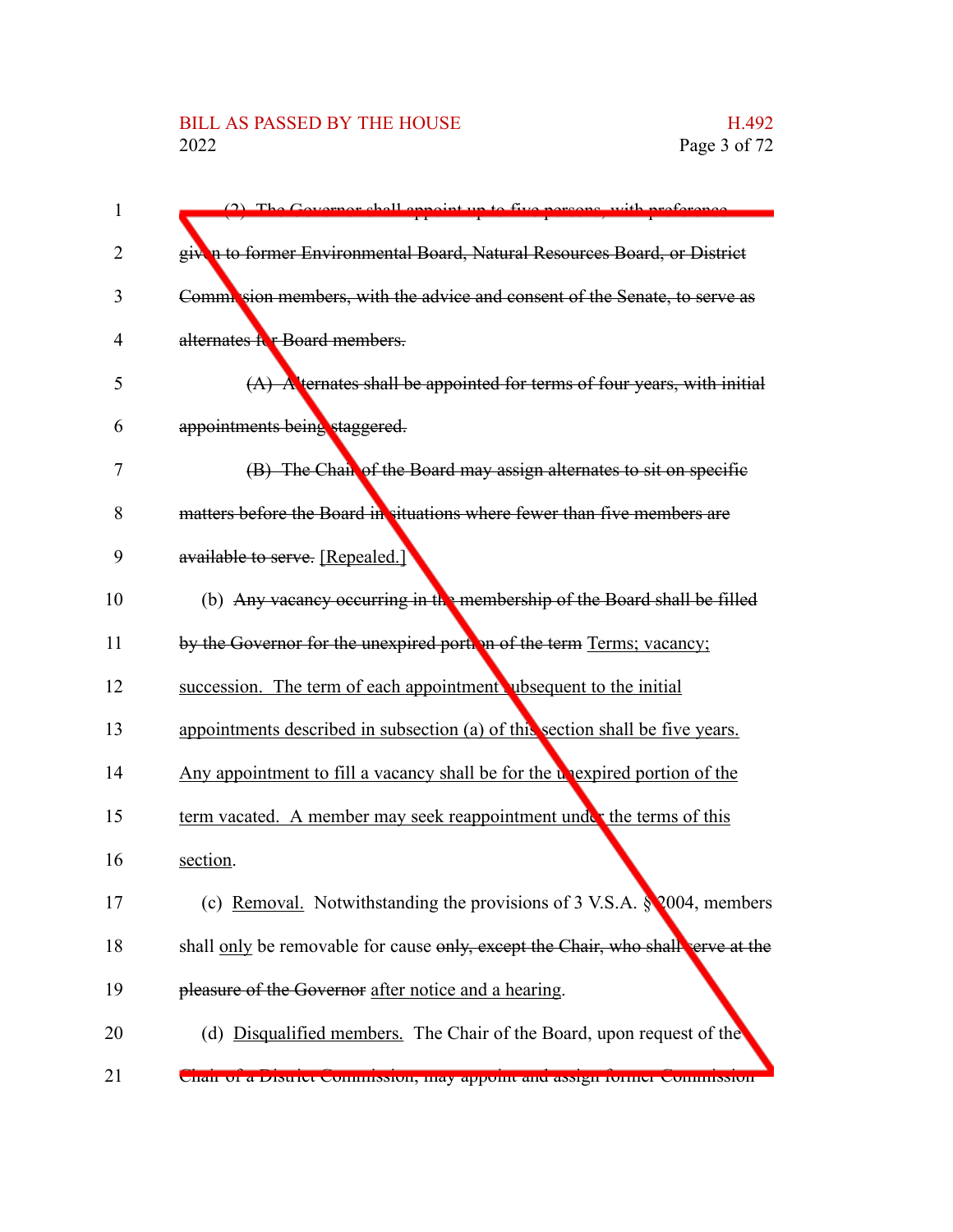## BILL AS PASSED BY THE HOUSE H.492<br>2022 Page 4 of 72

| $\mathbf{1}$   | on gregifia Commission agoos when some                                           |
|----------------|----------------------------------------------------------------------------------|
| 2              | men bers and alternates of the District Commission are disqualified or           |
| 3              | otherwise unable to serve.                                                       |
| 4              | (e) Retirement from office. When a Board member who hears all or a               |
| 5              | substantial part of a case retires from office before the case is completed, the |
| 6              | member shall remain member of the Board for the purpose of concluding            |
| $\overline{7}$ | and deciding that case and signing the findings and judgments involved. A        |
| 8              | retiring Chair shall also remain a member for the purpose of certifying          |
| 9              | questions of law if a party appeals to the Supreme Court.                        |
| 10             | (f) Completion of case. A case shall be deemed completed when the Board          |
| 11             | enters a final decision even though that deck jon is appealed to the Supreme     |
| 12             | Court and remanded by that Court.                                                |
| 13             | (g) Court of record; jurisdiction. The Board shall have the powers of a          |
| 14             | court of record in the determination and adjudication of all matters within its  |
| 15             | jurisdiction. It may initiate proceedings on any matter within its jurisdiction. |
| 16             | It may render judgments and enforce the same by any suitable process issuable    |
| 17             | by courts in this State. An order issued by the Board on any matter while its    |
| 18             | jurisdiction shall have the effect of a judicial order. The Board's jurisdiction |
| 19             | $\frac{1}{2}$ shah mutuut.                                                       |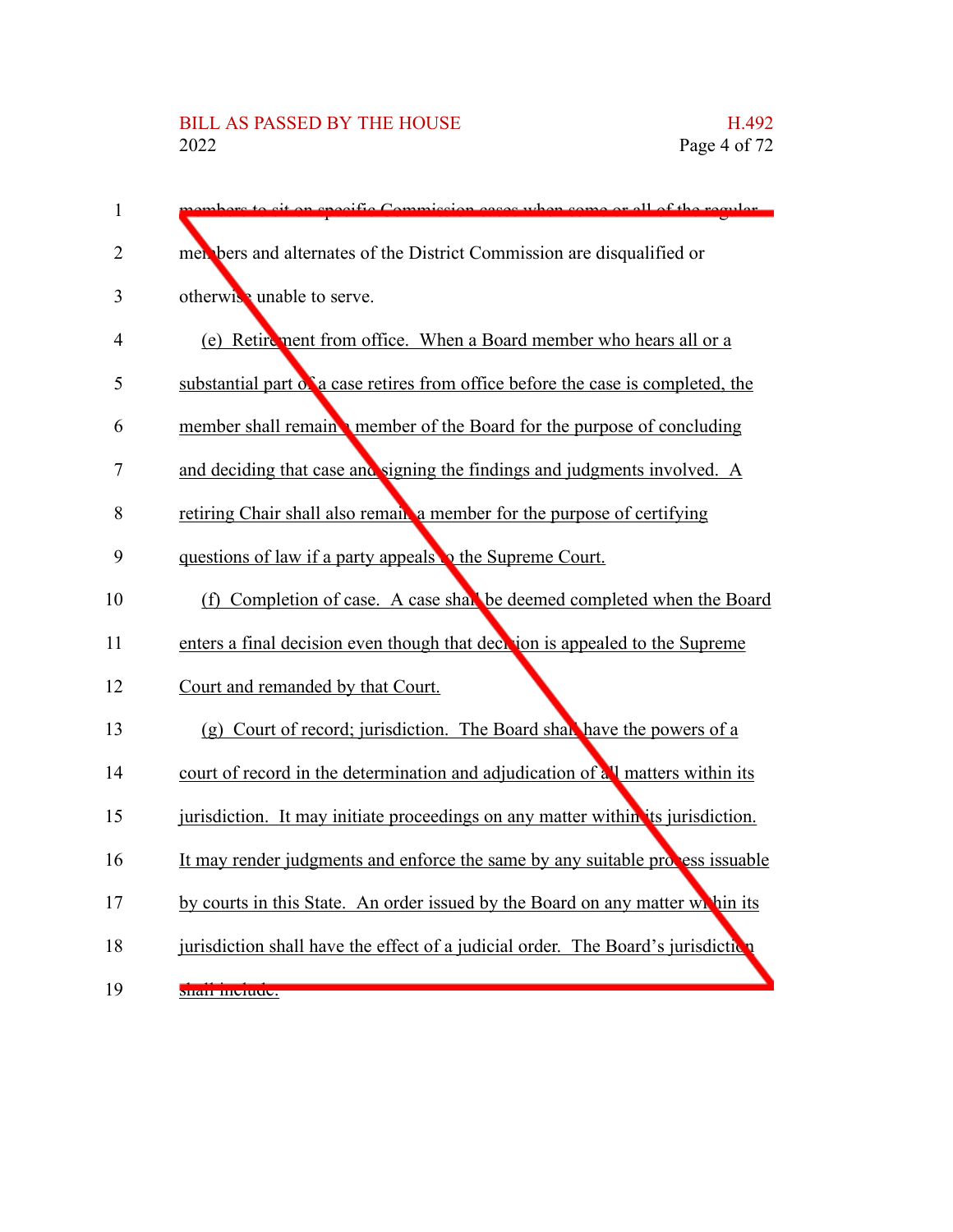## BILL AS PASSED BY THE HOUSE H.492<br>2022 Page 5 of 72

| 1              | devetory rulings on the englicability of this                                       |
|----------------|-------------------------------------------------------------------------------------|
| $\overline{2}$ | cha, ter and rules or orders issued under this chapter, pursuant to 3 V.S.A.        |
| 3              | § 808; and                                                                          |
| 4              | (2) the issuance of decisions on appeals pursuant to sections $6007$ and            |
| 5              | 6089 of this title                                                                  |
| 6              | (h) Hearing officers. One Board member or employee of the Board duly                |
| 7              | appointed by the Chair of the Board may inquire into and examine any matter         |
| 8              | within the jurisdiction of the Board.                                               |
| 9              | (1) A hearing officer may old any hearing on any matter within the                  |
| 10             | jurisdiction of the Board.                                                          |
| 11             | (2) Hearings conducted by a hearing officer shall be in accordance with             |
| 12             | 3 V.S.A. §§ 809–816. A hearing officer may dminister oaths and exercise the         |
| 13             | powers of the Board necessary to hear and determine a matter for which the          |
| 14             | officer was appointed. A hearing officer shall report hindings of fact in writing   |
| 15             | to the Board in the form of a proposal for decision. A copy shall be served         |
| 16             | upon the parties pursuant to 3 V.S.A. § 811. However, judgment on those             |
| 17             | findings shall be rendered only by a majority of the Board.                         |
| 18             | (3) The hearing officer shall report findings of fact and conclusions of            |
| 19             | law in writing to the Board. A copy of the proposed decision shall be serve         |
| 20             | on the parties pursuant to 5 v.S.A. y or 1 out share oc subject to a milar decision |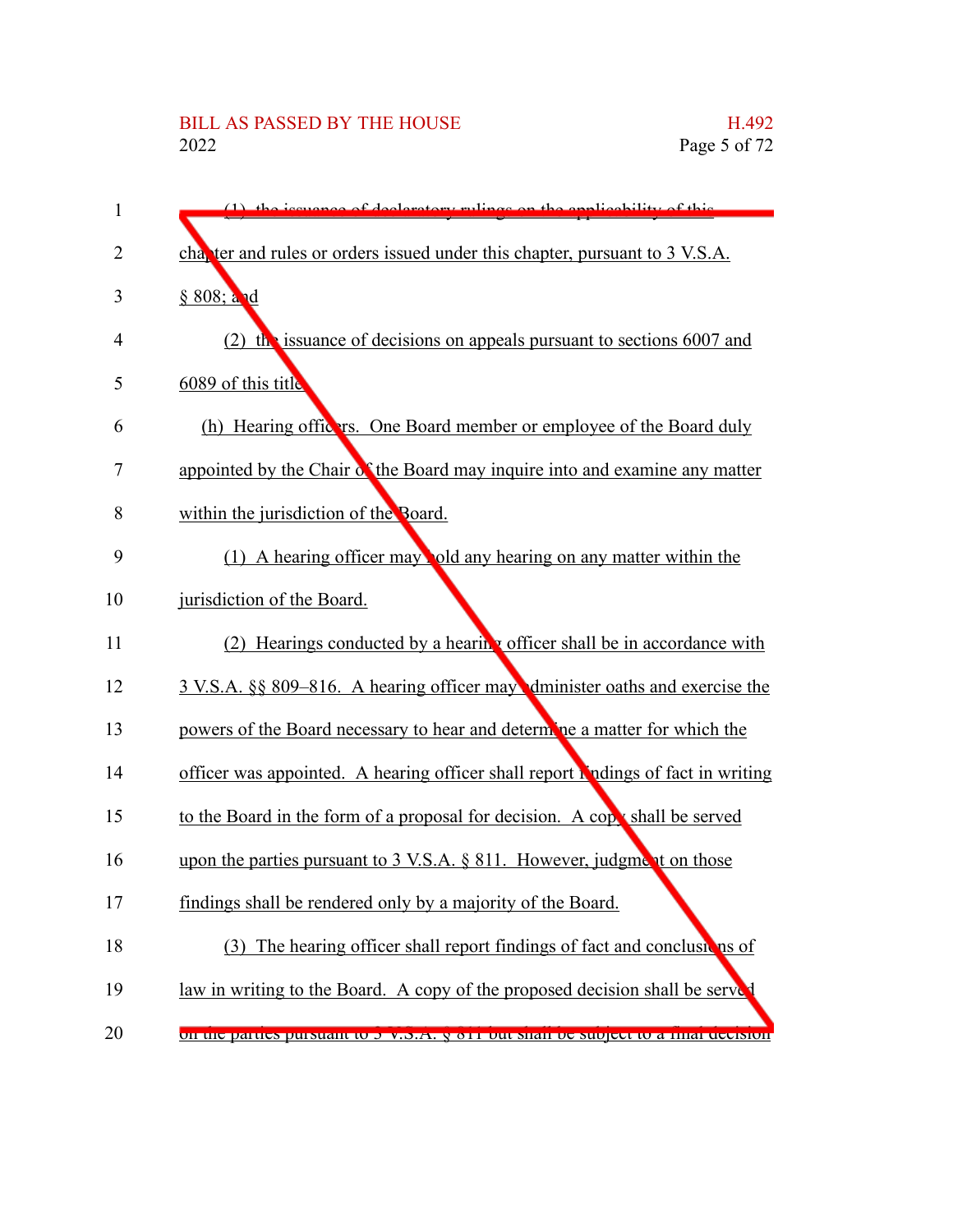| 1  | the Roard The nexties shall have 15 days to request<br><u>oumant hafara</u>      |
|----|----------------------------------------------------------------------------------|
| 2  | the Board.                                                                       |
| 3  | Sec. 2. 10 V.S.A. $\S$ 6025 is amended to read:                                  |
| 4  | $§ 6025$ . RULES                                                                 |
| 5  | (a) The Board may adopt rules of procedure for itself and the District           |
| 6  | Commissions. The Poard shall adopt rules of procedure that govern appeals        |
| 7  | and other contested cases before it and are consistent with this chapter.        |
| 8  | * * *                                                                            |
| 9  | Sec. 3. 10 V.S.A. $\S$ 6027 is amended to read:                                  |
| 10 | § 6027. POWERS                                                                   |
| 11 | (a) The Board and District Commissions each shall have supervisory               |
| 12 | authority in environmental matters respecting projects within their jurisdiction |
| 13 | and shall apply their independent judgment in determining facts and              |
| 14 | interpreting law. Each shall have the power, with respect to any matter within   |
| 15 | its jurisdiction, to:                                                            |
| 16 | (1) administer oaths, take depositions, subpoena and compel the                  |
| 17 | attendance of witnesses, and require the production of evidence;                 |
| 18 | (2) allow parties to enter upon lands of other parties for the purposes of       |
| 19 | inspecting and investigating conditions related to the matter before the Board   |
| 20 | UI CUIHHIINSIUII,                                                                |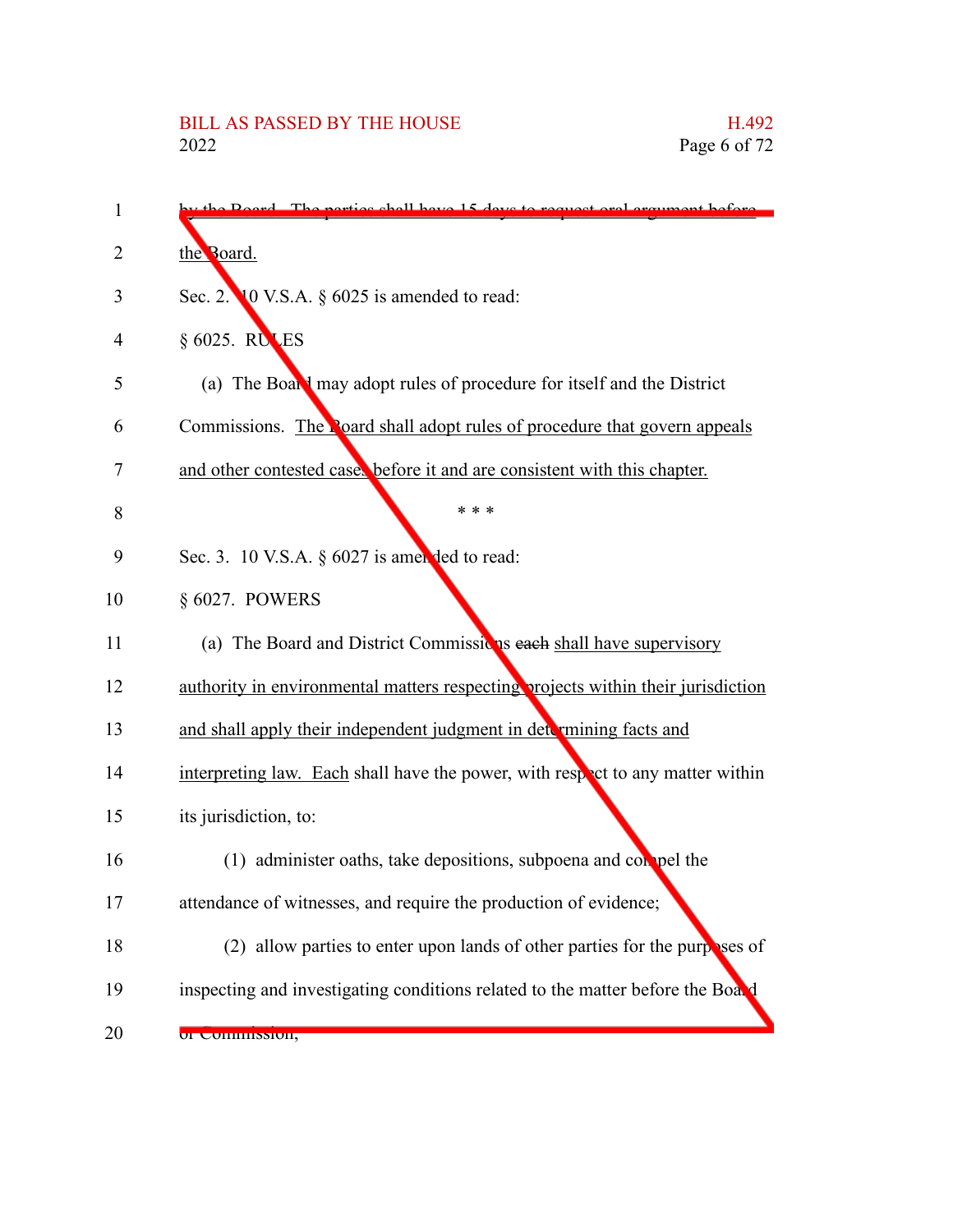### BILL AS PASSED BY THE HOUSE H.492<br>2022 Page 7 of 72

| 1  | (2) onter upon lands for the nurnese of conducting inspections.                    |
|----|------------------------------------------------------------------------------------|
| 2  | investigations, examinations, tests, and site evaluations as it deems necessary    |
| 3  | to verify information presented in any matter within its jurisdiction; and         |
| 4  | (4) apply for and receive grants from the federal government and from              |
| 5  | other sources.                                                                     |
| 6  | (b) The powers $\frac{1}{2}$ anted under this chapter are additional to any other  |
| 7  | powers which that may be granted by other legislation.                             |
| 8  | (c) The Natural Resource. Board may designate or shall establish such              |
| 9  | regional offices as it deems necessary in each district established pursuant to    |
| 10 | subsection $6026(a)$ of this title to implement the provisions of this chapter and |
| 11 | the rules adopted hereunder. Each region I office shall have at least one          |
| 12 | District Coordinator working in it. The Natural Resources Board may                |
| 13 | designate or require a regional planning commission to receive applications,       |
| 14 | provide administrative assistance, perform investigations, and make                |
| 15 | recommendations.                                                                   |
| 16 | (d) At the request of a District Commission, if the Board Chair determines         |
| 17 | that the workload in the requesting district is likely to result in unreasonable   |
| 18 | delays or that the requesting District Commission is disqualified to heal a case,  |
| 19 | the Chair may authorize the District Commission of another district to sit in      |
| 20 | the requesting uistrict to consider one or more apprications.                      |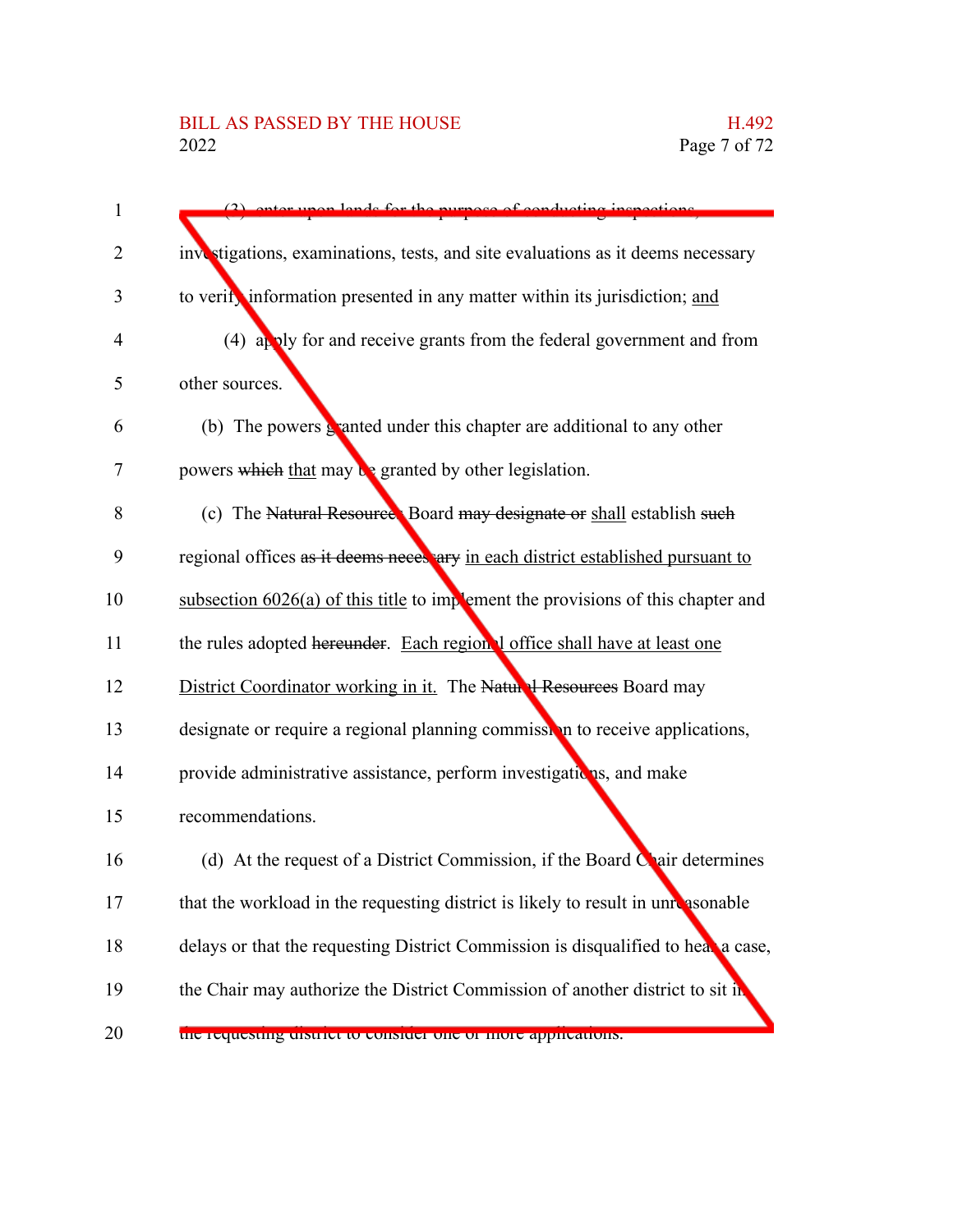| 1  | (a) The Netwol Decourses Roard may by rule ellow joint begrings to be           |
|----|---------------------------------------------------------------------------------|
| 2  | con lucted with specified State agencies or specified municipalities.           |
| 3  | (f)<br>The Board may publish or contract to publish annotations and indices of  |
| 4  | its decision the decisions of the Environmental Division and the Supreme        |
| 5  | Court, and the waxt of those decisions. The published product shall be          |
| 6  | available at a reasor able rate to the general public and at a reduced rate to  |
| 7  | libraries and governmental bodies within the State.                             |
| 8  | (g) The Natural Resources Board shall manage the process by which land          |
| 9  | use permits are issued under section 6086 of this title, may initiate           |
| 10 | enforcement on related matters, under the provisions of chapters 201 and 211    |
| 11 | of this title, and may petition the Envirenmental Division initiate and hear    |
| 12 | petitions for revocation of land use permits issued under this chapter. Grounds |
| 13 | for revocation are:                                                             |
| 14 | $(1)$ noncompliance with this chapter, rules adopted under this chapter, or     |
| 15 | an order that is issued that relates to this chapter;                           |
| 16 | noncompliance with any permit or permit condition;                              |
| 17 | (3) failure to disclose all relevant and material facts in the application or   |
| 18 | during the permitting process;                                                  |
| 19 | (4) misrepresentation of any relevant and material fact at any time;            |
| 20 | (5) failure to pay a penalty or other sums owed pursuant to, or other           |
| 21 | ranure to compry with, court order, supulation agreement, schedule or           |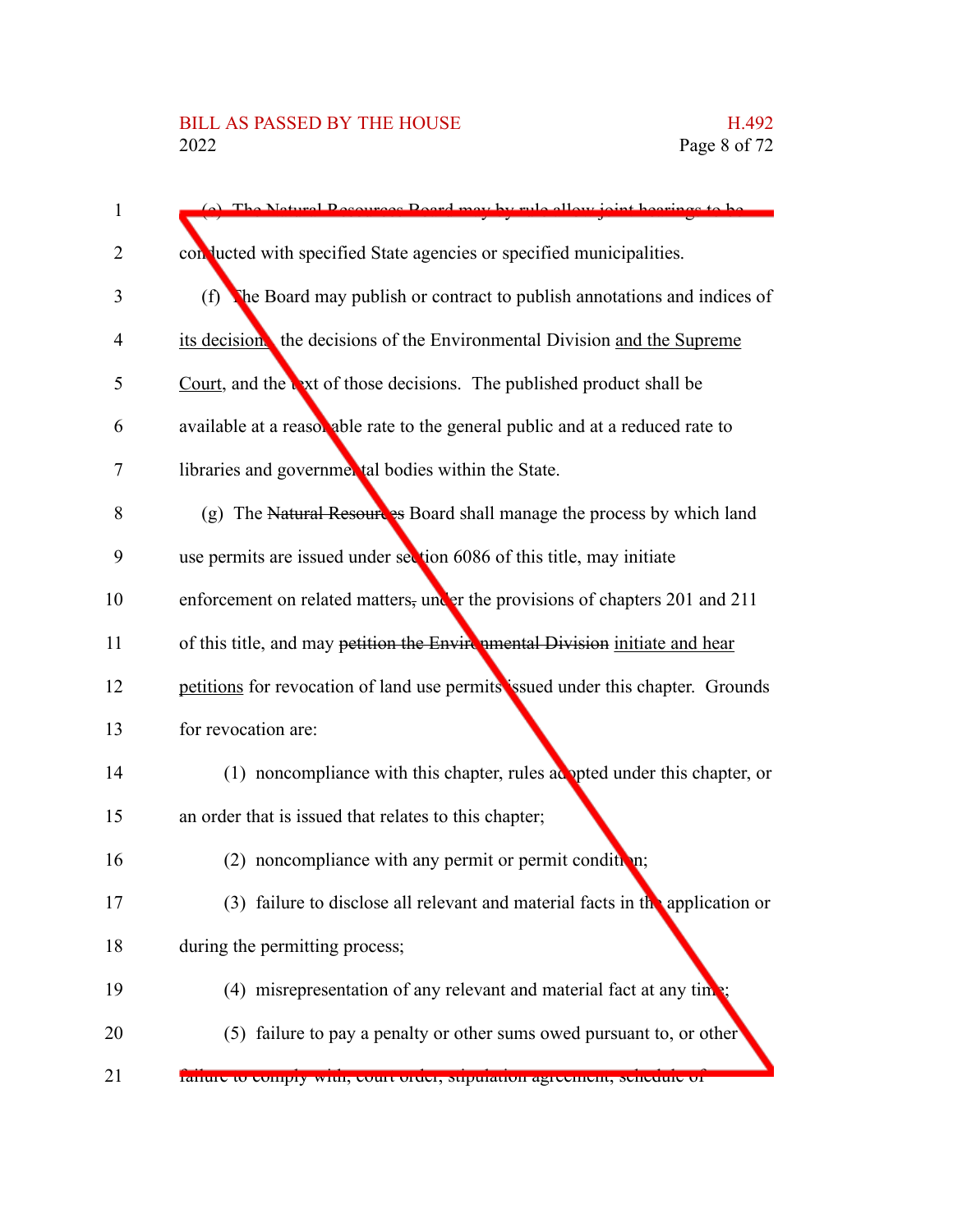| 1  | arder issued under Vermont statutes and related to the                            |
|----|-----------------------------------------------------------------------------------|
| 2  | perinit; or                                                                       |
| 3  | (c) failure to provide certification of construction costs, as required           |
| 4  | under subsection $6083a(a)$ of this title, or failure to pay supplemental fees as |
| 5  | required under to at section.                                                     |
| 6  | (h) The Natural Resources Board may hear appeals of fee refund requests           |
| 7  | under section 6083a of this title and appeals decisions made by District          |
| 8  | Commissions or district coordinators.                                             |
| 9  | (i) The Chair, subject to the direction of the Board, shall have general          |
| 10 | charge of the offices and employees of the Board and the offices and              |
| 11 | employees of the District Commissions.                                            |
| 12 | (j) The Natural Resources Board may part eipate as a party in all matters         |
| 13 | before the Environmental Division that relate to land use permits issued under    |
| 14 | this chapter. [Repealed.]                                                         |
| 15 | * * *                                                                             |
| 16 | Sec. 4. 10 V.S.A. § 6028 is amended to read:                                      |
| 17 | § 6028. COMPENSATION                                                              |
| 18 | Members of the Board and District Commissions shall receive per down pay          |
| 19 | of \$100.00 and all necessary and actual expenses in accordance with 32 V.        |
| 20 | <del>iviv</del> .                                                                 |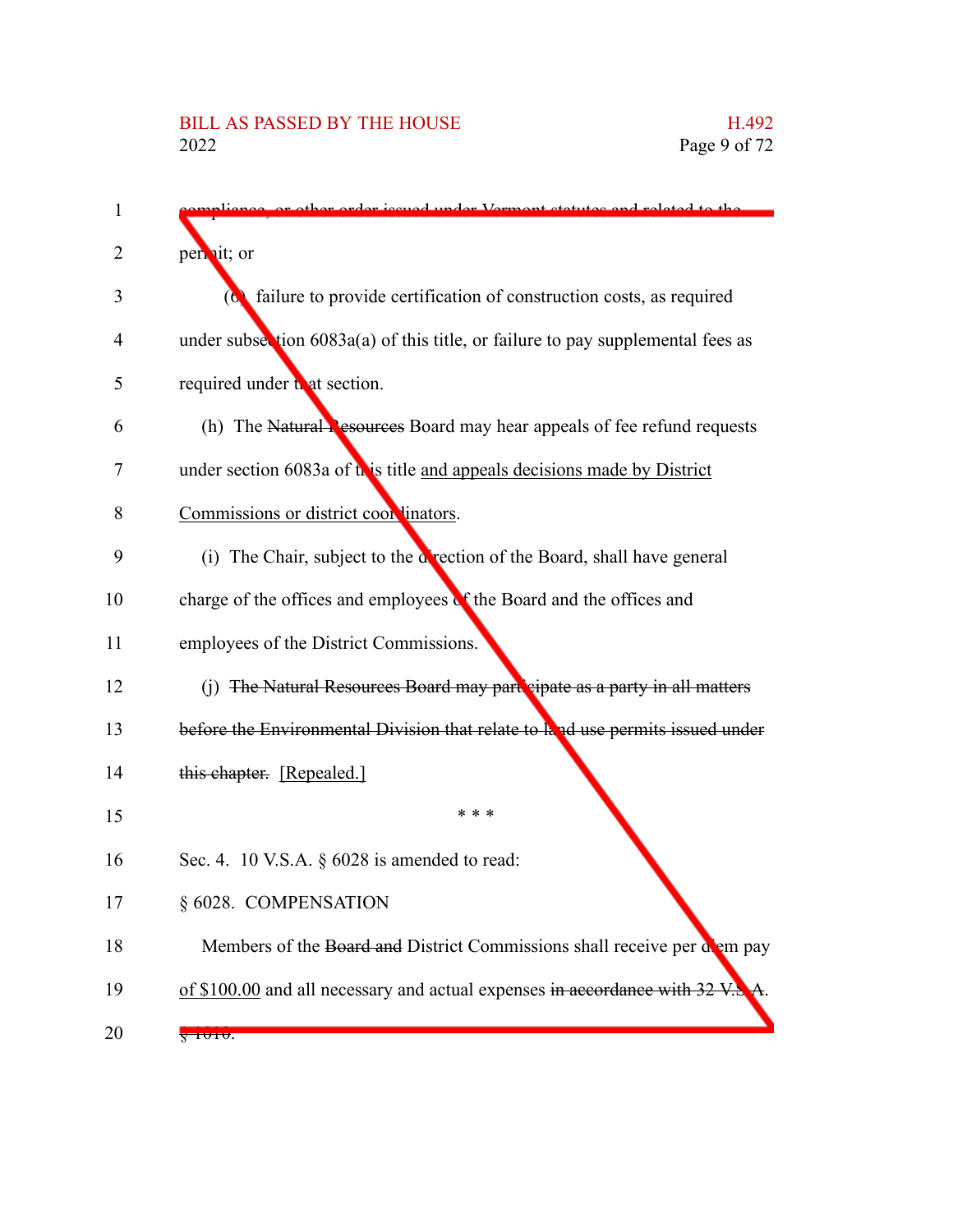| $\mathbf{1}$ | $\sim$ 5 10 VC A $\&$ 6084 is amonded to read.                                  |
|--------------|---------------------------------------------------------------------------------|
| 2            | § 6084. NOTICE OF APPLICATION; PREAPPLICATION PROCESS;                          |
| 3            | HEARINGS; COMMENCEMENT OF REVIEW                                                |
| 4            | (a) The plans for the construction of any development or subdivision            |
| 5            | subject to the permitting requirements of this chapter must be submitted by the |
| 6            | applicant to the Discrict Commission, municipal and regional planning           |
| 7            | commissions, affected vate agencies, and adjoining landowners not less than     |
| 8            | 30 days prior to filing an application under this chapter, unless the municipal |
| 9            | and regional planning commissions and affected State agencies waive this        |
| 10           | requirement.                                                                    |
| 11           | (1) The District Commission may hold a meeting on the proposed plans            |
| 12           | and the municipal or regional planning commission may take one or more of       |
| 13           | the following actions:                                                          |
| 14           | (A) make recommendations to the applicant within 30 days; or                    |
| 15           | (B) once the application is filed with the District Commission, make            |
| 16           | recommendations to the District Commission by the deadline established in the   |
| 17           | applicable provision of this section, Board rule, or scheduling order issued by |
| 18           | the District Commission.                                                        |
| 19           | (2) The application shall address the substantive written commen's and          |
| 20           | recommendations made by the planning commissions related to the criteria of     |
| 21           | subsection ovou(a) or this thic received by the applicant and the substantive   |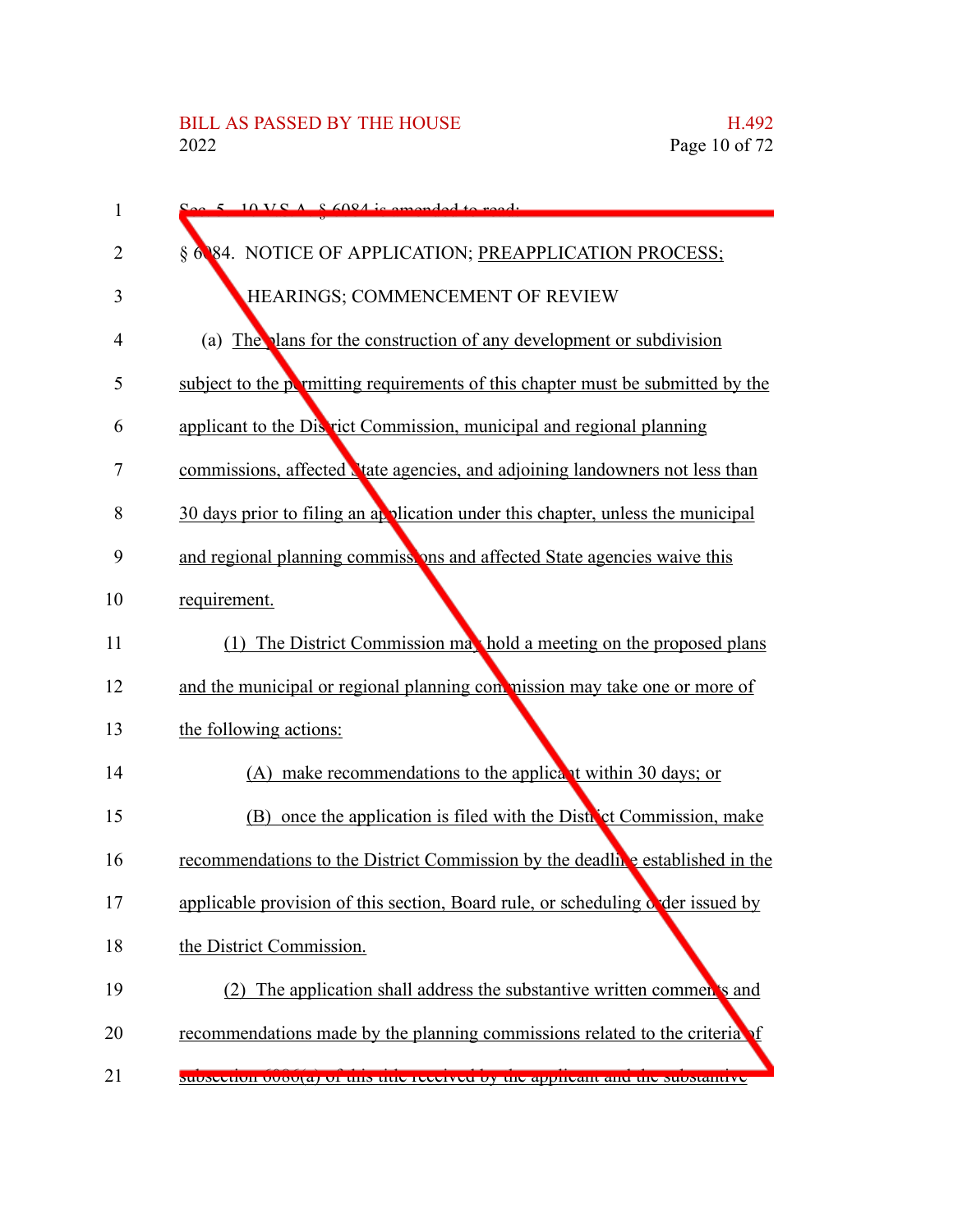| 1  | related to those criteria made at a public hearing under                           |
|----|------------------------------------------------------------------------------------|
| 2  | sub livision (1) of this subsection.                                               |
| 3  | This subsection shall not apply to a project that has been designated              |
| 4  | as using sin plified procedures pursuant to subdivision $6025(b)(1)$ of this title |
| 5  | or an administrative amendment.                                                    |
| 6  | (b) On or before the date of Upon the filing of an application with the            |
| 7  | District Commission, the applicant District Commission shall send, by              |
| 8  | electronic means, notice an a copy of the initial application to the owner of      |
| 9  | the land if the applicant is not the owner; the municipality in which the land is  |
| 10 | located; the municipal and regional planning commissions for the municipality      |
| 11 | in which the land is located; the Vermont Agency of Natural Resources; and         |
| 12 | any adjacent Vermont municipality and municipal and regional planning              |
| 13 | commission if the land is located on a municipal or regional boundary. The         |
| 14 | applicant shall furnish to the District Commission the names of those furnished    |
| 15 | notice by affidavit, and shall post, send by electronic means a copy of the        |
| 16 | notice in to the town clerk's office of the town or towns in which the project     |
| 17 | lies. The town clerk shall post the notice in the town office. The applicant       |
| 18 | shall also provide a list of adjoining landowners to the District Con mission.     |
| 19 | Upon request and for good cause, the District Commission may authorice the         |
| 20 | applicant to provide a partial list of adjoining landowners in accordance wh       |
| 21 | DUAIU TUIUS.                                                                       |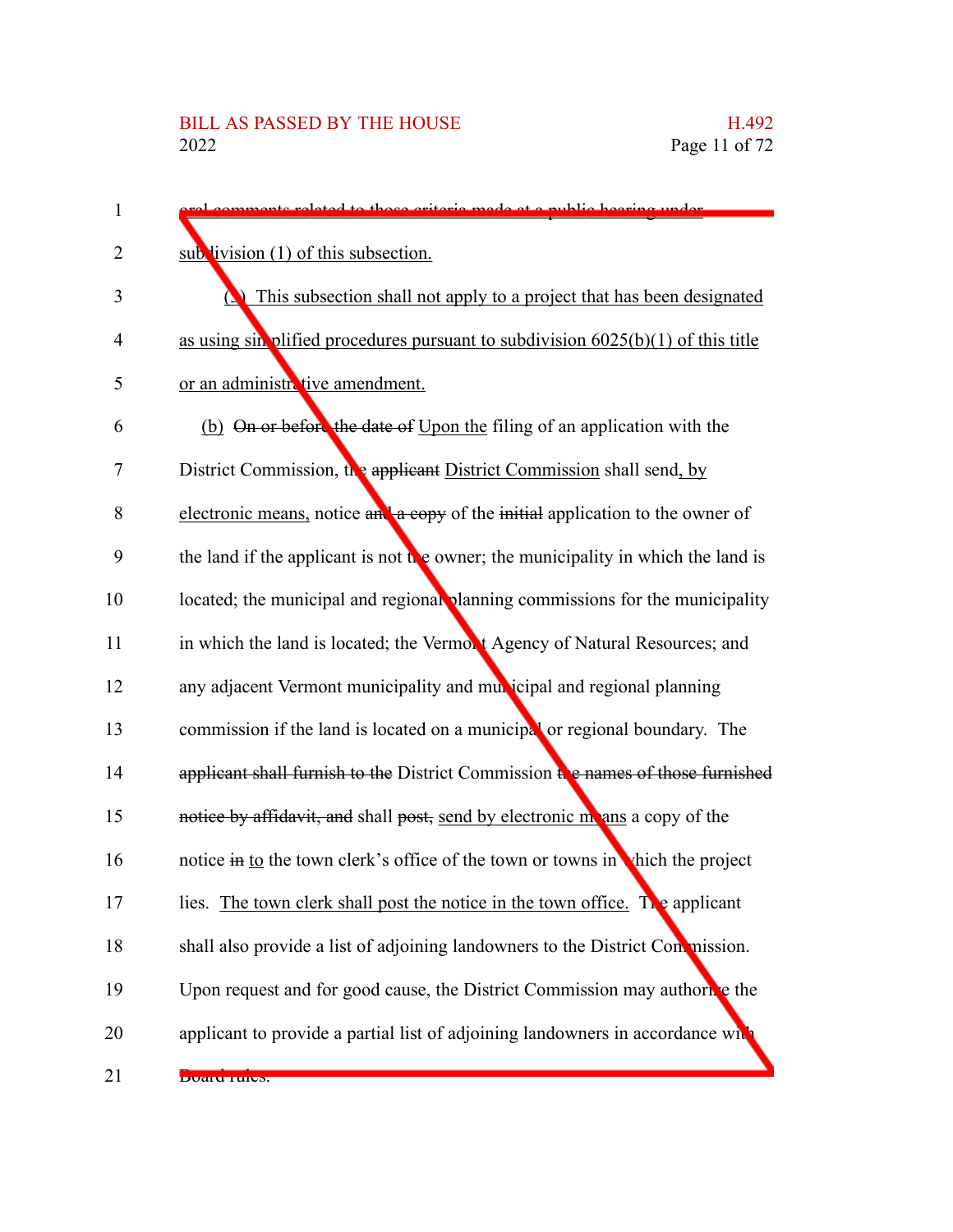| $\mathbf{1}$   | (b)(e) Hnon an application being ruled complete, the District Commission                    |
|----------------|---------------------------------------------------------------------------------------------|
| 2              | shall determine whether to process the application as a major application with              |
| 3              | a required public hearing or process the application as a minor application with            |
| $\overline{4}$ | the potential for a public hearing in accordance with Board rules.                          |
| 5              | * * *                                                                                       |
| 6              | $(e)(d)$ Anyone required to receive notice of commencement of minor                         |
| 7              | application review purst ant to subsection $(\theta)(c)$ of this section may request a      |
| 8              | hearing by filing a request vithin the public comment period specified in the               |
| 9              | notice pursuant to Board rules. The District Commission, on its own motion,                 |
| 10             | may order a hearing within 20 days of notice of commencement of minor                       |
| 11             | application review.                                                                         |
| 12             | $(d)(e)$ Any hearing or prehearing conference for a major application shall                 |
| 13             | be held within 40 days of receipt of a complete application; or within 20 days              |
| 14             | of the end of the public comment period specified $\mathbf{h}$ the notice of minor          |
| 15             | application review if the District Commission determines that it is appropriate             |
| 16             | to hold a hearing for a minor.                                                              |
| 17             | $\left(\frac{e}{f}\right)$ Any notice for a major or minor application, as required by this |
| 18             | section, shall also be published by the District Commission in a local                      |
| 19             | newspaper generally circulating in the area where the development or                        |
| 20             | subdivision is located and on the Board's website not more than ten days at er              |
| 21             | receipt or a comprete apprication.                                                          |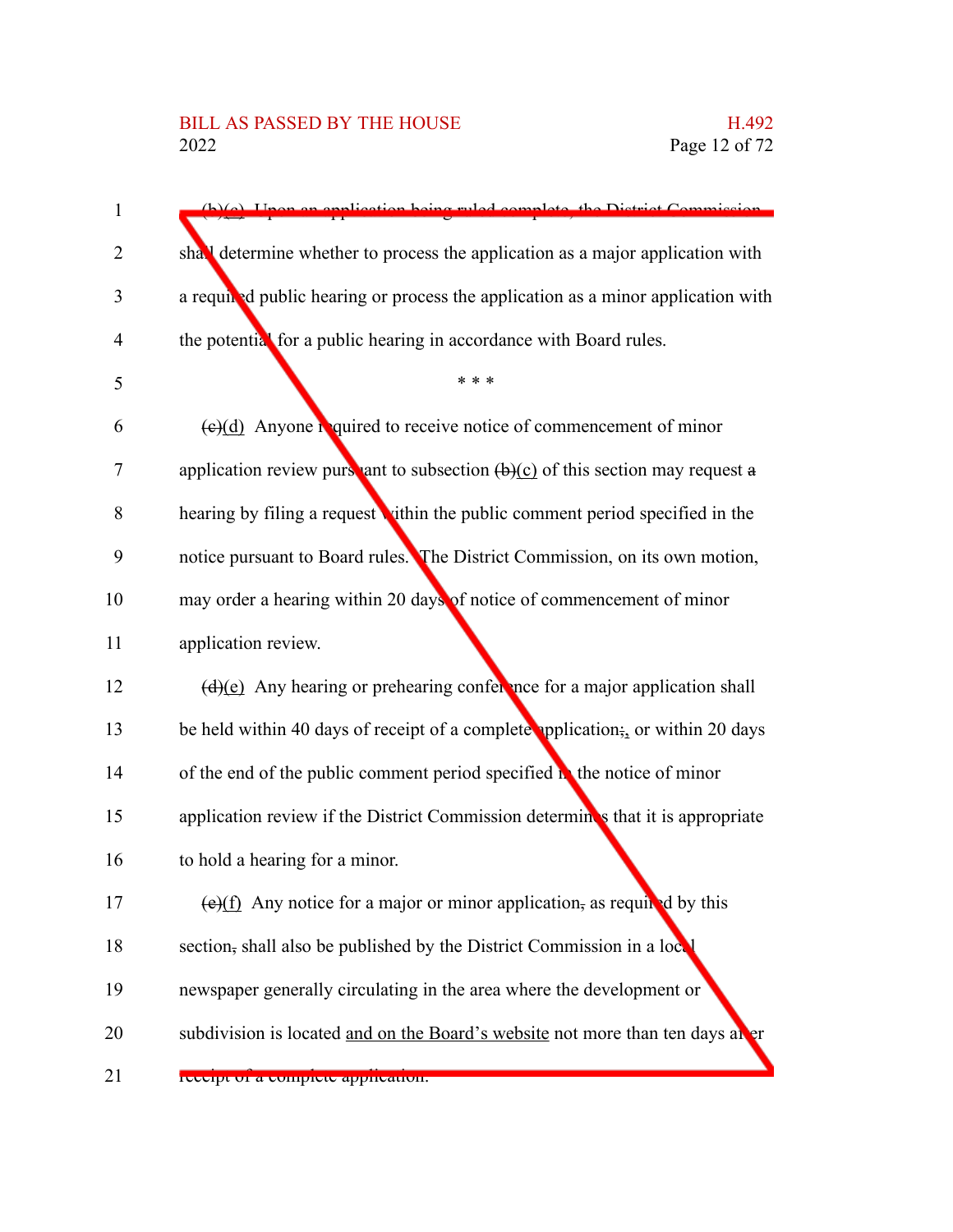| $\mathbf{1}$   | * * *                                                                                               |
|----------------|-----------------------------------------------------------------------------------------------------|
| 2              | $\Theta(g)$ This subsection concerns an application for a new permit amendment                      |
|                |                                                                                                     |
| 3              | to change the conditions of an existing permit or existing permit amendment in                      |
| $\overline{4}$ | order to aux orize the construction of a priority housing project described in                      |
| 5              | subdivision $60\sqrt{(p)}(2)$ of this title.                                                        |
| 6              | * * *                                                                                               |
| 7              | $(g)(h)$ When an application concerns the construction of improvements for                          |
| 8              | one of the following, the application shall be processed as a minor application                     |
| 9              | in accordance with subsections $\mathbf{b}$ (c) through $\left(\frac{e}{f}\right)$ of this section: |
| 10             | * * *                                                                                               |
| 11             | Sec. 6. 10 V.S.A. $\S$ 6089 is amended to read:                                                     |
| 12             | § 6089. APPEALS                                                                                     |
| 13             | Appeals of any act or decision of a District Commission under this chapter                          |
| 14             | or a district coordinator under subsection $6007(c)$ of this title shall be made to                 |
| 15             | the Environmental Division in accordance with chapter 220 of this title. For                        |
| 16             | the purpose of this section, a decision of the Chair of a District Commission                       |
| 17             | under section 6001e of this title on whether action has been taken to                               |
| 18             | eircumvent the requirements of this chapter shall be considered an act or                           |
| 19             | decision of the District Commission.                                                                |
| 20             | $(a)(1)$ An appeal from the District Commission shall be to the Board and                           |
| 21             | shah oc accompanied by a tec prescribed by secuoli oboda of this thic.                              |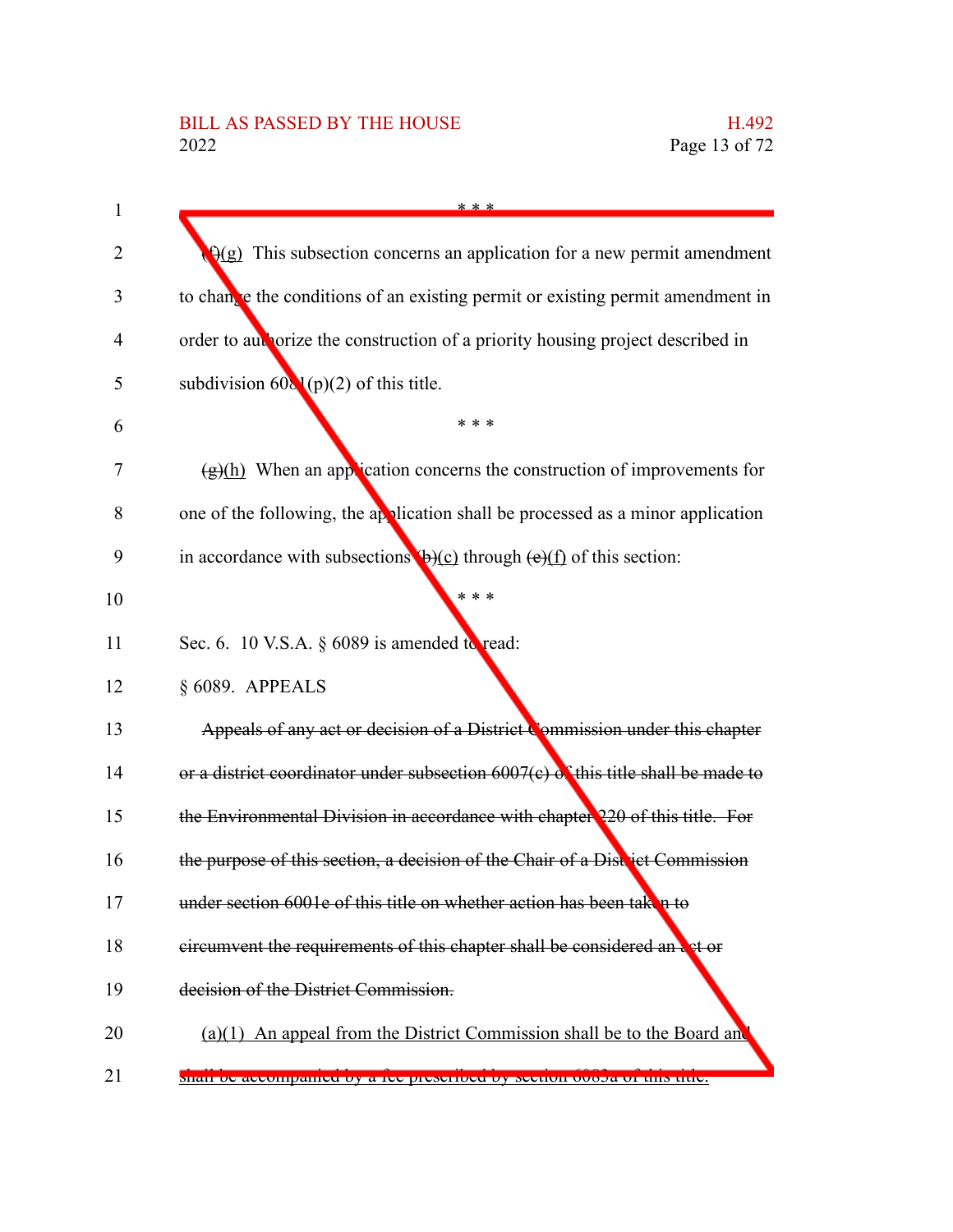| 1              | Dorticination before District Commission An aggricuat person                          |
|----------------|---------------------------------------------------------------------------------------|
| $\overline{2}$ | shall not appeal an act or decision that was made by a District Commission            |
| 3              | unless the person was granted party status by the District Commission pursuant        |
| $\overline{4}$ | to subdivist in $6085(c)(1)(E)$ of this title, participated in the proceedings before |
| 5              | the District Con mission, and retained party status at the end of the District        |
| 6              | Commission proceedings. In addition, the person may only appeal those issues          |
| $\overline{7}$ | under the criteria with <i>lespect</i> to which the person was granted party status.  |
| 8              | However, notwithstanding these limitations, an aggrieved person may appeal            |
| 9              | an act or decision of the Distric Commission if the Board determines that:            |
| 10             | (A) there was a procedural defect that prevented the person from                      |
| 11             | obtaining party status or participating in the proceeding;                            |
| 12             | (B) the decision being appealed is the grant or denial of party status;               |
| 13             | $or$                                                                                  |
| 14             | some other condition exists that would result in manifest injustice<br>(C)            |
| 15             | if the person's right to appeal was disallowed.                                       |
| 16             | (3) An appellant to the Board, under this section, shall file with the                |
| 17             | notice of appeal a statement of the issues to be addressed in the appeal, a           |
| 18             | summary of the evidence that will be presented, and a preliminary ist of              |
| 19             | witnesses who will testify on behalf of the appellant.                                |
| 20             | The Board shall hold a de novo hearing on all findings requested by<br>(4)            |
| 21             | any party that thes an appear of cross appear, according to the rules of the          |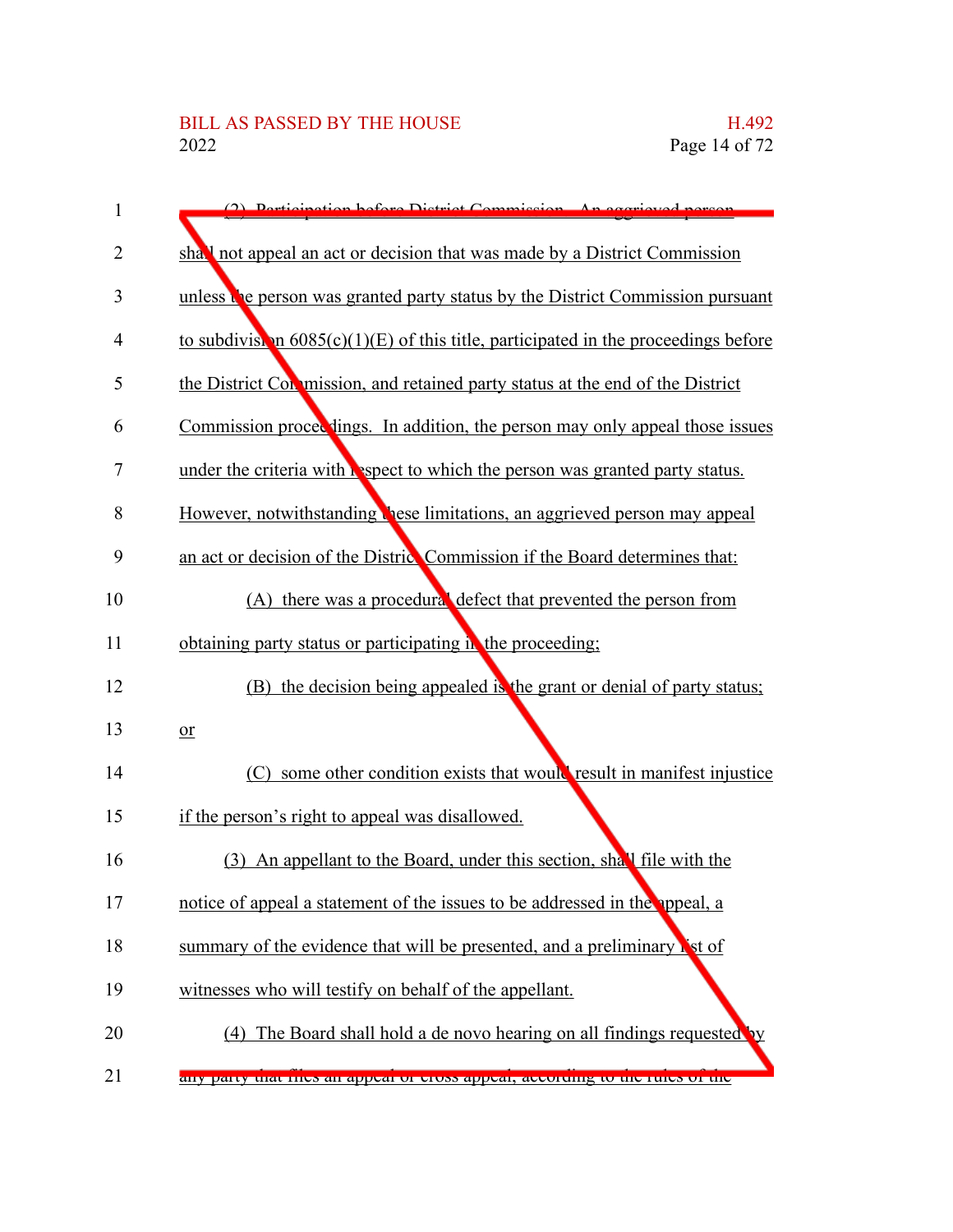| 1  | Roard. The bearing shall be hold in the municipality where the project subject.     |
|----|-------------------------------------------------------------------------------------|
| 2  | to the appeal is located, if possible, or as close as possible.                     |
| 3  | Notice of appeal shall be filed with the Board within 30 days<br>Ь                  |
| 4  | following the act or decision by the Board. The Board shall notify the parties      |
| 5  | who had party sentus before the District Commission of the filing of any            |
| 6  | appeal.                                                                             |
| 7  | (6) Prehearing dis overy.                                                           |
| 8  | (A) Discovery of persons who may provide testimony pursuant to                      |
| 9  | Vermont Rule of Evidence 702 shall be provided as set forth in the Vermont          |
| 10 | Rules of Civil Procedure 26-37.                                                     |
| 11 | (B) Interrogatories may be subh itted pursuant to the Vermont Rule                  |
| 12 | of Civil Procedure 33 but, other than with regard to testimony pursuant to          |
| 13 | Vermont Rule of Evidence 702, shall be limited to discovery of the identity of      |
| 14 | witnesses and a summary of each witness's testimony, except by order of the         |
| 15 | Board for cause shown.                                                              |
| 16 | Parties may submit requests to produce and requests to enter<br>(C)                 |
| 17 | upon land pursuant to the Vermont Rule of Civil Procedure 34.                       |
| 18 | (D) Depositions pursuant to Vermont Rules of Civil Procedure 30–32                  |
| 19 | shall only be of persons who may provide testimony pursuant to Vermont <b>R</b> vle |
| 20 | 01 EVIDENCE / 02, CACCPT DY ORIGE OF THE DOMER TOF CAUSE SHOW II.                   |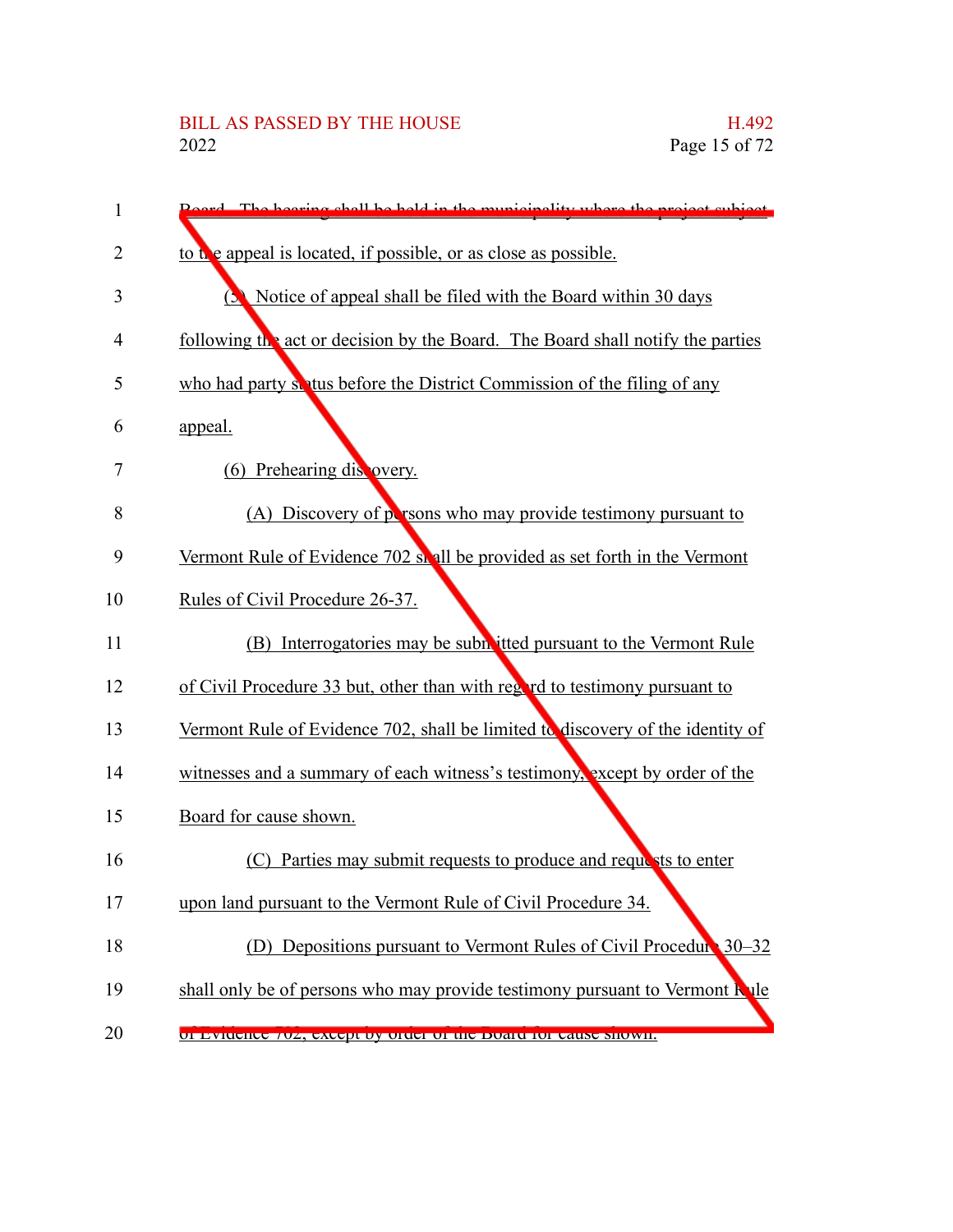| 1              | $(F)$ The duty to symploment probosing discovery shall be covered             |
|----------------|-------------------------------------------------------------------------------|
| $\overline{2}$ | by Vermont Rule of Civil Procedure 26(e) except that the duty to supplement   |
| 3              | also shall apply to all facts and opinions disclosed in depositions.          |
| 4              | (b) Priot decisions of the former Environmental Board, Water Resources        |
| 5              | Board, Waste Focilities Panel, and Environmental Division shall be given the  |
| 6              | same weight and consideration as prior decisions of the Environmental Review  |
| 7              | Board.                                                                        |
| 8              | (c) An appeal from a decision of the Board under subsection (a) of this       |
| 9              | section shall be to the Supreme Court by a party as set forth in subsection   |
| 10             | $6085(c)$ of this title.                                                      |
| 11             | (d) No objection that has not been his ised before the Board may be           |
| 12             | considered by the Supreme Court, unless the failure or neglect to urge such   |
| 13             | objection shall be excused because of extraordivary circumstances.            |
| 14             | (e) An appeal of a decision by the Board shall be allowed pursuant to         |
| 15             | 3 V.S.A. § 815, including the unreasonableness or insulficiency of the        |
| 16             | conditions attached to a permit. An appeal from the District Commission shall |
| 17             | be allowed for any reason, except no appeal shall be allowed when an          |
| 18             | application has been granted and no preliminary hearing requested.            |
| 19             | (f) Precedent from the former Environmental Board and of the                  |
| 20             | Environmental Review Board that interpret Act 250 shall be provided the same  |
| 21             | determine by the supreme court as precedents accorded to other executive      |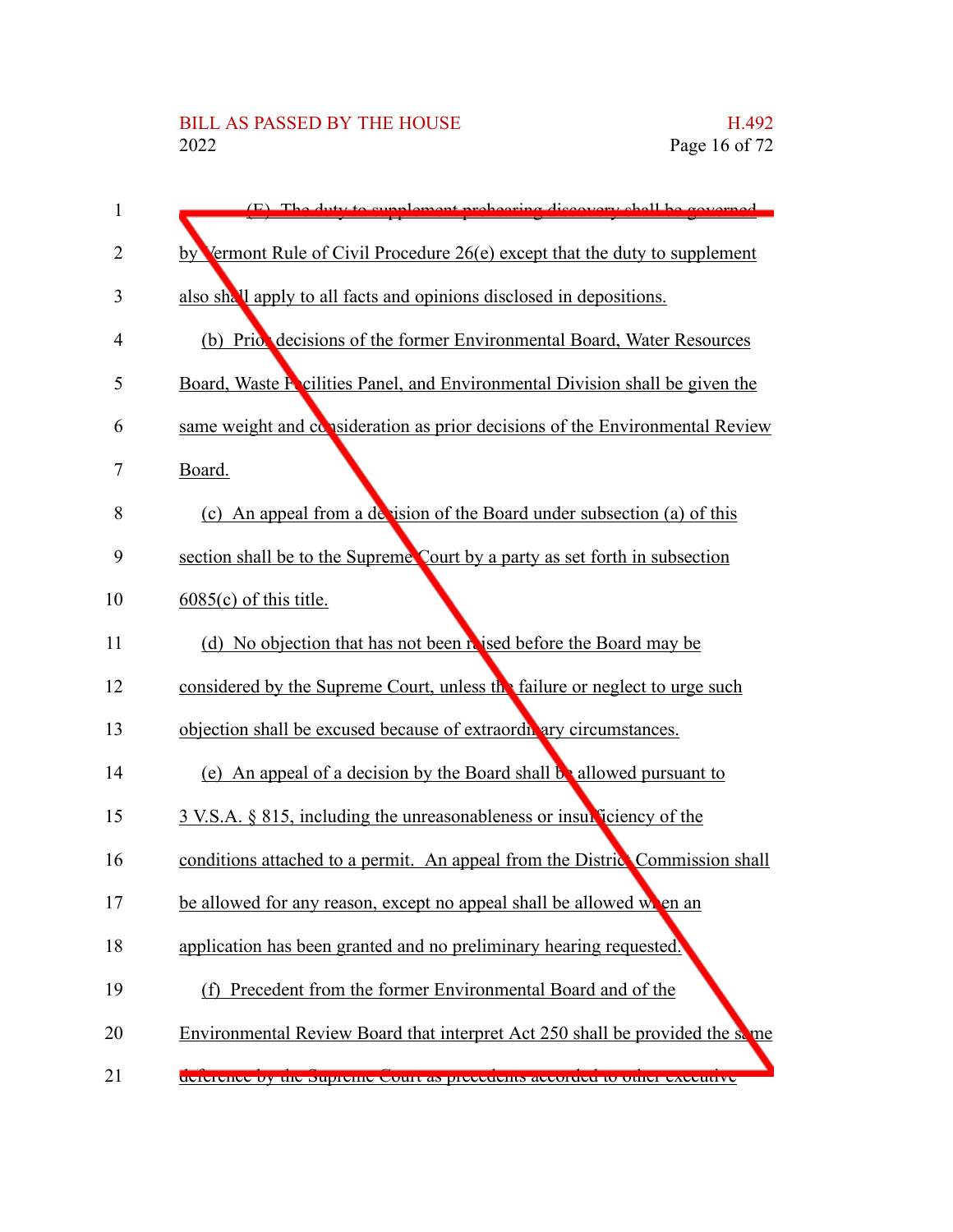| 1  | repoise charged with administering their enabling get. On anneal to              |
|----|----------------------------------------------------------------------------------|
| 2  | the Supreme Court from the Environmental Review Board, decisions of the          |
| 3  | Enviror mental Review Board interpreting this act also shall be accorded that    |
| 4  | deference.                                                                       |
| 5  | (g) Upon appeal to the Supreme Court, the Board's findings of fact shall be      |
| 6  | accepted unless clearly erroneous.                                               |
| 7  | Sec. 7. 10 V.S.A. $\S$ 60 $\nabla$ is amended to read:                           |
| 8  | § 6007. ACT 250 DISCLOSURE STATEMENT; JURISDICTIONAL                             |
| 9  | <b>DETERMINATION</b>                                                             |
| 10 | * * *                                                                            |
| 11 | (c) With respect to the partition or a vision of land, or with respect to an     |
| 12 | activity that might or might not constitute a velopment, any person may          |
| 13 | submit to the district coordinator an "Act 250 Lisclosure Statement" and other   |
| 14 | information required by the rules of the Board and pay request a jurisdictional  |
| 15 | opinion from the district coordinator concerning the applicability of this       |
| 16 | chapter. If a requestor wishes a final determination to be replaced on the       |
| 17 | question, the district coordinator, at the expense of the requestor and in       |
| 18 | accordance with rules of the Board, shall publish notice of the issuance of the  |
| 19 | opinion in a local newspaper generally circulating in the area where the land    |
| 20 | that is the subject of the opinion is located and shall serve the opinion on all |
| 21 | persons instea in subdivisions 0000(c)(1)(A) unough (D) or this title. In        |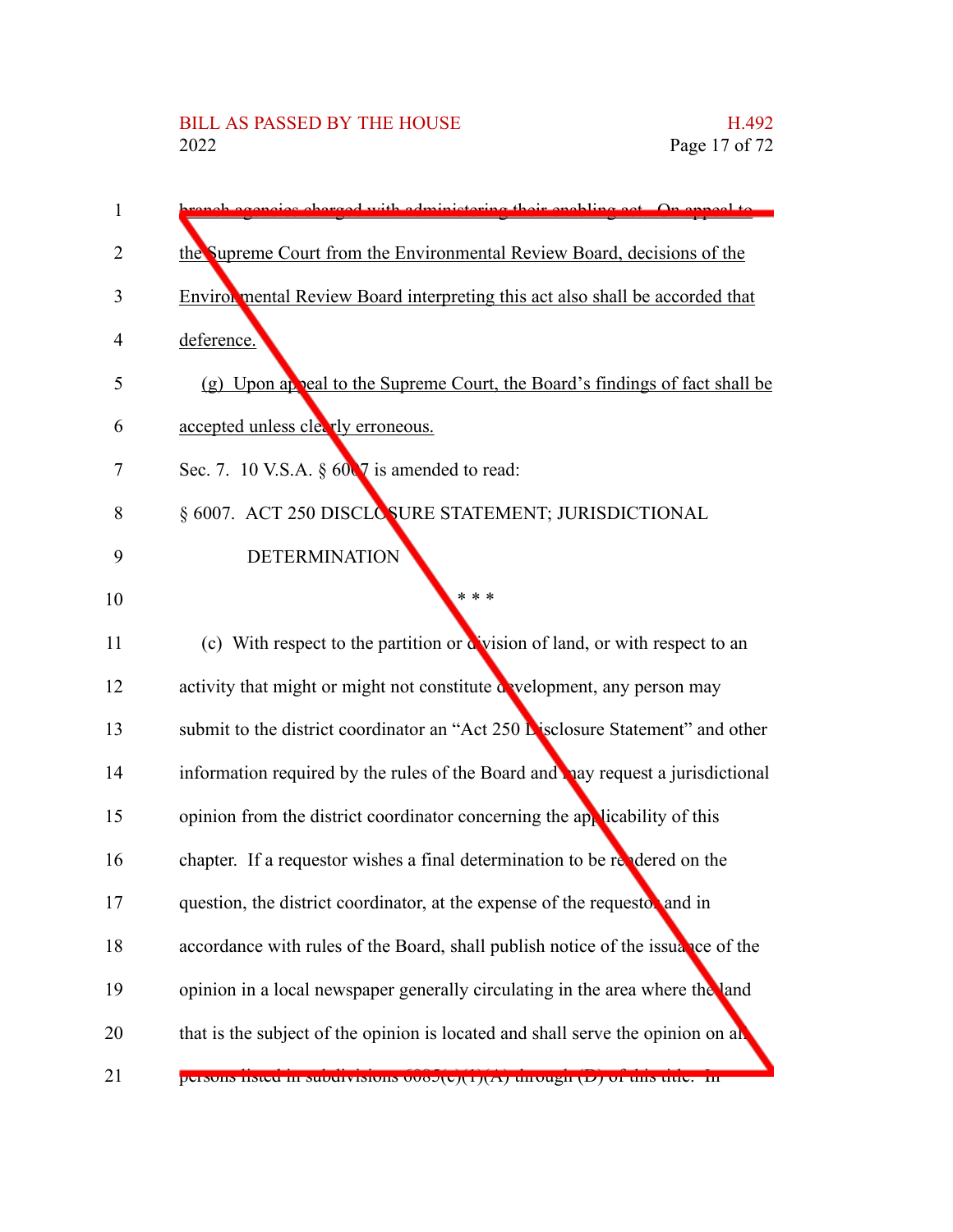| 1              | mestor who is seeking a final determination shall consult with                              |
|----------------|---------------------------------------------------------------------------------------------|
| $\overline{2}$ | the listrict coordinator and obtain approval of a subdivision $6085(c)(1)(E)$ list          |
| 3              | of persons who shall be notified by the district coordinator because they are               |
| $\overline{4}$ | adjoining property owners or other persons who would be likely to be able to                |
| 5              | demonstrate a particularized interest protected by this chapter that may be                 |
| 6              | affected by an act or decision by a District Commission.                                    |
| 7              | (d) A person who see's review of a jurisdictional opinion issued by a                       |
| 8              | district coordinator may bring an appeal to the Board of the issues addressed in            |
| 9              | the opinion.                                                                                |
| 10             | (1) If the opinion was served on the person when issued, the person's                       |
| 11             | request under this subsection shall be subvitted to the Board within 30 days                |
| 12             | after the opinion's issuance.                                                               |
| 13             | (2) If the opinion was not served on the person when issued, the request                    |
| 14             | shall be submitted to the Board:                                                            |
| 15             | (A) within 30 days from the date on which the opinion was served on                         |
| 16             | the requestor; or                                                                           |
| 17             | (B) at any time, if the opinion is never served on the require stor.                        |
| 18             | (3) The Board shall give notice of the request.                                             |
| 19             | (A) The Board shall serve the notice on all persons listed in                               |
| 20             | <b>SUDUITVISIONS OVODICII I III A FIEI I OI UNS UNC anu post ulc notice on its website.</b> |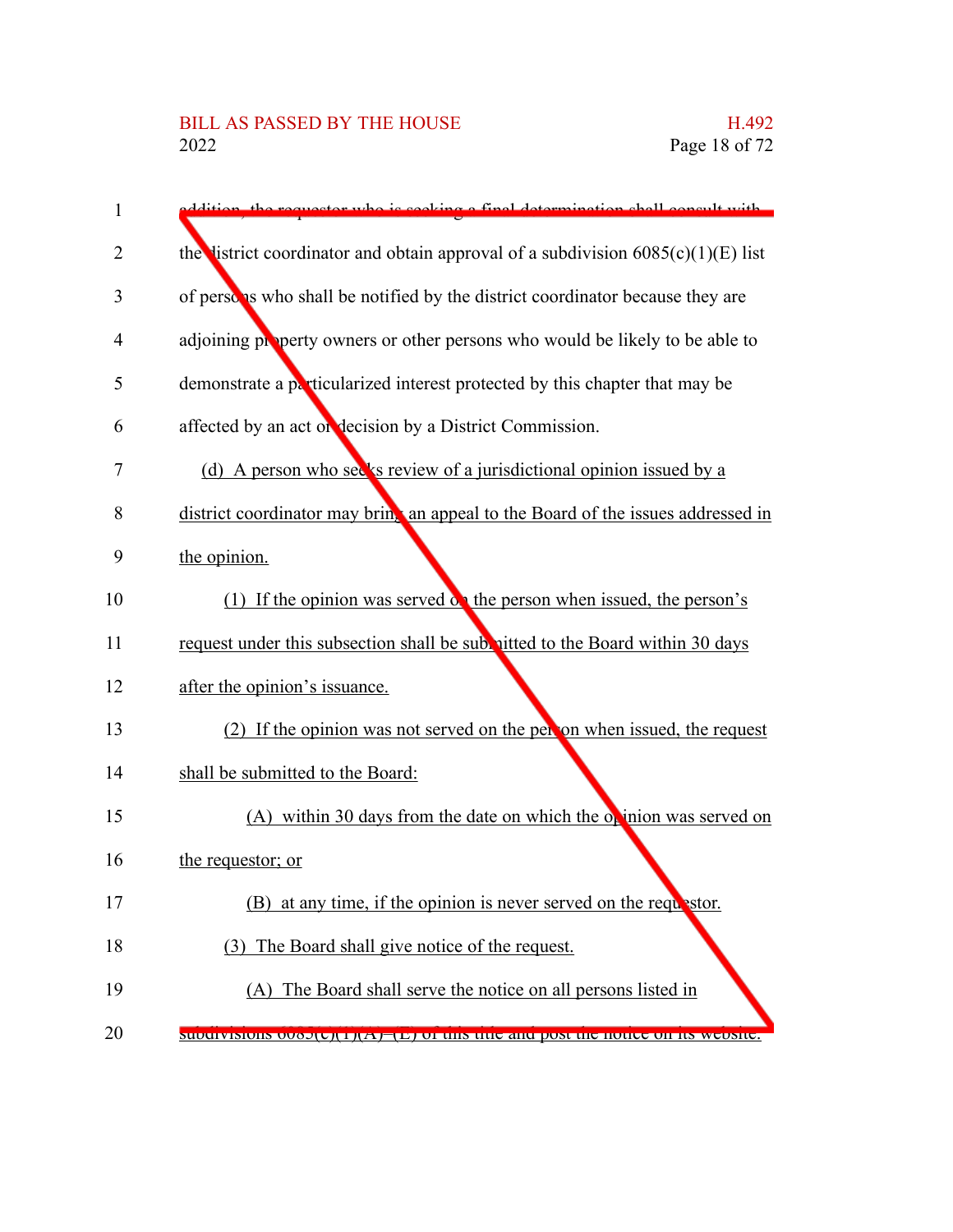| 1  | (B) If the request pertains to a jurisdictional opinion for which a final   |
|----|-----------------------------------------------------------------------------|
| 2  | determination was requested under subsection (c) of this section, the Board |
| 3  | shall:                                                                      |
| 4  | (i) serve the notice on all persons on the approved subdivision             |
| 5  | $\underline{6085(c)(1)(E)}$ Lst; and                                        |
| 6  | (ii) publish at the expense of the requestor the notice in a local          |
| 7  | newspaper having general circulation in the area where the land that is the |
| 8  | subject of the request is locked.                                           |
| 9  | (4) An act or decision of the Board under this subsection may be            |
| 10 | appealed to the Supreme Court pure year to chapter 220 of this title.       |
| 11 | Sec. 8. 10 V.S.A. $\S$ 6083a is amended to read:                            |
| 12 | § 6083a. ACT 250 FEES                                                       |
| 13 | * * *                                                                       |
| 14 | (i) All persons filing an appeal, cross appeal, or petition from a District |
| 15 | Commission decision or jurisdictional determination shall pay a fee of      |
| 16 | \$295.00, plus publication costs.                                           |
| 17 | *** Appeals ***                                                             |
| 18 | Sec. 9. 10 V.S.A. chapter 220 is amended to read:                           |
| 19 | CHAPTER 220. CONSOLIDATED ENVIRONMENTAL APPEALS                             |
| 20 | § 8501. PURPOSE                                                             |
| 21 | It is the purpose of this chapter to.                                       |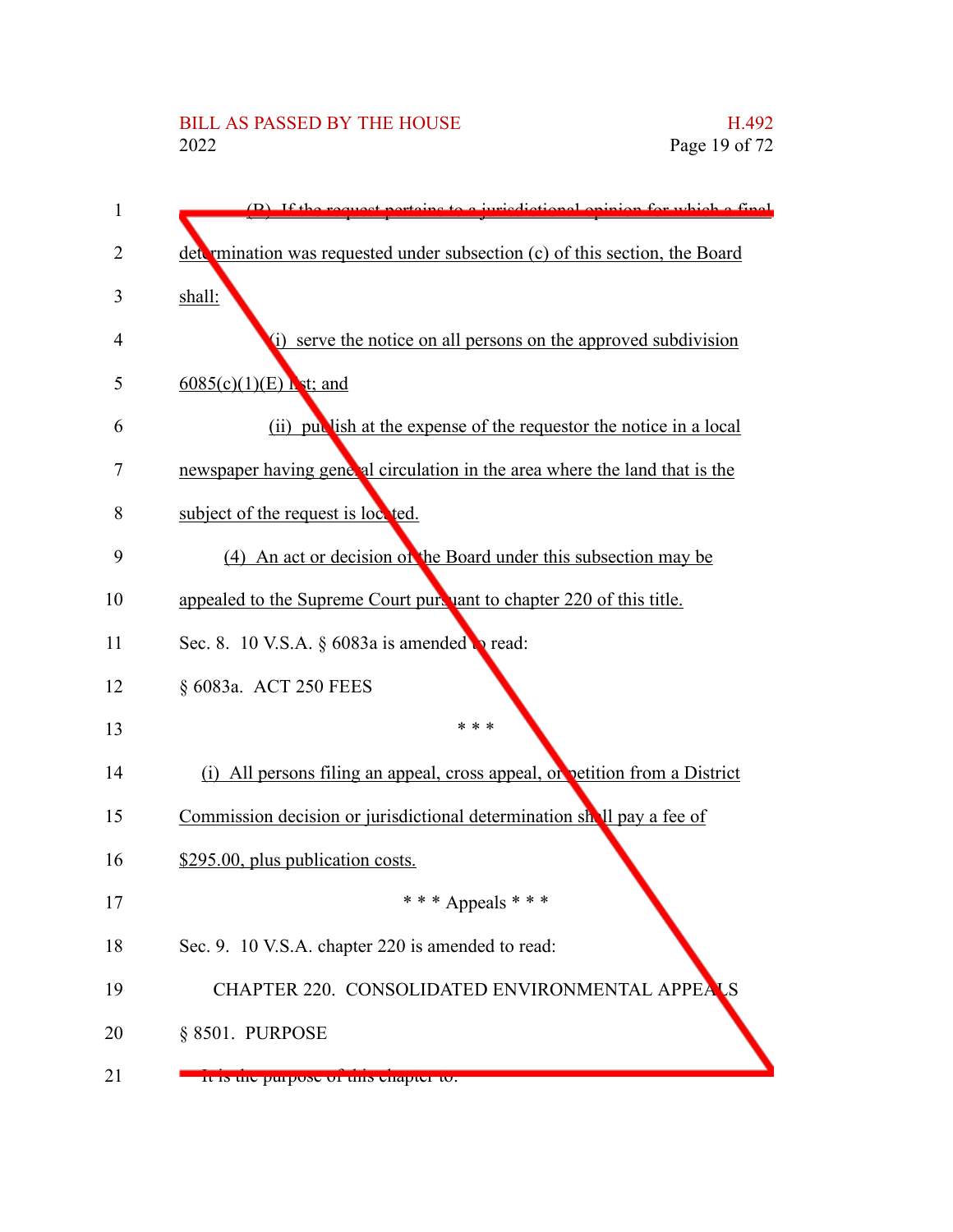| 1              | (1) consolidate evicting anneal reutes for municipal zoning an                         |
|----------------|----------------------------------------------------------------------------------------|
| 2              | sublivision decisions and acts or decisions of the Secretary of Natural                |
| 3              | Resources, district environmental coordinators, and District Commissions,              |
| $\overline{4}$ | excluding a forcement actions brought pursuant to chapters 201 and 211 of              |
| 5              | this title and the adoption of rules under 3 V.S.A. chapter 25;                        |
| 6              | (2) standard e the appeal periods, the parties who may appeal these acts               |
| 7              | or decisions, and the ablity to stay any act or decision upon appeal, taking into      |
| 8              | account the nature of the different programs affected;                                 |
| 9              | (3) encourage people to bet involved in the Act $250$ permitting process               |
| 10             | at the initial stages of review by a <b>N</b> istrict Commission by requiring          |
| 11             | participation as a prerequisite for an appeal of a District Commission decision        |
| 12             | to the Environmental Division;                                                         |
| 13             | (4) assure ensure that clear appeal routes exist for acts and decisions of             |
| 14             | the Secretary of Natural Resources; and                                                |
| 15             | $\left(\frac{5}{4}\right)$ consolidate appeals of decisions related to enewable energy |
| 16             | generation plants and telecommunications facilities with review under,                 |
| 17             | respectively, 30 V.S.A. §§ 248 and 248a, with appeals and conselidation of             |
| 18             | proceedings pertaining to telecommunications facilities occurring only while           |
| 19             | 30 V.S.A. § 248a remains in effect.                                                    |
| 20             | § 8502. DEFINITIONS                                                                    |
| 21             | As used in this enapter.                                                               |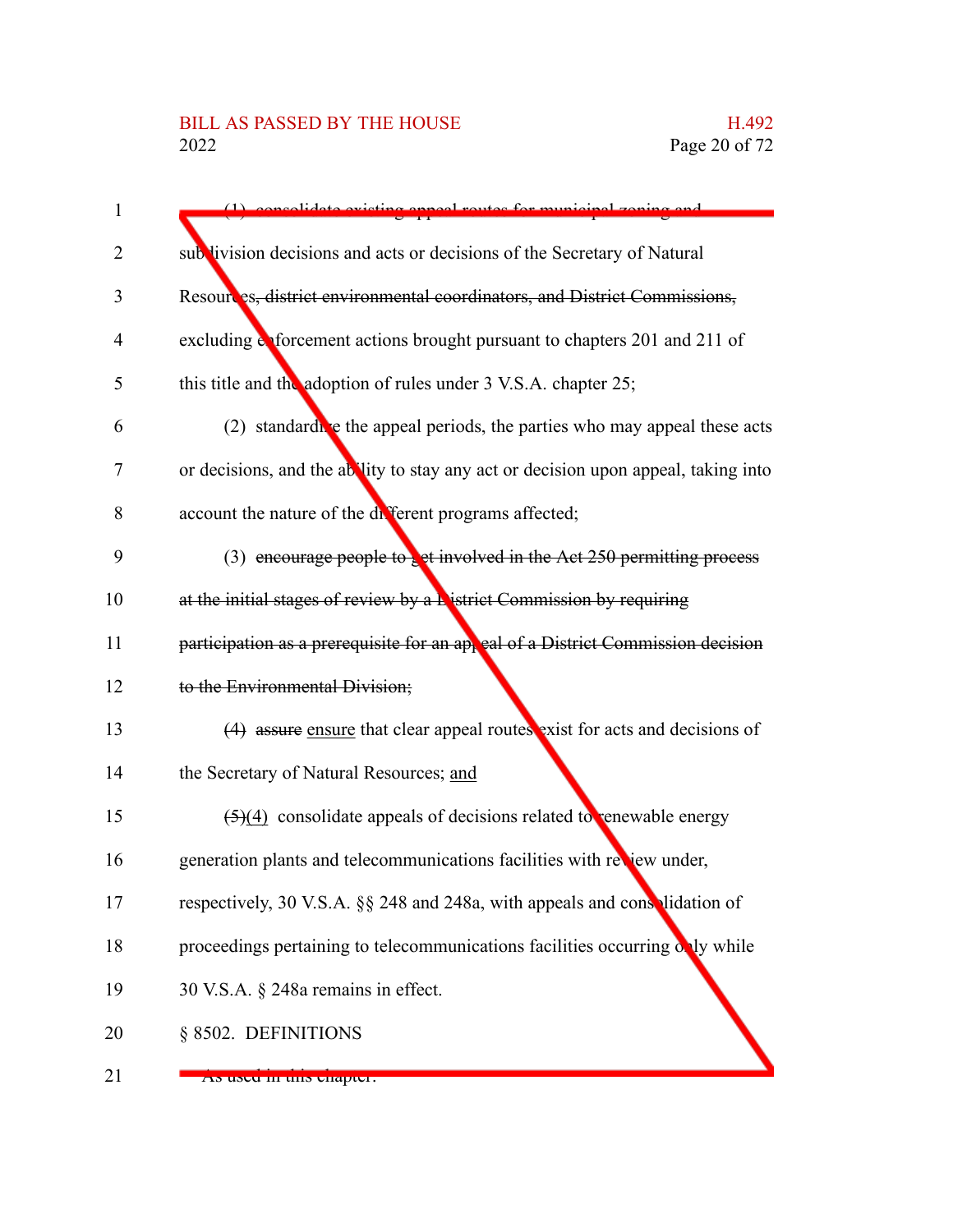| 1  | (1) "District Commission" means a District Environmental Commission                  |
|----|--------------------------------------------------------------------------------------|
| 2  | established under chapter 151 of this title. [Repealed.]                             |
| 3  | "District coordinator" means a district environmental coordinator                    |
| 4  | attached to <b>District Commission established under chapter 151 of this title</b> . |
| 5  | [Repealed.]                                                                          |
| 6  | (3) "Environ nental Court" or "Environmental Division" means the                     |
| 7  | Environmental Division of the Superior Court established by 4 V.S.A. § 30.           |
| 8  | (4) "Natural Resources Environmental Review Board" or "Board"                        |
| 9  | means the Board established under chapter 151 of this title.                         |
| 10 | (5) "Party by right" means the following:                                            |
| 11 | (A) the applicant;                                                                   |
| 12 | (B) the landowner, if the applicant is not the landowner;                            |
| 13 | (C) the municipality in which the propect site is located and the                    |
| 14 | municipal and regional planning commissions for that municipality;                   |
| 15 | (D) if the project site is located on a boundary any Vermont                         |
| 16 | municipality adjacent to that border and the municipal and regional planning         |
| 17 | commissions for that municipality;                                                   |
| 18 | (E) the solid waste management district in which the land is located,                |
| 19 | if the development or subdivision constitutes a facility pursuant to subdivision     |
| 20 | $6602(10)$ of this title;                                                            |
| 21 | (1) any state agency arrected by the proposed project.                               |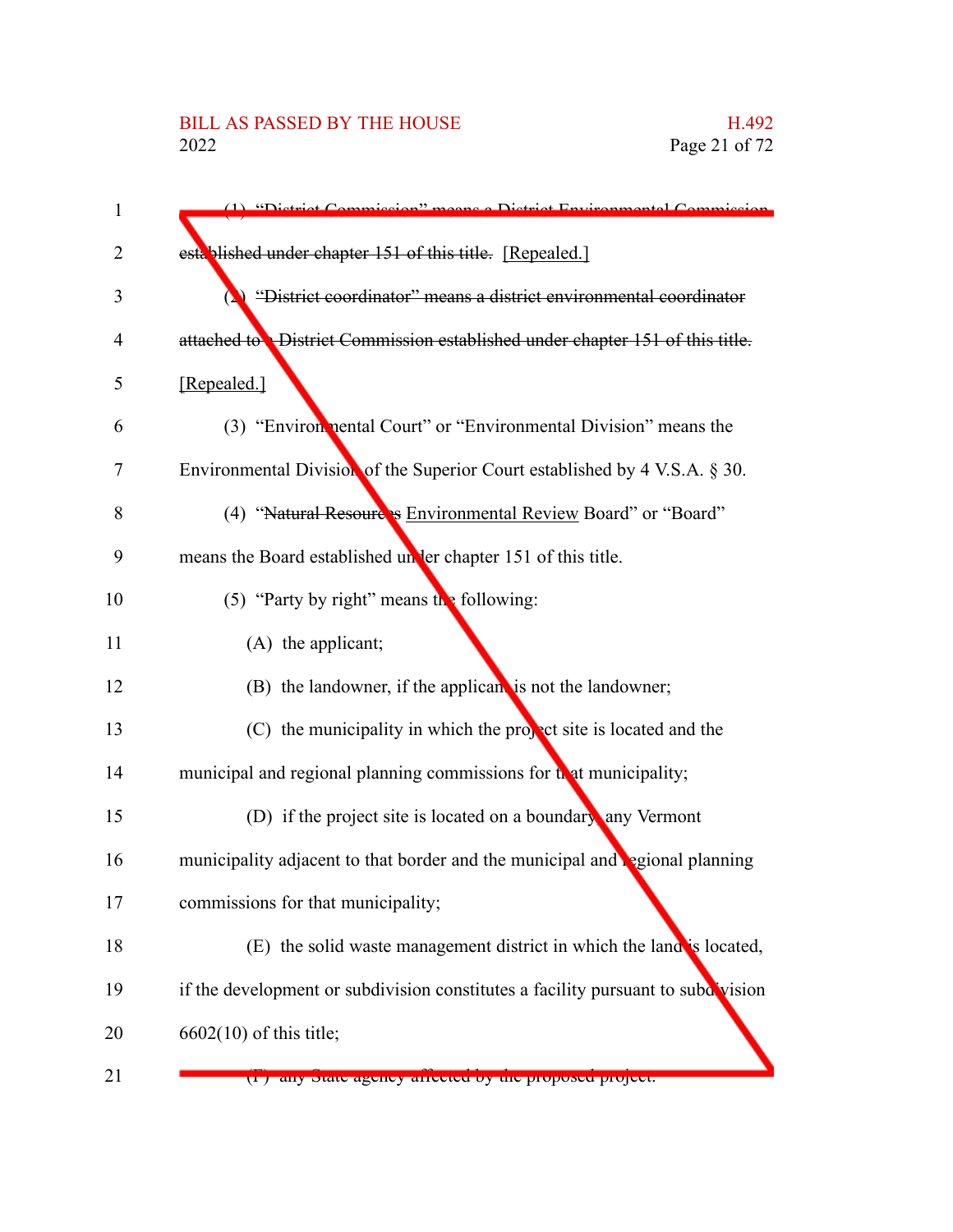| $\mathbf{1}$ | (6) "Derson" means any individual northership con                                                 |
|--------------|---------------------------------------------------------------------------------------------------|
| 2            | association; joint venture; trust; municipality; the State of Vermont or any                      |
|              |                                                                                                   |
| 3            | agency, department, or subdivision of the State; any federal agency; or any                       |
| 4            | other legal <b>r</b> commercial entity.                                                           |
| 5            | (7) "Person aggrieved" means a person who alleges an injury to a                                  |
| 6            | particularized interest protected by the provisions of law listed in section 8503                 |
| 7            | of this title <sub>z</sub> attributable to an act or decision by a district coordinator, District |
| 8            | Commission, the Secretary, or the Environmental Division that can be                              |
| 9            | redressed by the Environmental Division or the Supreme Court.                                     |
| 10           | (8) "Secretary" means the Secretary of Natural Resources or the                                   |
| 11           | Secretary's duly authorized representative. As used in this chapter,                              |
| 12           | "Secretary" shall also mean the Commissioner of Environmental Conservation,                       |
| 13           | the Commissioner of Forests, Parks and Recreation, and the Commissioner of                        |
| 14           | Fish and Wildlife, with respect to those statutes that refer to the authority of                  |
| 15           | that commissioner or department.                                                                  |
| 16           | § 8503. APPLICABILITY                                                                             |
| 17           | (a) This chapter shall govern all appeals of an act or decision of the                            |
| 18           | Secretary, excluding enforcement actions under chapters 201 and 21 of this                        |
| 19           | title and rulemaking, under the following authorities and under the rule.                         |
| 20           | adopted under those authorities:                                                                  |
| 21           |                                                                                                   |

21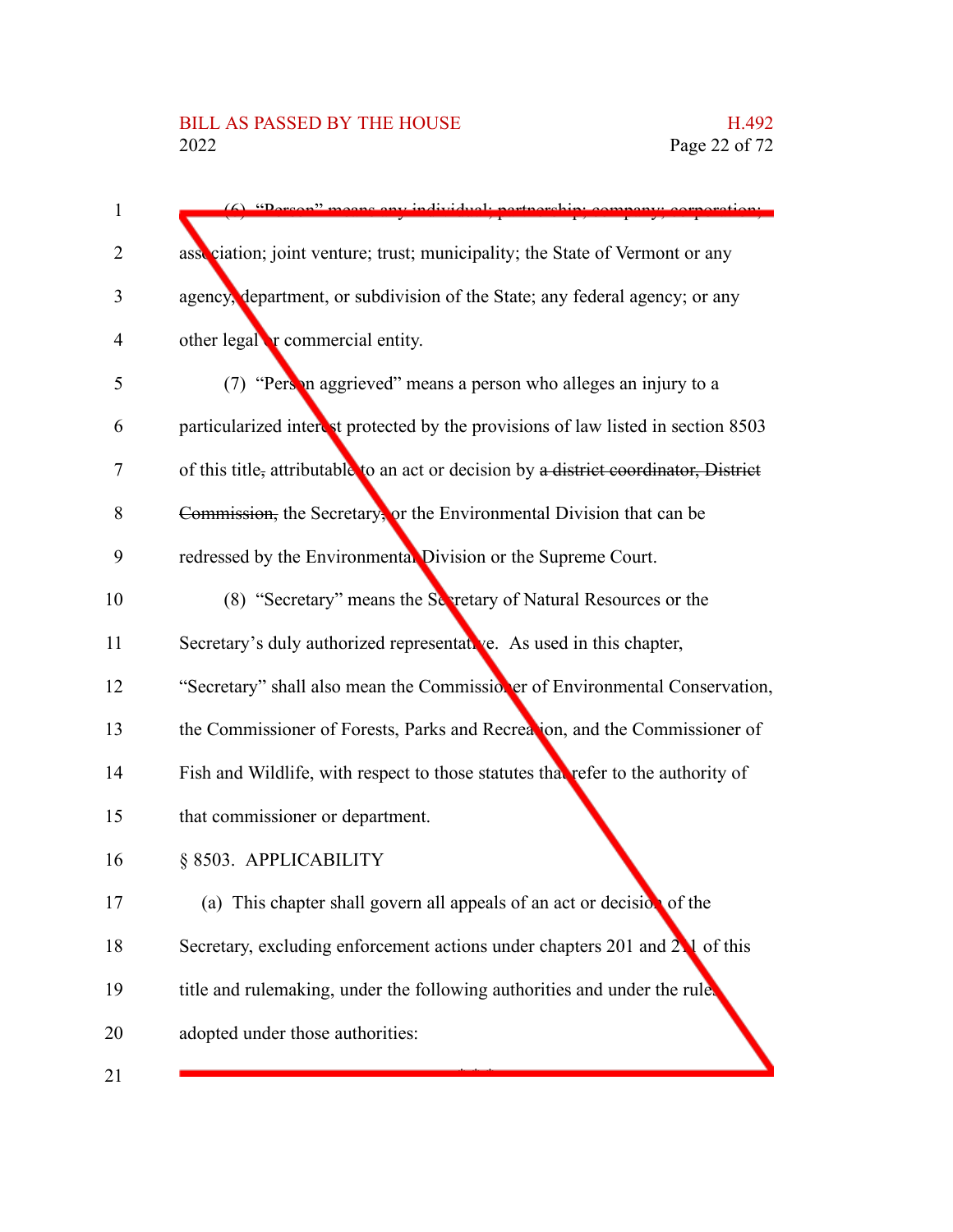### BILL AS PASSED BY THE HOUSE H.492<br>2022 Page 23 of 72

| 1  | (h) This chanter shall covers                                                    |
|----|----------------------------------------------------------------------------------|
| 2  | (1) all appeals from an act or decision of a District Commission under           |
| 3  | chapter 151 of this title, excluding appeals of application fee refund requests; |
| 4  | (2) appeals from an act or decision of a district coordinator under              |
| 5  | subsection $600\sqrt{\epsilon}$ ) of this title;                                 |
| 6  | $(3)$ appeals from findings of fact and conclusions of law issued by the         |
| 7  | Natural Resources Board in its review of a designated growth center for          |
| 8  | conformance with the criteric of subsection 6086(a) of this title, pursuant to   |
| 9  | authority granted at 24 V.S.A. § 2793e(f). [Repealed.]                           |
| 10 | (c) This chapter shall govern all a peals arising under 24 V.S.A.                |
| 11 | chapter 117, the planning and zoning chapter.                                    |
| 12 | (d) This chapter shall govern all appeals hom an act or decision of the          |
| 13 | Environmental Division under this chapter.                                       |
| 14 | (e) This chapter shall not govern appeals from rule naking decisions by the      |
| 15 | Natural Resources Environmental Review Board under chapter 151 of this title     |
| 16 | or enforcement actions under chapters 201 and 211 of this title                  |
| 17 | (f) This chapter shall govern all appeals of acts or decisions of the            |
| 18 | legislative body of a municipality arising under 24 V.S.A. chapter 61,           |
| 19 | subchapter 10, relating to the municipal certificate of approved location for    |
| 20 | sarvage yarus.                                                                   |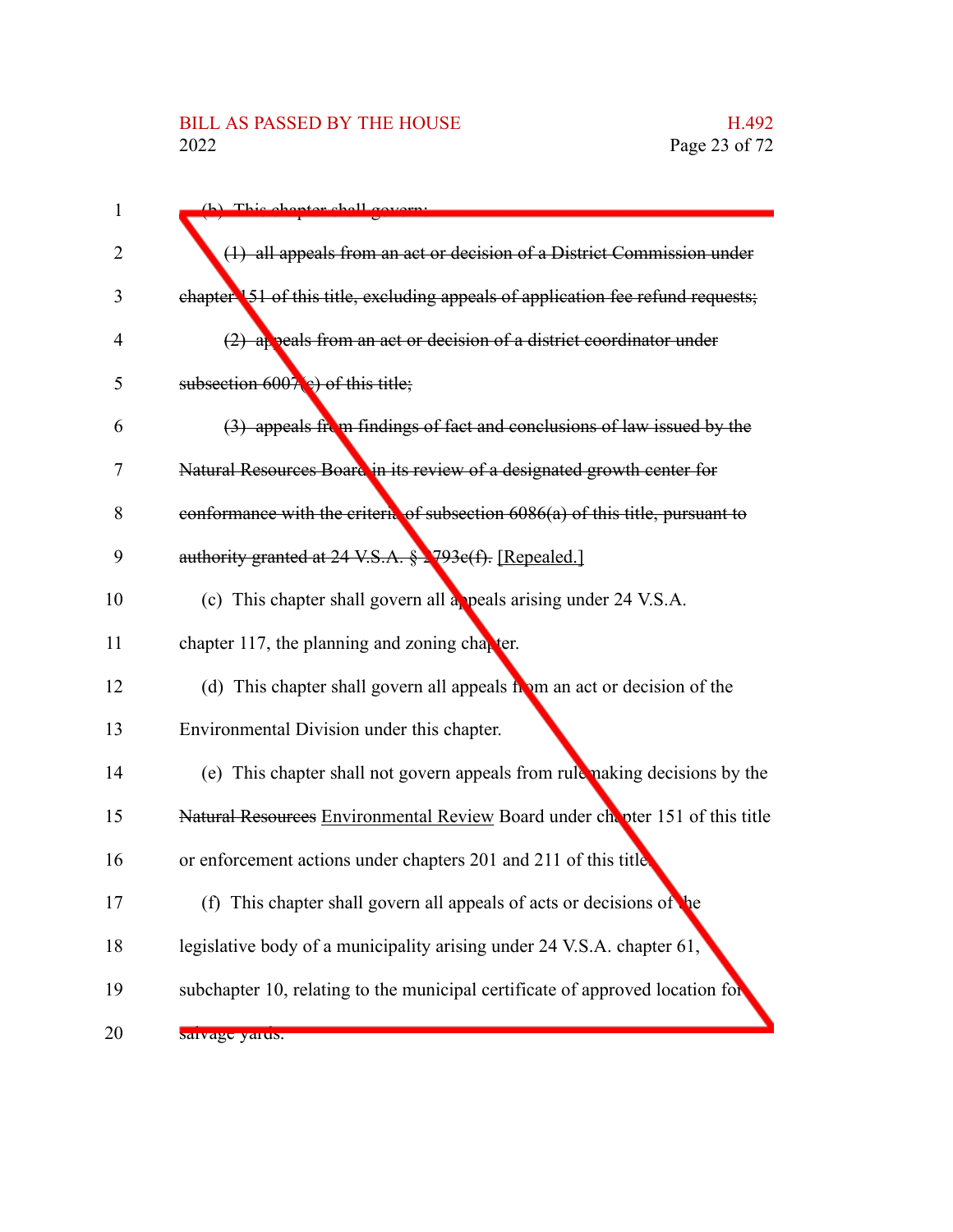| $\mathbf{1}$   | (a) This chapter shall govern all appeals of an ect or decision of the            |
|----------------|-----------------------------------------------------------------------------------|
| $\overline{2}$ | Secretary of Natural Resources that a solid waste implementation plan for a       |
| 3              | municipality proposed under 24 V.S.A. § 2202a conforms with the State Solid       |
| $\overline{4}$ | Waste Implementation Plan adopted pursuant to section 6604 of this title.         |
| 5              | § 8504. APPEALS TO THE ENVIRONMENTAL DIVISION                                     |
| 6              | (a) Act 250 and <i>s</i> gency appeals. Within 30 days of the date of following   |
| 7              | the act or decision, any person aggrieved by an act or decision of the            |
| 8              | Secretary, a District Commission, or a district coordinator under the provisions  |
| 9              | of law listed in section 8503 of this title, or any party by right, may appeal to |
| 10             | the Environmental Division, except for an act or decision of the Secretary        |
| 11             | under subdivision $6086b(3)(E)$ of this title or governed by section 8506 of this |
| 12             | title.                                                                            |
| 13             | * * *                                                                             |
| 14             | (c) Notice of the filing of an appeal.                                            |
| 15             | (1) Upon filing an appeal from an act or decision on the District                 |
| 16             | Commission, the appellant shall notify all parties who had party status as of     |
| 17             | the end of the District Commission proceeding, all friends of the Commission,     |
| 18             | and the Natural Resources Board that an appeal is being filed. In addition, the   |
| 19             | appellant shall publish notice not more than 10 days after providing notice       |
| 20             | required under uns subsection, at the appenant s expense, in a newspaper or       |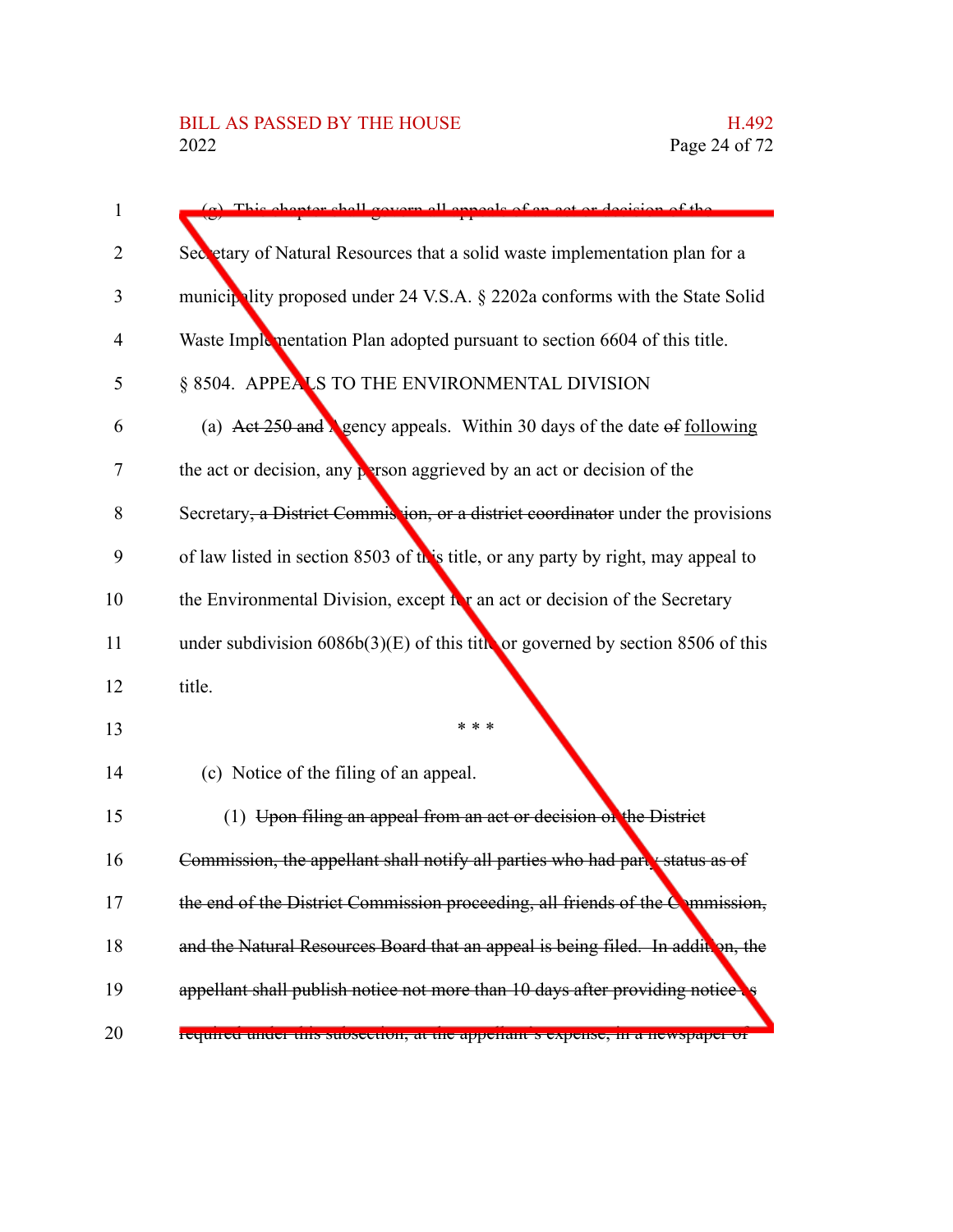| 1  | quhigot of the degicion<br>of the project                                         |
|----|-----------------------------------------------------------------------------------|
| 2  | [Repealed.]                                                                       |
| 3  | * * *                                                                             |
| 4  | (d) Requirement to participate before the District Commission or the              |
| 5  | Secretary.                                                                        |
| 6  | (1) Participation before District Commission. An aggrieved person shall           |
| 7  | not appeal an act or decision that was made by a District Commission unless       |
| 8  | the person was granted part x status by the District Commission pursuant to       |
| 9  | subdivision $6085(c)(1)(E)$ of this title, participated in the proceedings before |
| 10 | the District Commission, and retained party status at the end of the District     |
| 11 | Commission proceedings. In addition, he person may only appeal those issues       |
| 12 | under the criteria with respect to which the person was granted party status.     |
| 13 | However, notwithstanding these limitations, an aggrieved person may appeal        |
| 14 | an act or decision of the District Commission if the Environmental judge          |
| 15 | determines that:                                                                  |
| 16 | $(A)$ there was a procedural defect that prevented the person from                |
| 17 | obtaining party status or participating in the proceeding;                        |
| 18 | (B) the decision being appealed is the grant or denial of party status;           |
| 19 | $\Theta$ f                                                                        |
| 20 | some other condition exists that would result in manifest injustice               |
| 21 | II the person s right to appear was uisanowed. Inepeated.                         |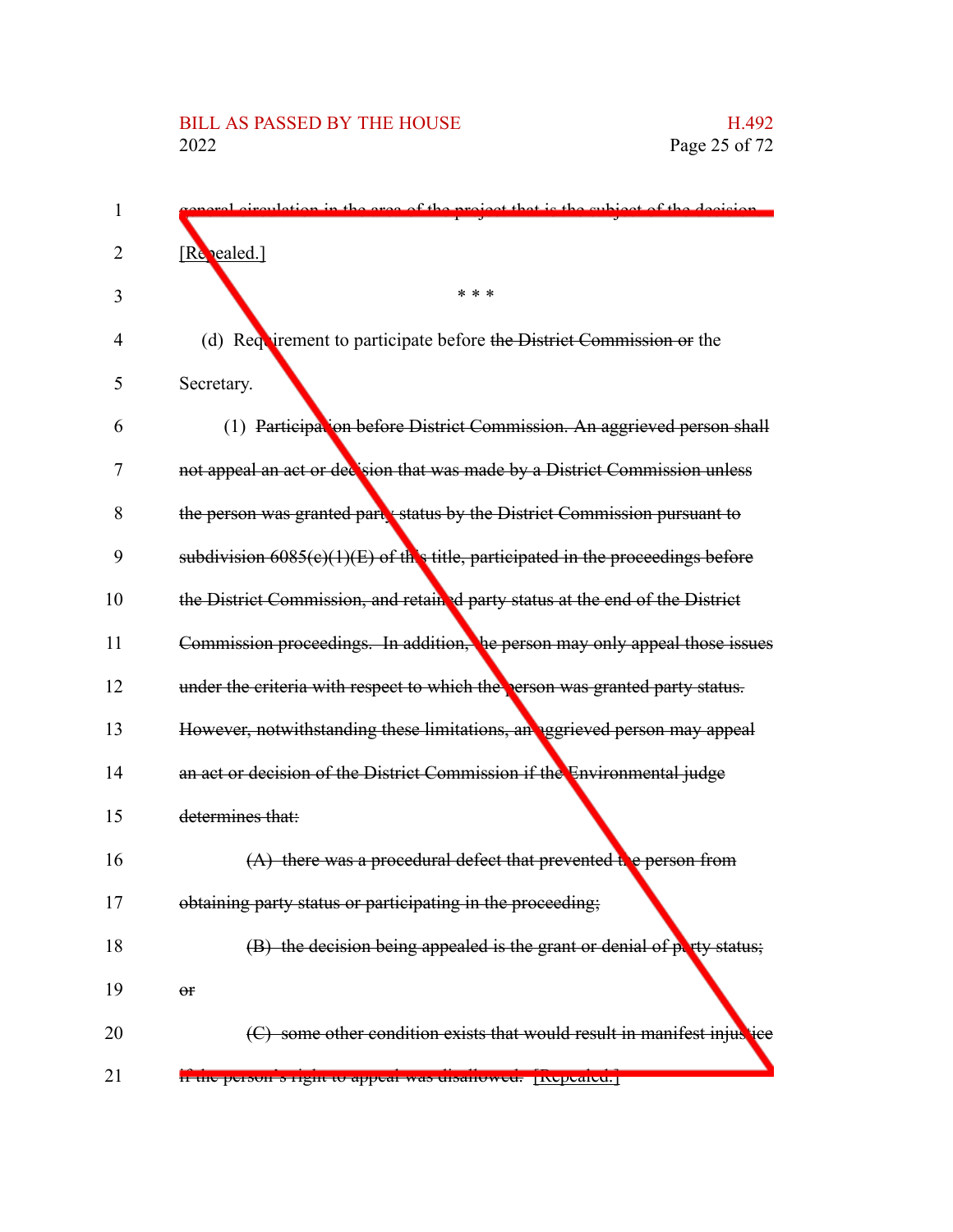### BILL AS PASSED BY THE HOUSE H.492<br>2022 Page 26 of 72

| 1  | (2) Dortioination hafare the Coorators                                                     |
|----|--------------------------------------------------------------------------------------------|
| 2  | * * *                                                                                      |
| 3  | (e)<br><b>A</b> et 250 jurisdictional determinations by a district coordinator.            |
| 4  | The appellant shall provide notice of the filing of an appeal to each<br>$\leftrightarrow$ |
| 5  | person entitled $\bullet$ notice under subdivisions $6085(c)(1)(A)$ through (D) of this    |
| 6  | title, to each person on an approved subdivision $6085(c)(1)(E)$ list, and to the          |
| 7  | Natural Resources Board.                                                                   |
| 8  | $(2)$ Failure to appeal within the time required under subsection $(a)$ of                 |
| 9  | this section shall render the decision of the district coordinator under                   |
| 10 | subsection $6007(c)$ of this title the $\Gamma$ nal determination regarding jurisdiction   |
| 11 | under chapter 151 of this title unless the underlying jurisdictional opinion was           |
| 12 | not properly served on persons listed in sub livisions $6085(c)(1)(A)$ through             |
| 13 | (D) of this title and on persons on a subdivision $6085(c)(1)(E)$ list approved            |
| 14 | under subsection $6007(c)$ of this title. [Repealed.]                                      |
| 15 | * * *                                                                                      |
| 16 | (g) Consolidated appeals. The Environmental Division nay consolidate or                    |
| 17 | coordinate different appeals where those appeals all relate to the same project.           |
| 18 | * * *                                                                                      |
| 19 | (i) Deference to Agency technical determinations. In the adjudication of                   |
| 20 | appeals relating to land use permits under chapter 151 of this title, technical            |
| 21 | <del>acternimations of the secretary shall be accorded the same deference as they</del>    |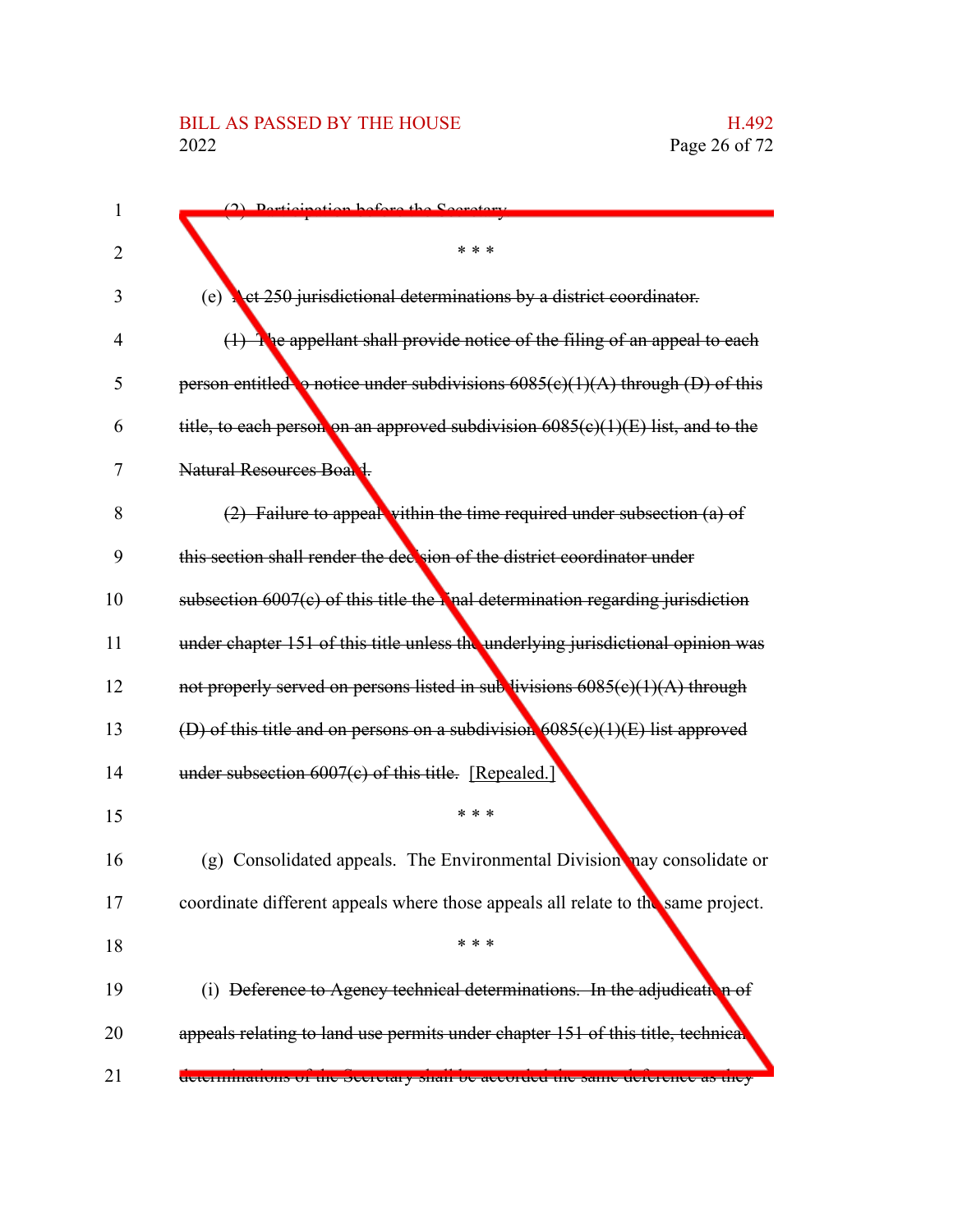| 1  | ded by a District Commission under subsection 6086(d) of this title               |
|----|-----------------------------------------------------------------------------------|
| 2  | [Repealed.]                                                                       |
| 3  | * * *                                                                             |
| 4  | (k) Limitations on appeals. Notwithstanding any other provision of this           |
| 5  | section:                                                                          |
| 6  | (1) there shall be no appeal from a District Commission decision when             |
| 7  | the Commission has issued a permit and no hearing was requested or held, or       |
| 8  | no motion to alter was filed blowing the issuance of an administrative            |
| 9  | amendment;                                                                        |
| 10 | $(2)$ a municipal decision regarding whether a particular application             |
| 11 | qualifies for a recorded hearing under 24 V.S.A. § 4471(b) shall not be subject   |
| 12 | to appeal;                                                                        |
| 13 | (3) if a District Commission issues a partial decision under subsection           |
| 14 | $6086(b)$ of this title, any appeal of that decision must be taken within 30 days |
| 15 | of the date of that decision.                                                     |
| 16 | (1) Representation. The Secretary may represent the Agency of Natural             |
| 17 | Resources in all appeals under this section. The Chair of the Natural             |
| 18 | Resources Board may represent the Board in any appeal under this seedon,          |
| 19 | unless the Board directs otherwise. If more than one State agency, other then     |
| 20 | the Board, cluict appeals of seeks to finervene in an appear under this secuon,   |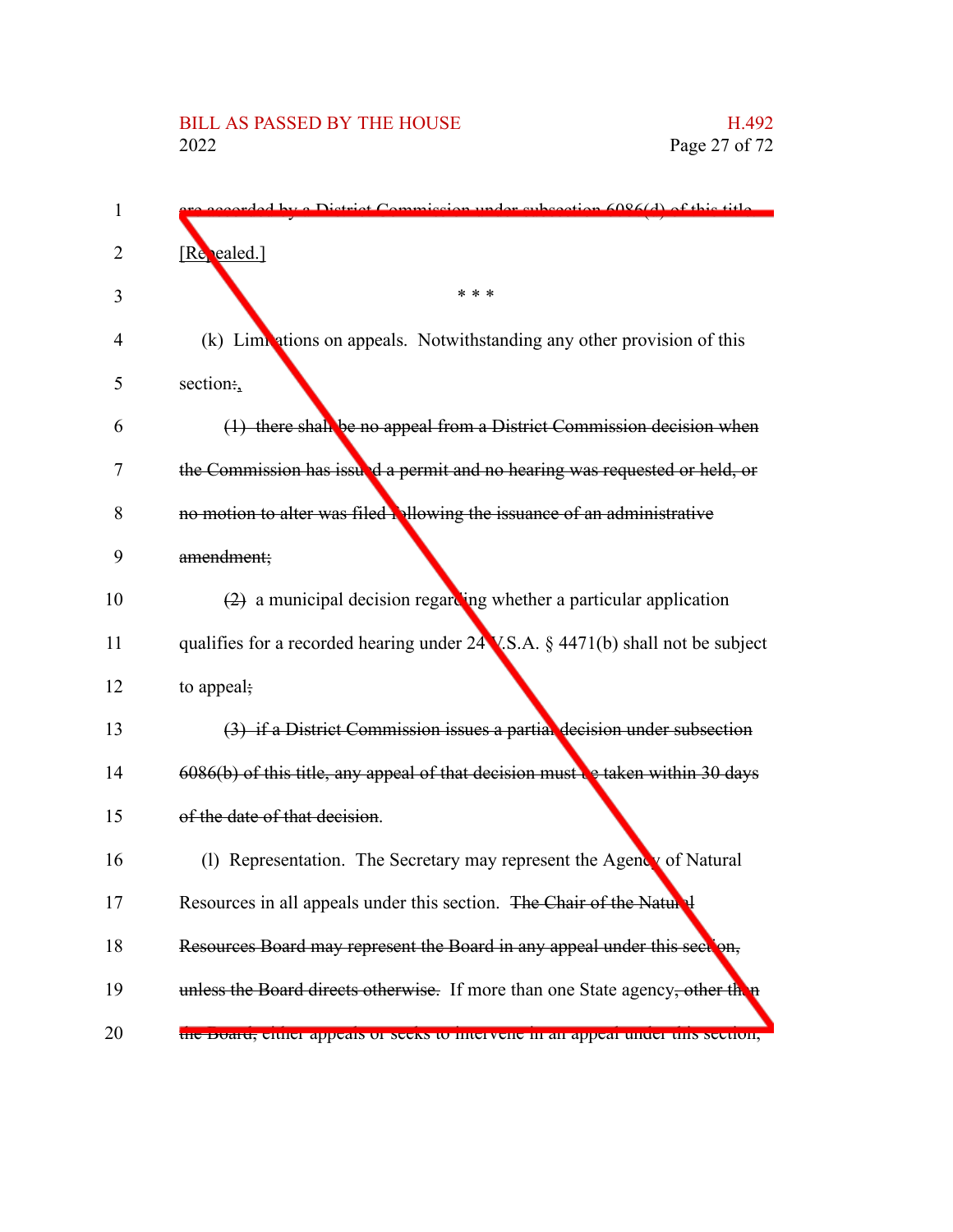| $\mathbf{1}$ | nterests of those consige of the<br>w ranracant th                                 |
|--------------|------------------------------------------------------------------------------------|
| 2            | Star in the appeal.                                                                |
| 3            | (m) Precedent. Prior decisions of the Environmental Board, Water                   |
| 4            | Resources Board, and Waste Facilities Panel shall be given the same weight         |
| 5            | and consideration as prior decisions of the Environmental Division.                |
| 6            | (n) Intervention. Any person may intervene in a pending appeal if that             |
| 7            | person:                                                                            |
| 8            | $(1)$ appeared as a party in the action appealed from and retained party           |
| 9            | status;                                                                            |
| 10           | $(2)$ is a party by right;                                                         |
| 11           | (3) is the Natural Resources Board, [Repealed.]                                    |
| 12           | $(4)$ is a person aggrieved, as defined in this chapter;                           |
| 13           | (5) qualifies as an "interested person," as extablished in 24 V.S.A.               |
| 14           | § 4465, with respect to appeals under 24 V.S.A. chapter 117; or                    |
| 15           | (6) meets the standard for intervention established $\mathbf{h}$ the Vermont Rules |
| 16           | of Civil Procedure.                                                                |
| 17           | (o) With respect to review of an act or decision of the Secretary pursuant to      |
| 18           | 3 V.S.A. § 2809, the Division may reverse the act or decision or amend an          |
| 19           | allocation of costs to an applicant only if the Division determines that the a     |
| 20           | decision, or anocation was arourary, capricious, or an abuse or discretion. In     |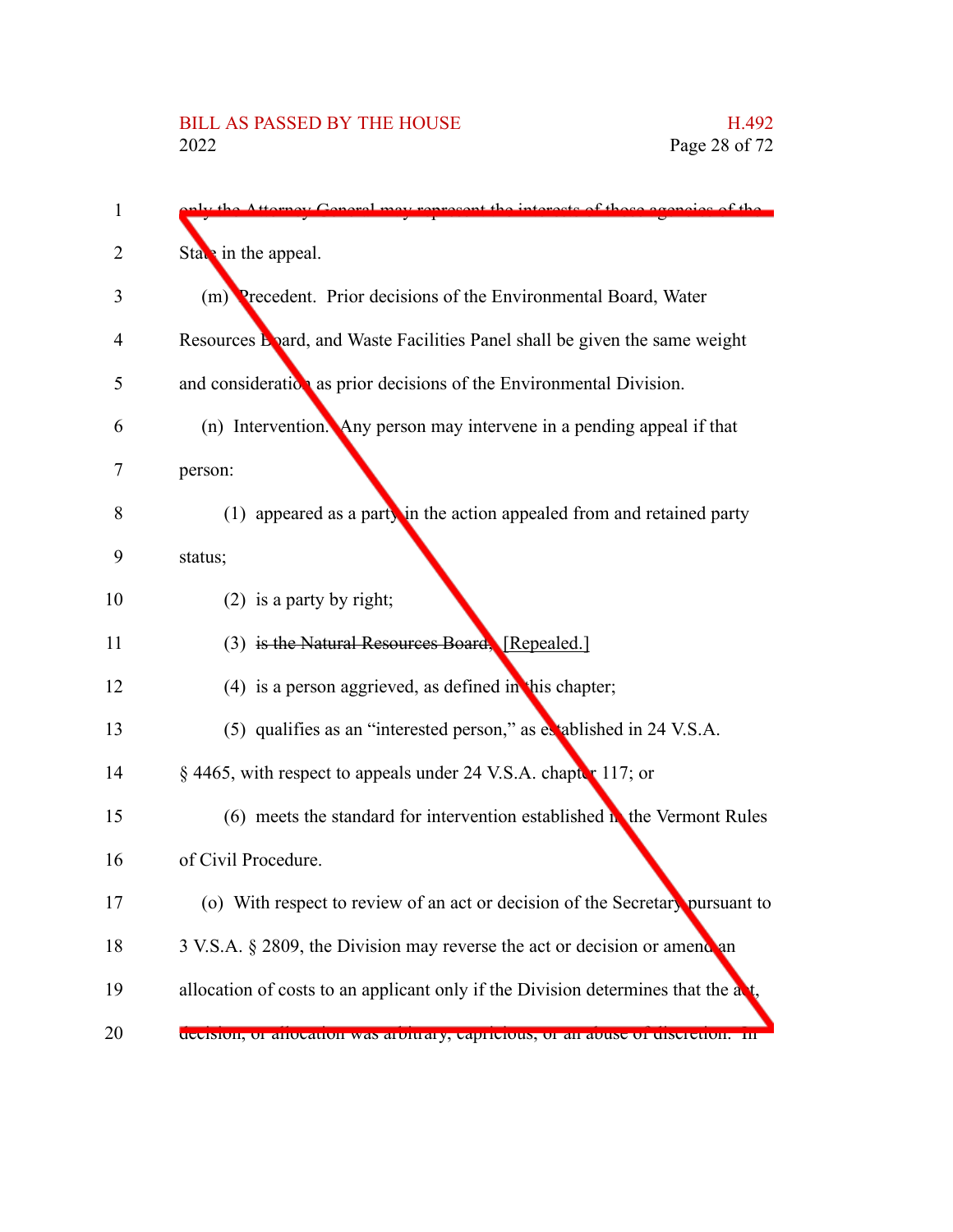| 1  | the absence of such a determination, the Division shall require the enalizent to     |
|----|--------------------------------------------------------------------------------------|
| 2  | pay the Secretary all costs assessed pursuant to 3 V.S.A. § 2809.                    |
|    |                                                                                      |
| 3  | (p) <b>Administrative record.</b> The Secretary shall certify the administrative     |
| 4  | record as defined in chapter 170 of this title and shall transfer a certified copy   |
| 5  | of that record to the Environmental Division when:                                   |
| 6  | $(1)$ there is a appeal of an act or decision of the Secretary that is based         |
| 7  | on that record; or                                                                   |
| 8  | (2) there is an appeal of a decision of a District Commission, and the               |
| 9  | applicant used a decision of the Secretary based on that record to create a          |
| 10 | presumption under a criterion of subsection $6086(a)$ of this title that is at issue |
| 11 | in the appeal.                                                                       |
| 12 | § 8505. APPEALS TO THE SUPREME COURT                                                 |
| 13 | (a) Any person aggrieved by a decision of $\mathbf{t}$ e Environmental Division      |
| 14 | pursuant to this subchapter, any party by right, or ally person aggrieved by a       |
| 15 | decision of the Environmental Review Board may appeal to the Supreme                 |
| 16 | Court within 30 days of <u>following</u> the date of the entry of the order or       |
| 17 | judgment appealed from, provided that:                                               |
| 18 | (1) the person was a party to the proceeding before the Environmental                |
| 19 | Division; or                                                                         |
| 20 | (2) the decision being appealed is the denial of party status; or                    |
| 21 | $\sigma$ ) and pupitume court actermines that.                                       |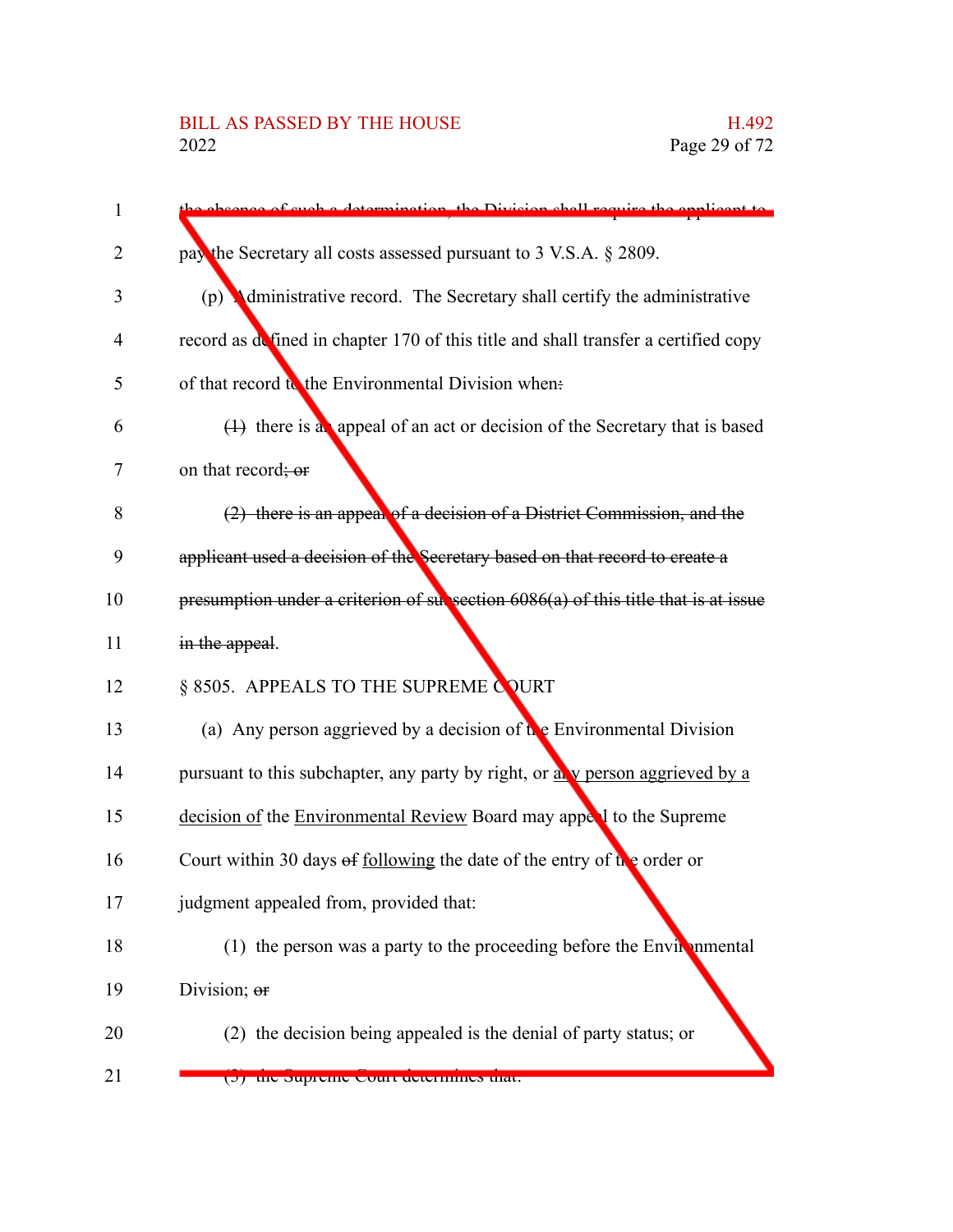| 1  | defect that prevented the nergon from                                       |
|----|-----------------------------------------------------------------------------|
| 2  | participating in the proceeding; or                                         |
| 3  | (B) some other condition exists that would result in manifest injustice     |
| 4  | if the person's right to appeal were disallowed.                            |
| 5  | * * *                                                                       |
| 6  | *** Environmental Division ***                                              |
| 7  | Sec. 10. 4 V.S.A. $\S 34$ is amended to read:                               |
| 8  | § 34. JURISDICTION; ENVIRONMENTAL DIVISION                                  |
| 9  | The Environmental Division shall have:                                      |
| 10 | (1) jurisdiction of matters ant ing under 10 V.S.A. chapters 201 and 220;   |
| 11 | and                                                                         |
| 12 | (2) jurisdiction of matters arising under 24 V.S.A. chapter 61,             |
| 13 | subchapter 12 and 24 V.S.A. chapter 117; and                                |
| 14 | (3) original jurisdiction to revoke permits under 10 V.S.A. chapter 151.    |
| 15 | *** Judicial Nominating Board ***                                           |
| 16 | Sec. 11. 4 V.S.A. $\S$ 601 is amended to read:                              |
| 17 | § 601. JUDICIAL NOMINATING BOARD CREATED; COMPOSITION                       |
| 18 | (a) The Judicial Nominating Board is created for the nomination of          |
| 19 | Supreme Court Justices, Superior judges, magistrates, the Chair and members |
| 20 | of the Environmental Review Board, and the Chair and members of the Public  |
| 21 | UTHLY COMMISSION.                                                           |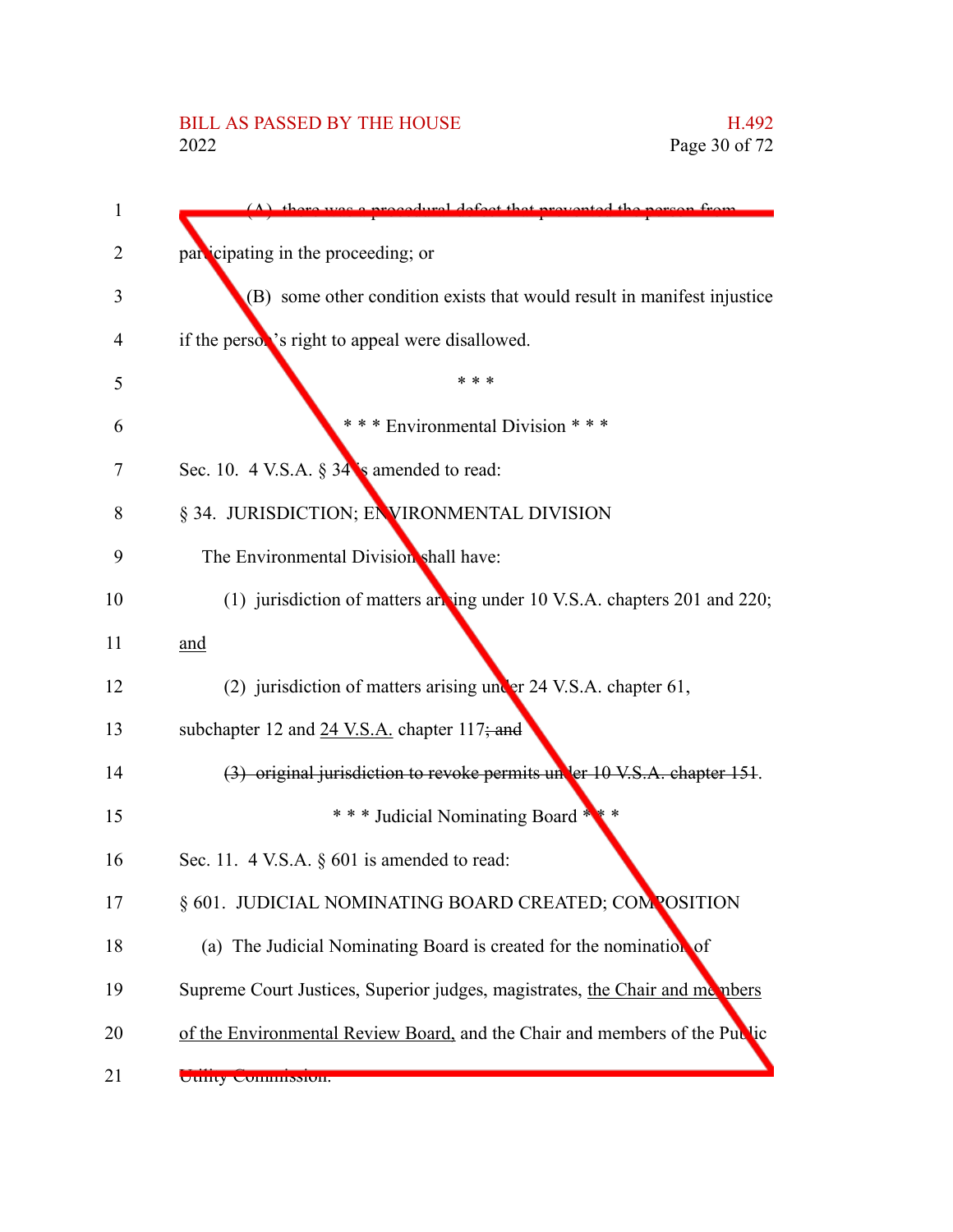| $\mathbf{1}$   | * * *                                                                            |
|----------------|----------------------------------------------------------------------------------|
| 2              | The Judicial Nominating Board shall adopt rules under 3 V.S.A.                   |
| 3              | chapter 25 which that shall establish criteria and standards for the nomination  |
| $\overline{4}$ | of candidates for Justices of the Supreme Court, Superior judges, magistrates,   |
| 5              | the Chair and mombers of the Environmental Review Board, and the Chair and       |
| 6              | members of the Public Utility Commission based on the attributes identified in   |
| 7              | subsection 602(d) of this title. The application form shall not be included in   |
| 8              | the rules and may be developed and periodically revised at the discretion of the |
| 9              | Board.                                                                           |
| 10             | * *                                                                              |
| 11             | Sec. 12. $4$ V.S.A. § 602b is added to read                                      |
| 12             | § 602b. DUTIES; ENVIRONMENTAL REVEW BOARD MEMBERS                                |
| 13             | (a) In accordance with 10 V.S.A. $\S$ 6021, when ever a vacancy occurs for a     |
| 14             | member position on the Environmental Review Board, the Governor shall            |
| 15             | submit at least five names of potential nominees to the Jud cial Nominating      |
| 16             | Board for review. The Judicial Nominating Board shall subma to the               |
| 17             | Governor the names of candidates it deems well qualified. The Judicial           |
| 18             | Nominating Board shall submit to the Governor a summary of the                   |
| 19             | qualifications and experience of each candidate whose name is submitted to       |
| 20             | the Covernor, together with any further information relevant to the matter.      |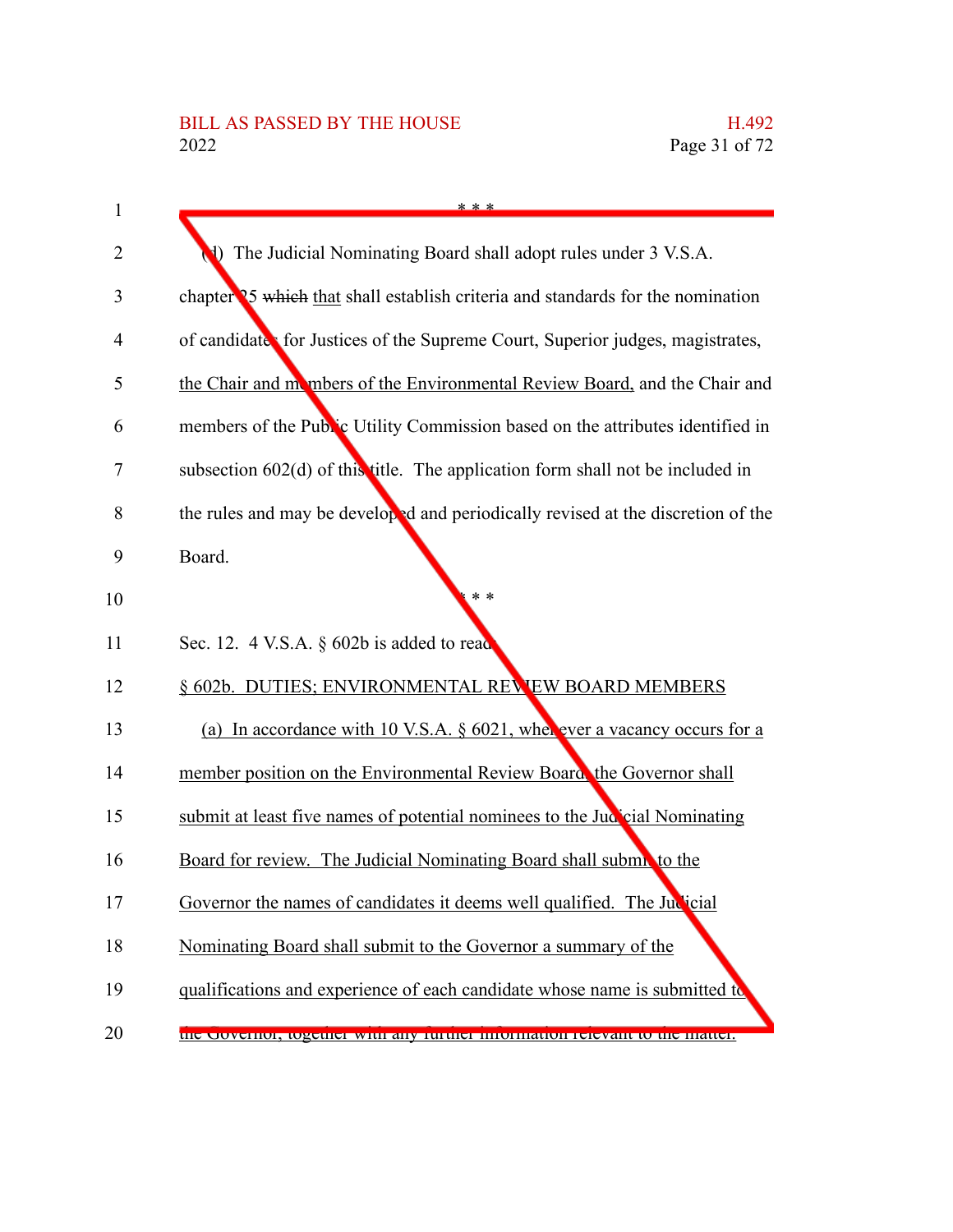| 1  | A condidate for the position of member of the Environmental Deview                 |
|----|------------------------------------------------------------------------------------|
| 2  | Board shall not be required to be an attorney; however, if the candidate is        |
| 3  | admitted to practice law in Vermont, the Judicial Nominating Board shall           |
| 4  | submit the andidate's name to the Court Administrator, who shall disclose to       |
| 5  | the Board information solely about professional disciplinary action taken or       |
| 6  | pending concerning the candidate. If a candidate is not admitted to practice       |
| 7  | law in Vermont but practices a profession requiring licensure, certification, or   |
| 8  | other professional regulation by the State, the Judicial Nominating Board shall    |
| 9  | submit the candidate's name to the State professional regulatory entity, and       |
| 10 | that entity shall disclose to the Board any professional disciplinary action taken |
| 11 | or pending concerning the candidate.                                               |
| 12 | (c) A candidate shall possess the following attributes:                            |
| 13 | (1) Integrity. A candidate shall possess a record and reputation for               |
| 14 | excellent character and integrity.                                                 |
| 15 | (2) Impartiality. A candidate shall exhibit an ability to make judicial            |
| 16 | determinations in a manner free of bias.                                           |
| 17 | (3)<br>Work ethic. A candidate shall demonstrate diligence.                        |
| 18 | (4) Availability. A candidate shall have adequate time to declicate to the         |
| 19 | position.                                                                          |
| 20 | (d) The Board shall not contain two members who reside in the same                 |
| 21 | county.                                                                            |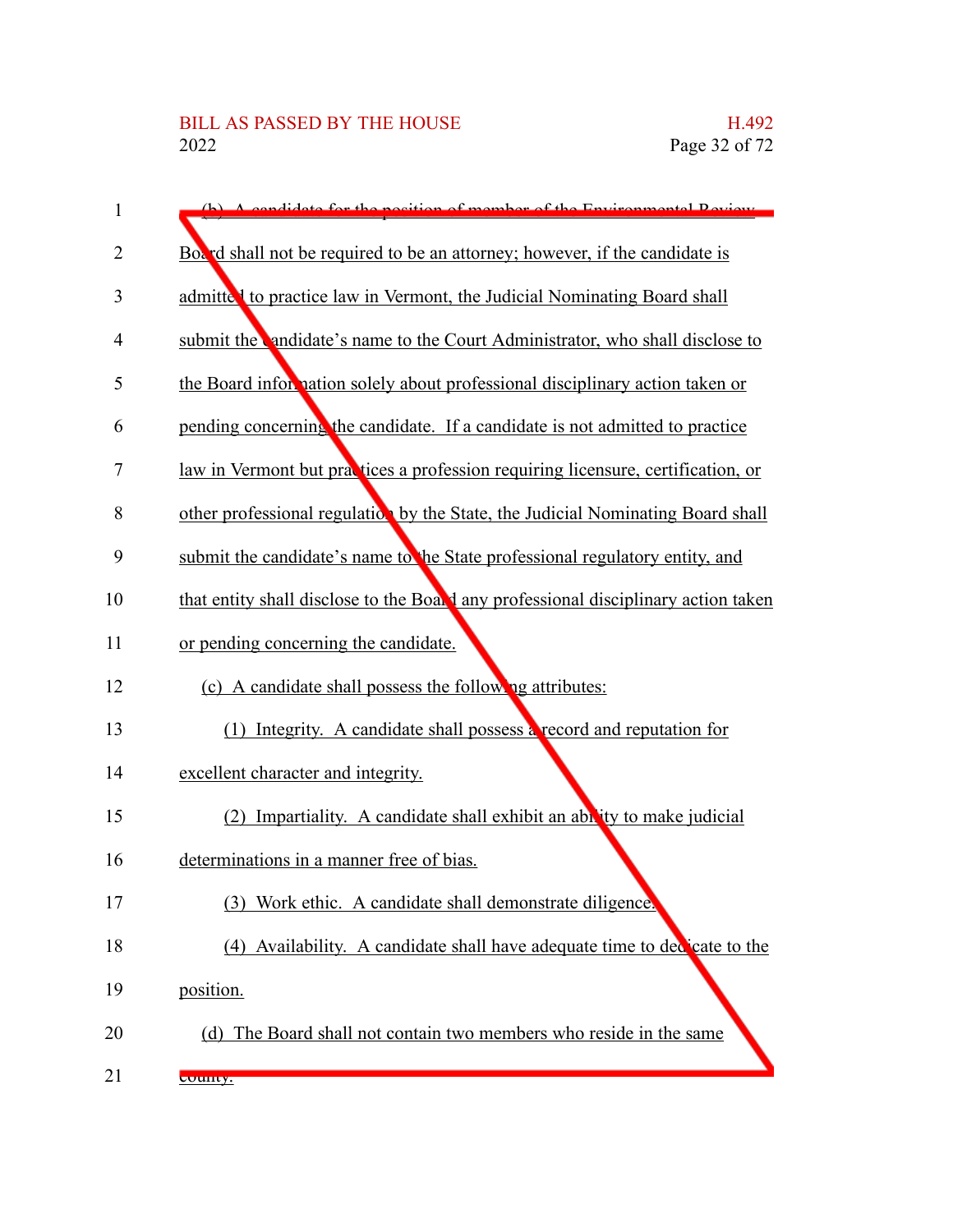| 1  | (a) Condidates shall be cought who have experience                                  |
|----|-------------------------------------------------------------------------------------|
| 2  | relating to one or more of the following areas: environmental science, natural      |
| 3  | resource's law and policy, land use planning, community planning, or                |
| 4  | environmental justice.                                                              |
| 5  | Sec. 13. 4 V.S.A. $\S$ 603 is amended to read:                                      |
| 6  | § 603. APPOINTNENT OF JUSTICES, JUDGES, MAGISTRATES,                                |
| 7  | PUBLIC UTILLTY COMMISSION CHAIR, AND MEMBERS;                                       |
| 8  | ENVIRONMENTAL REVIEW BOARD CHAIR AND MEMBERS                                        |
| 9  | Whenever the Governor appoints a Supreme Court Justice, a Superior                  |
| 10 | Judge, a magistrate, the Chair or a <b>Nember</b> of the Public Utility Commission, |
| 11 | or a member of the Public Utility Commission the Chair or a member of the           |
| 12 | Environmental Review Board, he or she the Governor shall select from the list       |
| 13 | of names of qualified persons submitted by the Judicial Nominating Board            |
| 14 | pursuant to law. The names of candidates submitted and not selected shall           |
| 15 | remain confidential.                                                                |
| 16 | * * * Report; Transition; Revision Authority Effective Dates * * *                  |
| 17 | Sec. 14. ENVIRONMENTAL REVIEW BOARD POSITIONS                                       |
| 18 | <b>APPROPRIATION</b>                                                                |
| 19 | (a) The following new positions are created at the Environmental R view             |
| 20 | Board for the purposes of carrying out this act:                                    |
| 21 | $(1)$ one dian Automey 1, and                                                       |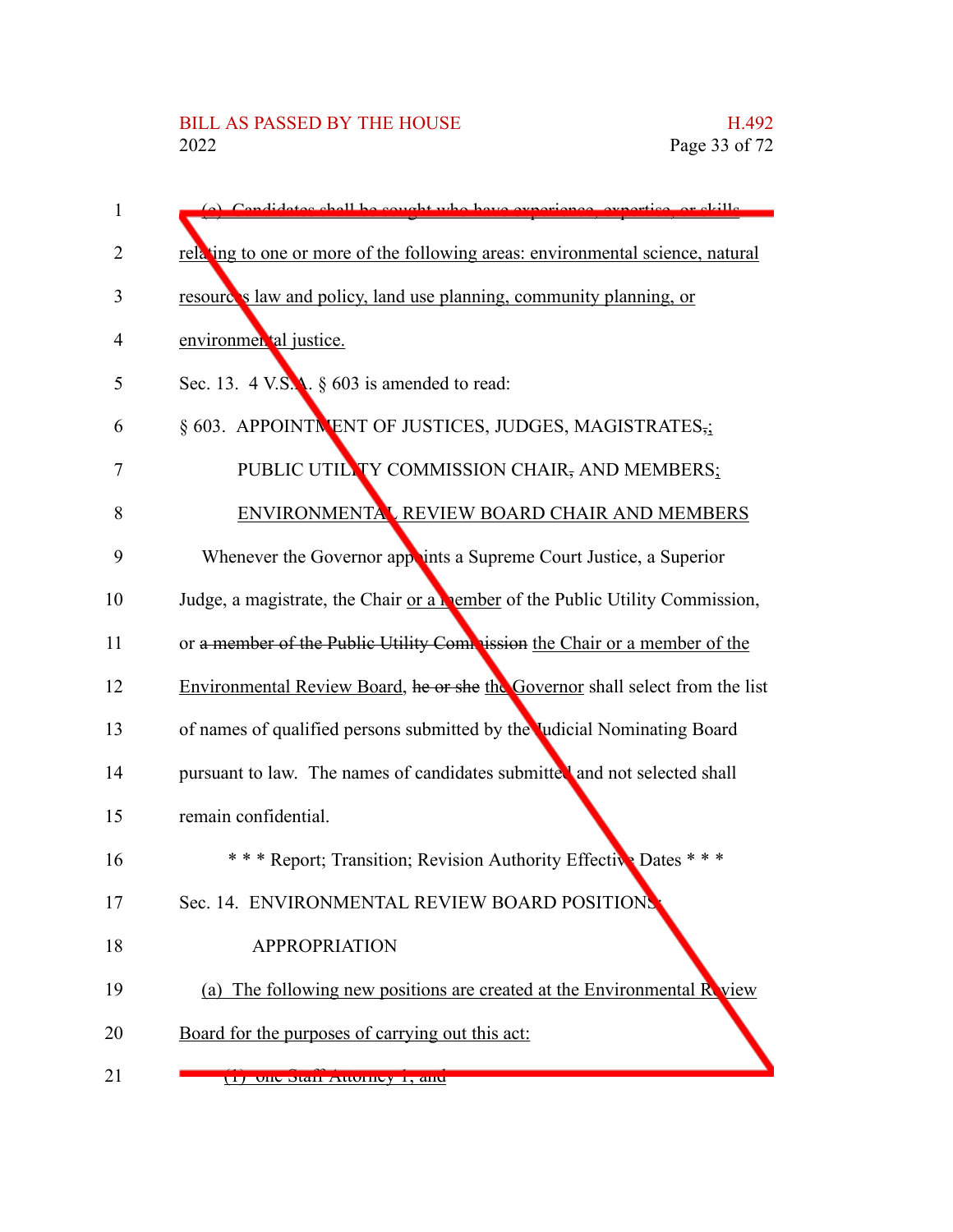| 1  | (2) four holf time Environmental Deview Reed members                              |
|----|-----------------------------------------------------------------------------------|
| 2  | The sum of \$300,000.00 is appropriated to the Environmental Review               |
| 3  | Board to both the General Fund in fiscal year 2023 for the positions established  |
| 4  | in subsection (a) of this section and for additional operating costs required to  |
| 5  | implement the a peals process established in this act.                            |
| 6  | Sec. 15. NATURAL RESOURCES BOARD TRANSITION                                       |
| 7  | (a) The Governor shall appoint the members of Environmental Review                |
| 8  | Board on or before January 1 2023, and the terms of any Natural Resources         |
| 9  | Board member not appointed consistent with the requirements of 10 V.S.A.          |
| 10 | $\S$ 6021(a)(1)(A) or (B) shall expire on that day.                               |
| 11 | (b) The Environmental Review Board shall adopt rules of procedure for its         |
| 12 | hearing process pursuant to 10 V.S.A. $\S$ 6025(a) on or before July 1, 2023.     |
| 13 | Sec. 16. REPORT; ENVIRONMENTAL REVIE V BOARD                                      |
| 14 | On or before December 31, 2023, the Chair of the Nuvironmental Review             |
| 15 | Board shall report to the House Committee on Natural Respurces, Fish, and         |
| 16 | Wildlife and the Senate Committee on Natural Resources and Pinergy on             |
| 17 | necessary updates to the Act 250 program, including how to transition to          |
| 18 | location-based jurisdiction in order to protect natural resources of state vide   |
| 19 | significance, including biodiversity, and to encourage development in             |
| 20 | appropriate rocations, the effectiveness of the current permit fee structure, and |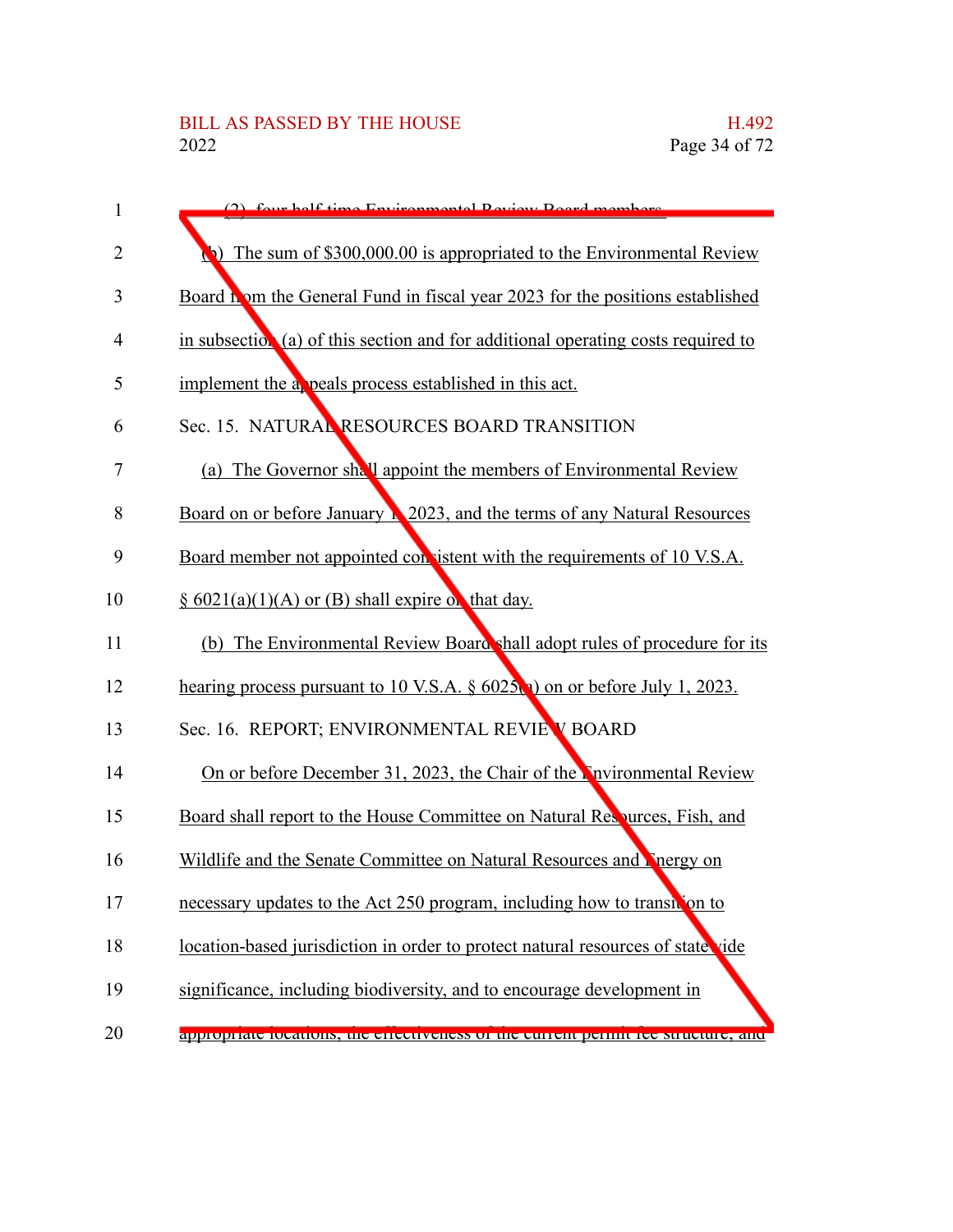| 1  | $\frac{1}{2}$ on the nu                                                          |
|----|----------------------------------------------------------------------------------|
| 2  | application.                                                                     |
| 3  | Sec. 17. ENVIRONMENTAL DIVISION; CONTINUED JURISDICTION                          |
| 4  | Notwithstanding the repeal of its jurisdictional authority to hear appeals       |
| 5  | relative to land use permits under Sec. 9 of this act, the Environmental         |
| 6  | Division shall continue to have jurisdiction to complete its consideration of    |
| 7  | any such appeal that is pending before it as of July 1, 2023 if, with respect to |
| 8  | such act or appeal, mediation or discovery has commenced, a dispositive          |
| 9  | motion has been filed, or a trial has begun.                                     |
| 10 | Sec. 18. REVISION AUTHORITY                                                      |
| 11 | In preparing the Vermont Statutes Annotate I for publication in 2022, the        |
| 12 | Office of Legislative Counsel shall replace all references to the "Natural       |
| 13 | Resources Board" with the "Environmental Review Board" in Title 3, Title 10,     |
| 14 | Title 24, Title 29, Title 30, and Title 32.                                      |
| 15 | * * * Effective Dates * * *                                                      |
| 16 | Sec. 19. EFFECTIVE DATES                                                         |
| 17 | This act shall take effect on July 1, 2022, except that the authority to make    |
| 18 | арронциюць ю ню внутопненат комем воаге ман таке спесс он рамаде.                |
|    | *** Natural Resources Board ***                                                  |

*Sec. 1. PURPOSE*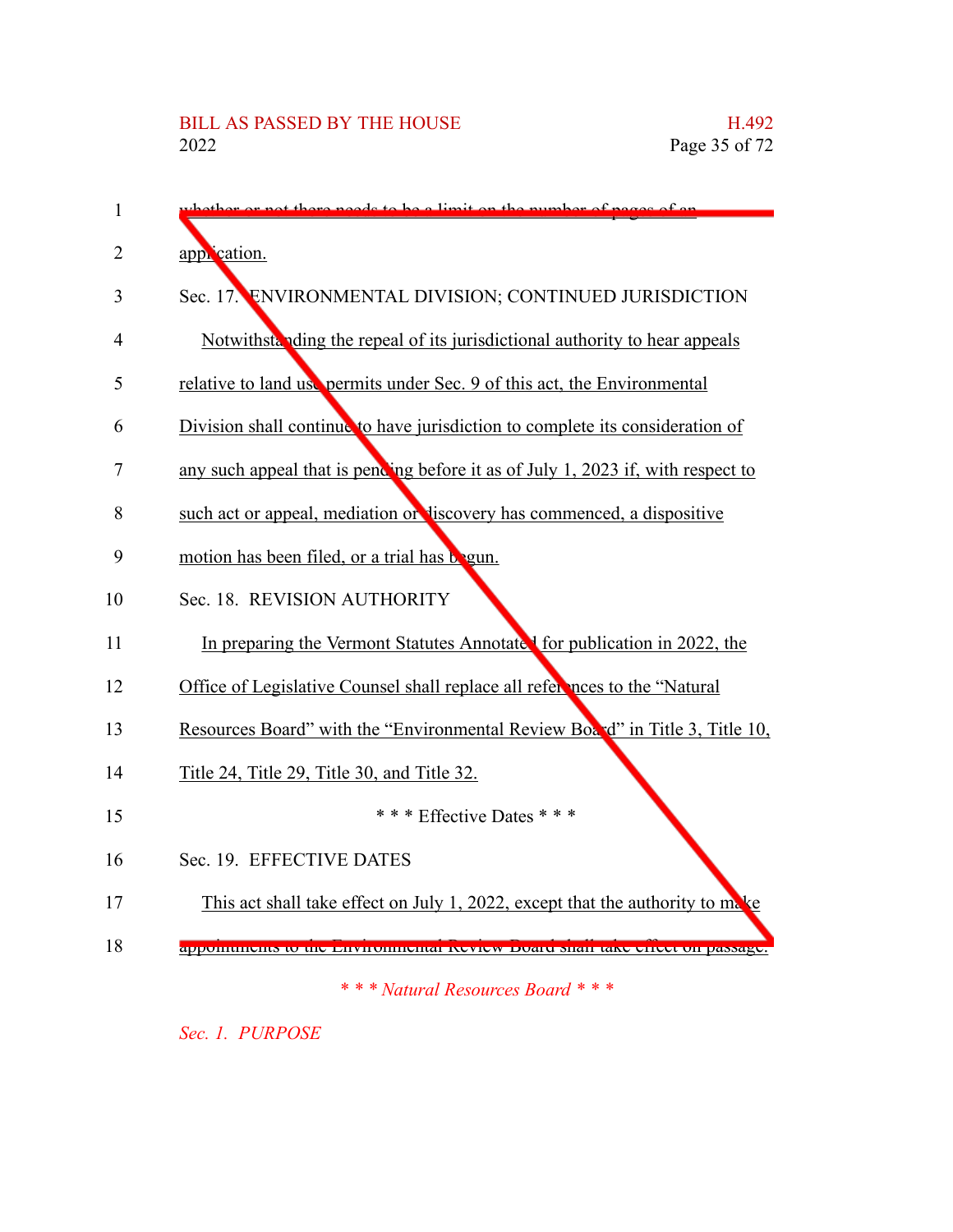*The purpose of this act is to strengthen the administration of the Act 250 program by changing the structure, function, and name of the Natural Resources Board. This act requires that appeals of Act 250 permit decisions be heard by a five-member board called the Environmental Review Board. The Environmental Division of the Superior Court would continue to hear the other types of cases within its jurisdiction. The Environmental Review Board would keep the current duties of the Natural Resources Board in addition to hearing appeals. This change would allow the Act 250 program to return to how it was originally envisioned when enacted by being a citizen-friendly process. The Board would provide oversight, management, and training to the Act 250 program staff and District Commissions and develop Act 250 program policy through permit decisions and rulemaking.*

*Sec. 2. 10 V.S.A. § 6021 is amended to read:*

*§ 6021. BOARD; VACANCY,; REMOVAL*

*(a) A Natural Resources Board established. The Environmental Review Board is created to administer the Act 250 program and hear appeals.*

*(1) The Board shall consist of five members appointed by the Governor, after review and approval by the Environmental Review Board Nominating Committee in accordance with subdivision (2) of this section and confirmed with the advice and consent of the Senate, so that one appointment expires in each year. The Chair shall be a full-time position, and the other four members*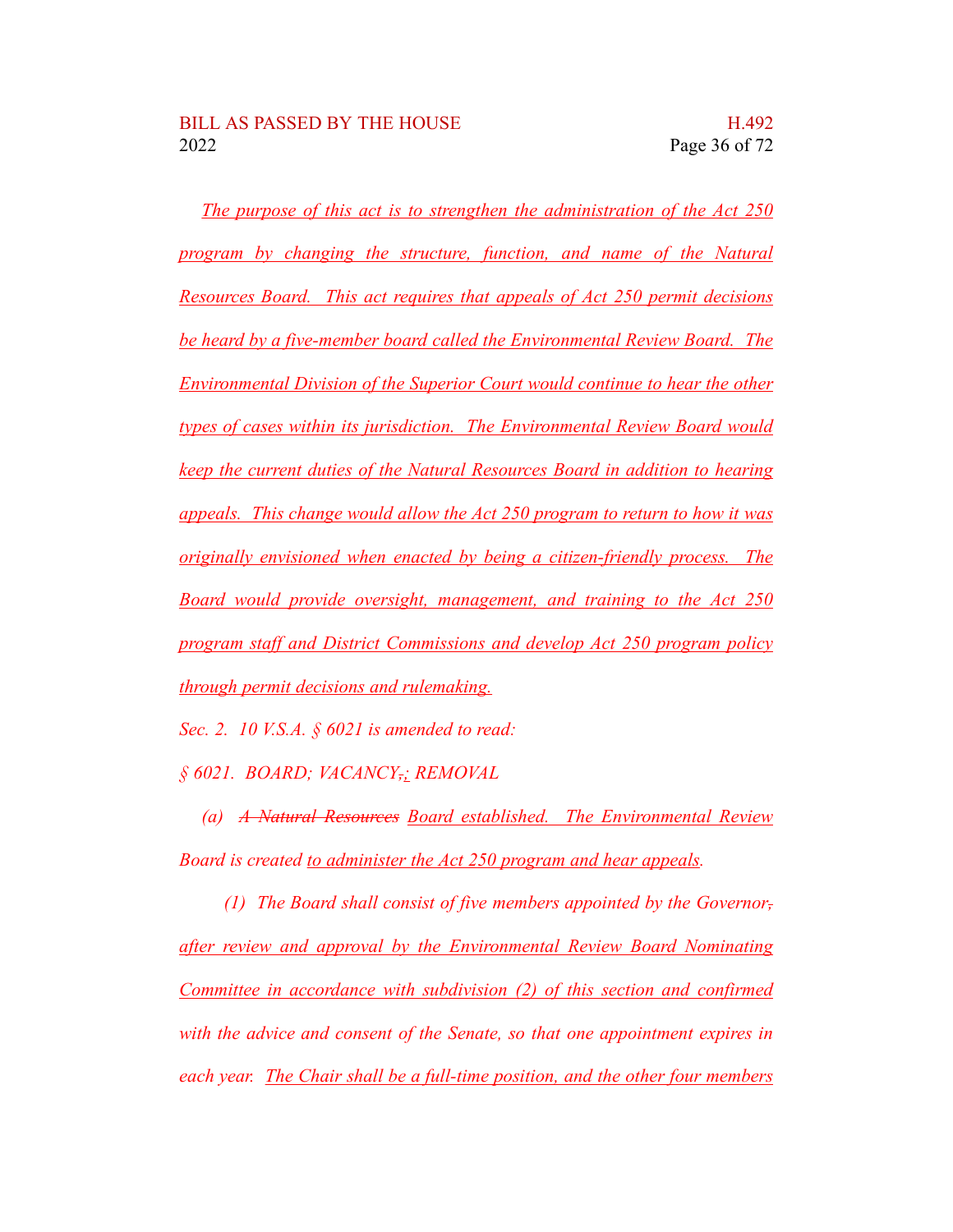*shall be half-time positions. In making these appointments, the Governor and the Senate shall give consideration to candidates who have experience, expertise, or skills relating to the environment or land use one or more of the following areas: environmental science, natural resources law and policy, land use planning, community planning, or environmental justice.*

*(A) The Governor shall appoint a chair of the Board, a position that shall be a full-time position. The Governor shall ensure Board membership shall reflect, to the extent possible, the racial, ethnic, gender, and geographic diversity of the State. The Board shall not contain two members who reside in the same county.*

*(B) Following initial appointments, the members, except for the Chair, shall be appointed for terms of four five years. All terms shall begin on July 1 and expire on June 30. A member may continue serving until a successor is appointed. The initial appointments shall be for staggered terms.*

*(2) The Governor shall appoint up to five persons, with preference given to former Environmental Board, Natural Resources Board, or District Commission members, with the advice and consent of the Senate, to serve as alternates for Board members.*

*(A) Alternates shall be appointed for terms of four years, with initial appointments being staggered The Environmental Review Board Nominating*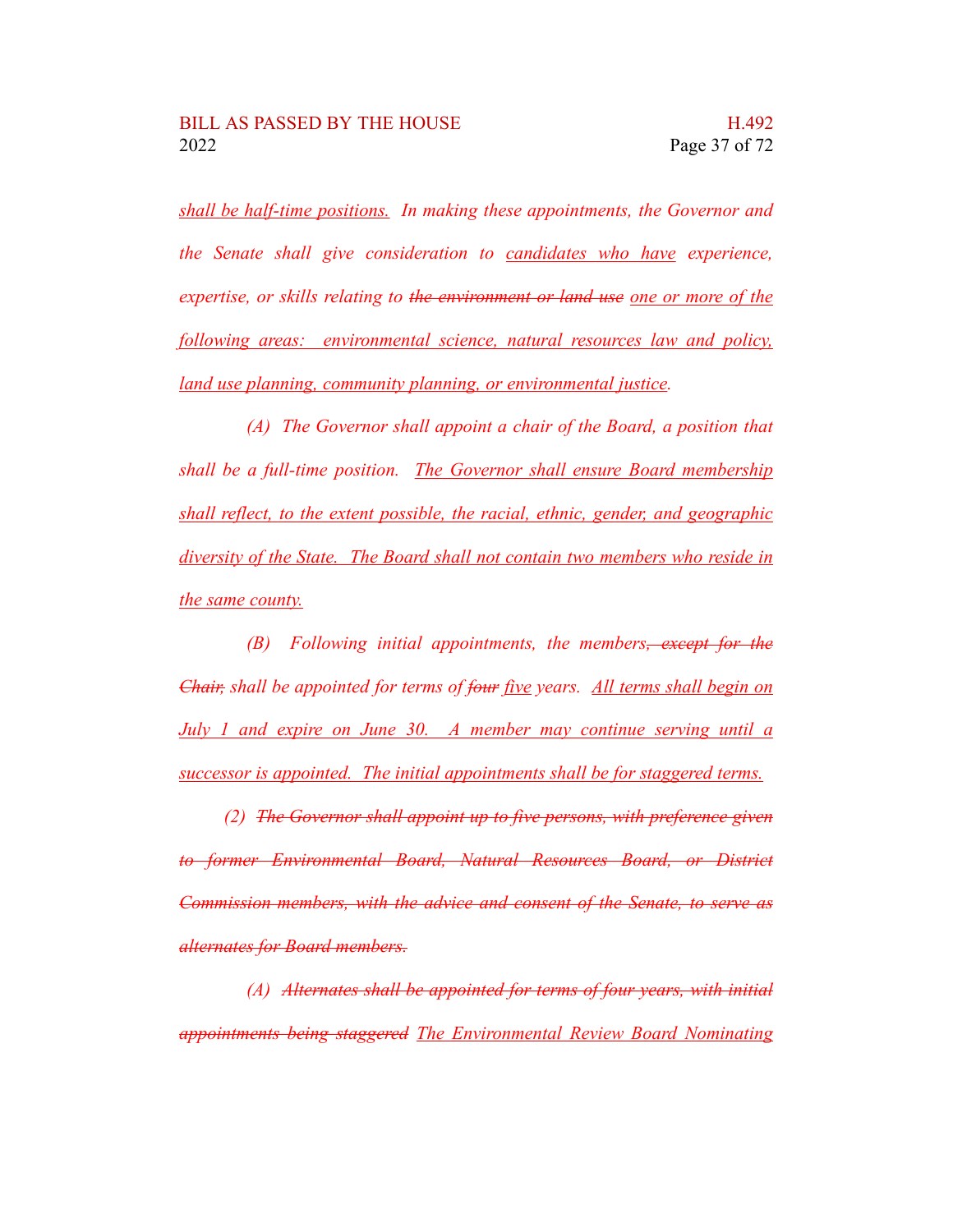*Committee shall advertise the position when a vacancy will occur on the Environmental Review Board.*

*(B) The Chair of the Board may assign alternates to sit on specific matters before the Board in situations where fewer than five members are available to serve The Nominating Committee shall review the applicants to determine which are well-qualified for appointment to the Board and shall recommend those candidates to the Governor. The names of candidates shall be confidential.*

*(C) The Governor shall appoint, with the advice and consent of the Senate, a chair and four members of the Board from the list of well-qualified candidates sent to the Governor by the Committee.*

*(b) Any vacancy occurring in the membership of the Board shall be filled by the Governor for the unexpired portion of the term Terms; vacancy; succession. The term of each appointment subsequent to the initial appointments described in subsection (a) of this section shall be five years. Any appointment to fill a vacancy shall be for the unexpired portion of the term vacated. A member may seek reappointment by informing the Governor. If the Governor decides not to reappoint the member, the Nominating Committee shall advertise the vacancy.*

*(c) Removal. Notwithstanding the provisions of 3 V.S.A. § 2004, members shall only be removable for cause only, except the Chair, who shall serve at the*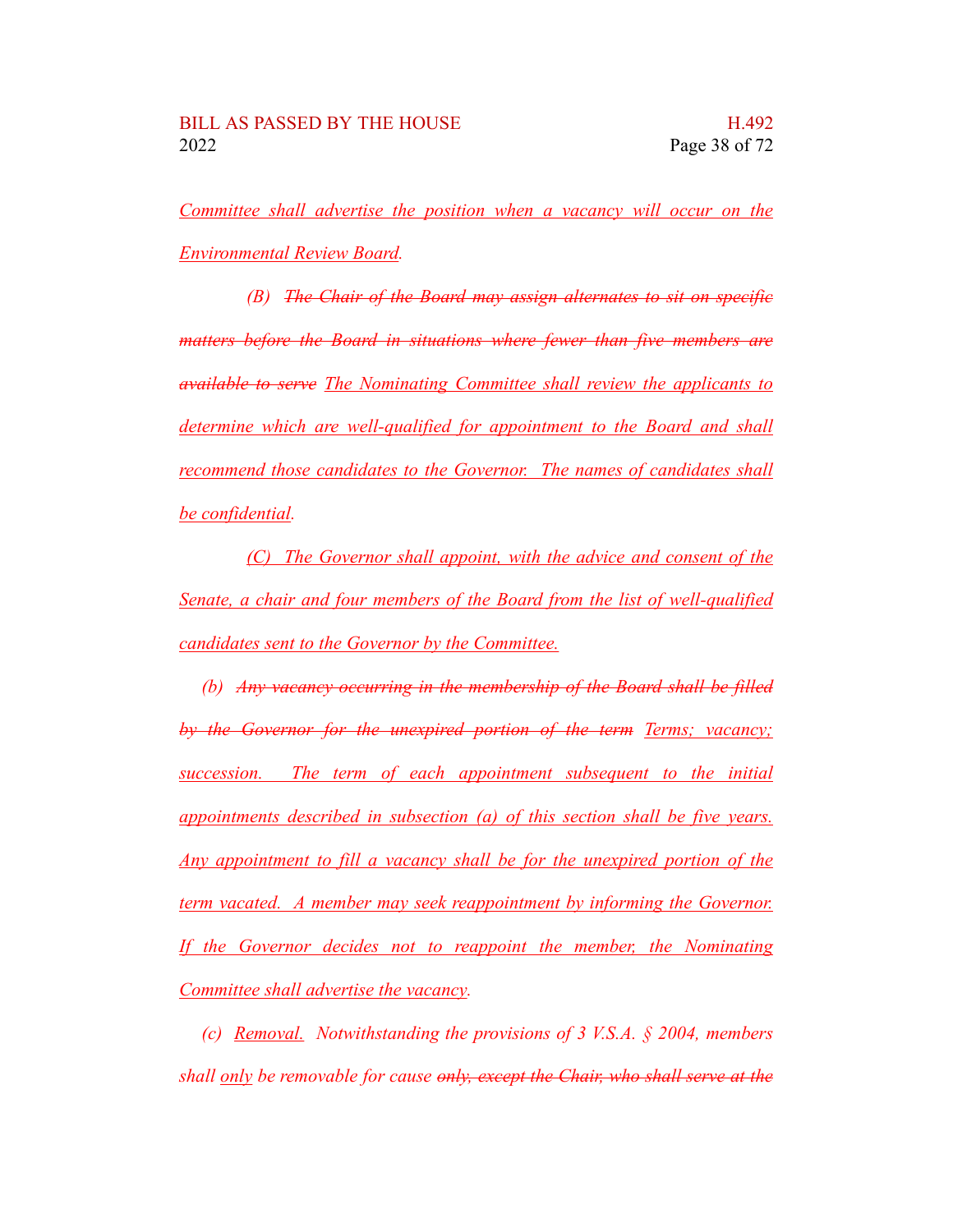*pleasure of the Governor by the remaining members of the Board in accordance with the Vermont Administrative Procedures Act. The Board shall adopt rules pursuant to 3 V.S.A. chapter 25 to define the basis and process for removal.*

*(d) Disqualified members. The Chair of the Board, upon request of the Chair of a District Commission, may appoint and assign former Commission members to sit on specific Commission cases when some or all of the regular members and alternates of the District Commission are disqualified or otherwise unable to serve.*

*(e) Retirement from office. When a Board member who hears all or a substantial part of a case retires from office before the case is completed, the member may remain a member of the Board, at the member's discretion, for the purpose of concluding and deciding that case and signing the findings and judgments involved. A retiring Chair shall also remain a member for the purpose of certifying questions of law if a party appeals to the Supreme Court. For the service, the member shall receive a reasonable compensation to be fixed by the remaining members of the Board and necessary expenses while on official business.*

*Sec. 3. 10 V.S.A. § 6032 is added to read:*

*§ 6032. ENVIRONMENTAL REVIEW BOARD NOMINATING*

*COMMITTEE*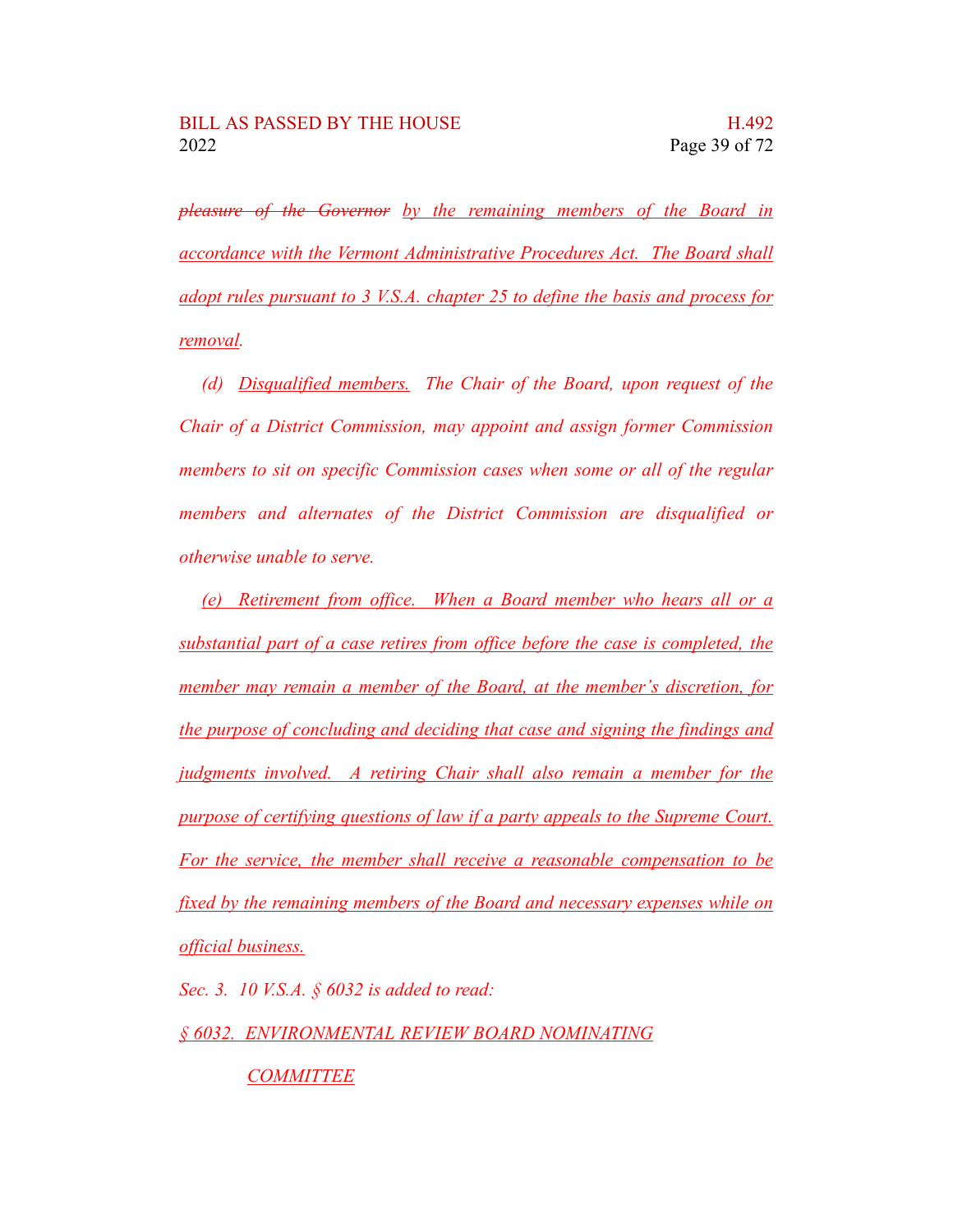*(a) Creation. The Environmental Review Board Nominating Committee is created for the purpose of assessing the qualifications of applicants for appointment to the Environmental Review Board in accordance with section 6021 of this title.*

*(b) Members. The Committee shall consist of seven members who shall be appointed as follows:*

*(1) The Governor shall appoint three members from the Executive Branch, with at least one being an employee of the Department of Human Resources.*

*(2) The Speaker of the House of Representatives shall appoint two members from the House of Representatives.*

*(3) The Senate Committee on Committees shall appoint two members from the Senate.*

*(c) Terms. The members of the Committee shall serve for terms of two years. Members shall serve until their successors are appointed. Members shall serve not more than three consecutive terms in any capacity. A legislative member who is appointed as a member of the Committee shall retain the position for the term appointed to the Committee even if the member is subsequently not reelected to the General Assembly during the member's term on the Committee.*

*(d) Chair. The members shall elect their own chair.*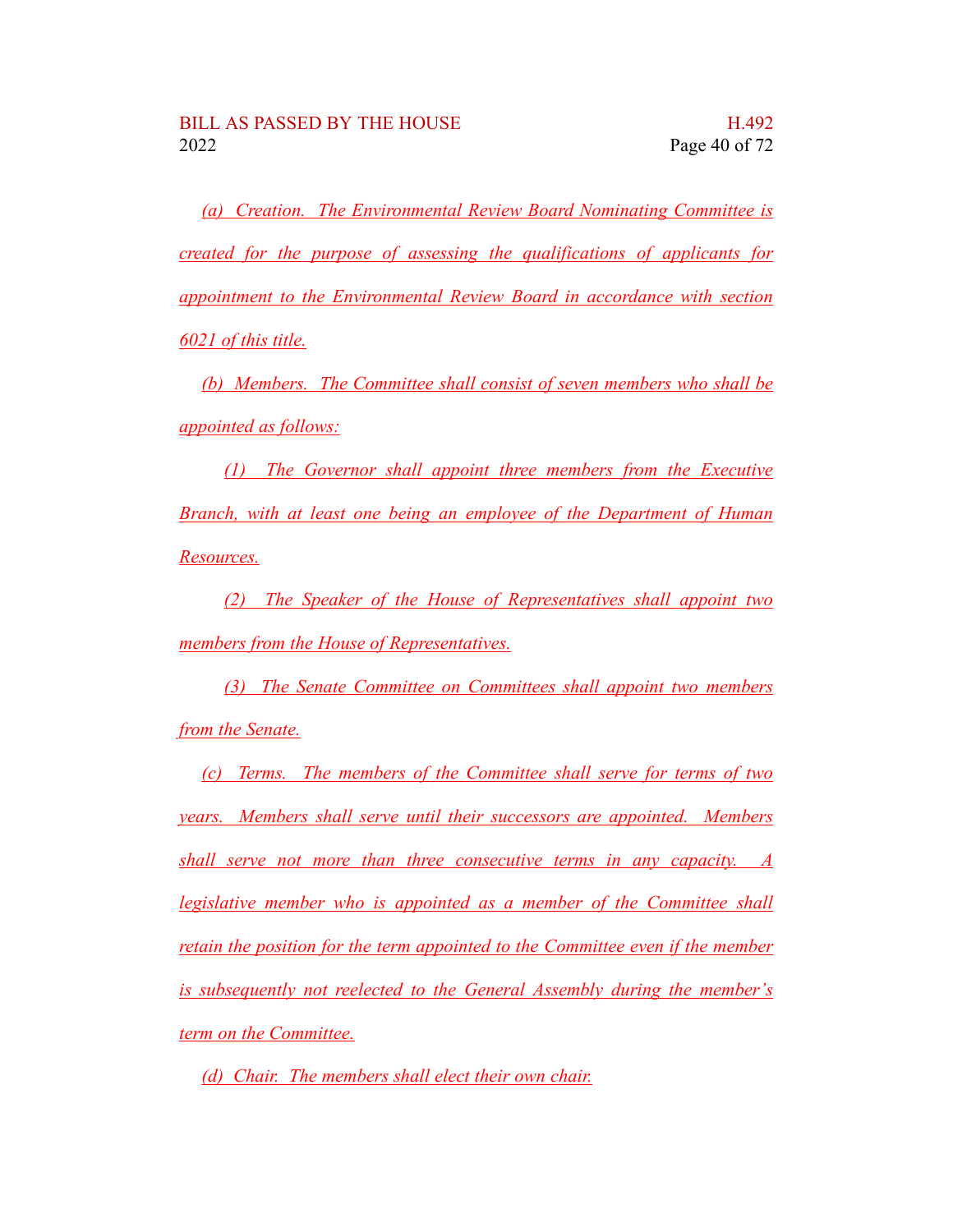*(e) Quorum. A quorum of the Committee shall consist of four members.*

*(f) Staff and services. The Committee is authorized to use the staff and services of appropriate State agencies and departments as necessary to conduct investigations of applicants.*

*(g) Confidentiality. Except as provided in subsection (h) of this section, proceedings of the Committee, including the names of candidates considered by the Committee and information about any candidate submitted to the Governor, shall be confidential. The provisions of 1 V.S.A. § 317(e) (expiration of Public Records Act exemptions) shall not apply to the exemptions or confidentiality provisions in this subsection.*

*(h) Public information. The following shall be public:*

*(1) operating procedures of the Committee;*

*(2) standard application forms and any other forms used by the Committee, provided they do not contain personal information about a candidate or confidential proceedings;*

*(3) all proceedings of the Committee prior to the receipt of the first candidate's completed application; and*

*(4) at the time the Committee sends the names of the candidates to the Governor, the total number of applicants for the vacancies and the total number of candidates sent to the Governor.*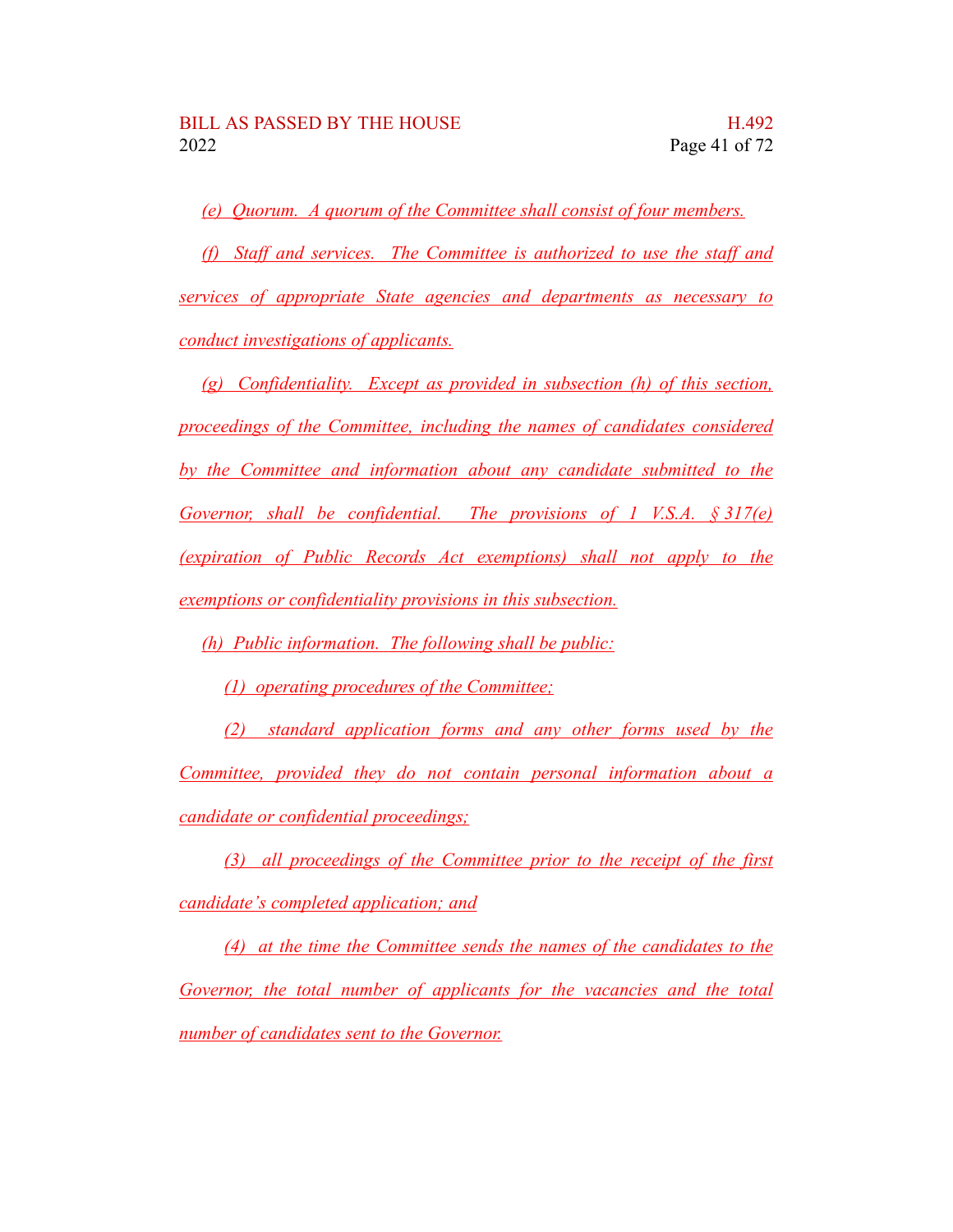*(i) Reimbursement. Legislative members of the Committee shall be entitled to per diem compensation and reimbursement for expenses in accordance with 2 V.S.A. § 23. Compensation and reimbursement shall be paid from the legislative appropriation.*

*(j) Duties.*

*(1) When a vacancy occurs, the Committee shall review applicants to determine which are well-qualified for the Board and submit those names to the Governor. The Committee shall submit to the Governor a summary of the qualifications and experience of each candidate whose name is submitted to the Governor, together with any further information relevant to the matter.*

*(2) An applicant for the position of member of the Environmental Review Board shall not be required to be an attorney. If the candidate is admitted to practice law in Vermont or practices a profession requiring licensure, certification, or other professional regulation by the State, the Committee shall submit the candidate's name to the Court Administrator or the applicable State professional regulatory entity, and that entity shall disclose to the Committee any professional disciplinary action taken or pending concerning the candidate.*

*(3) Candidates shall be sought who have experience, expertise, or skills relating to one or more of the following areas: environmental science, natural*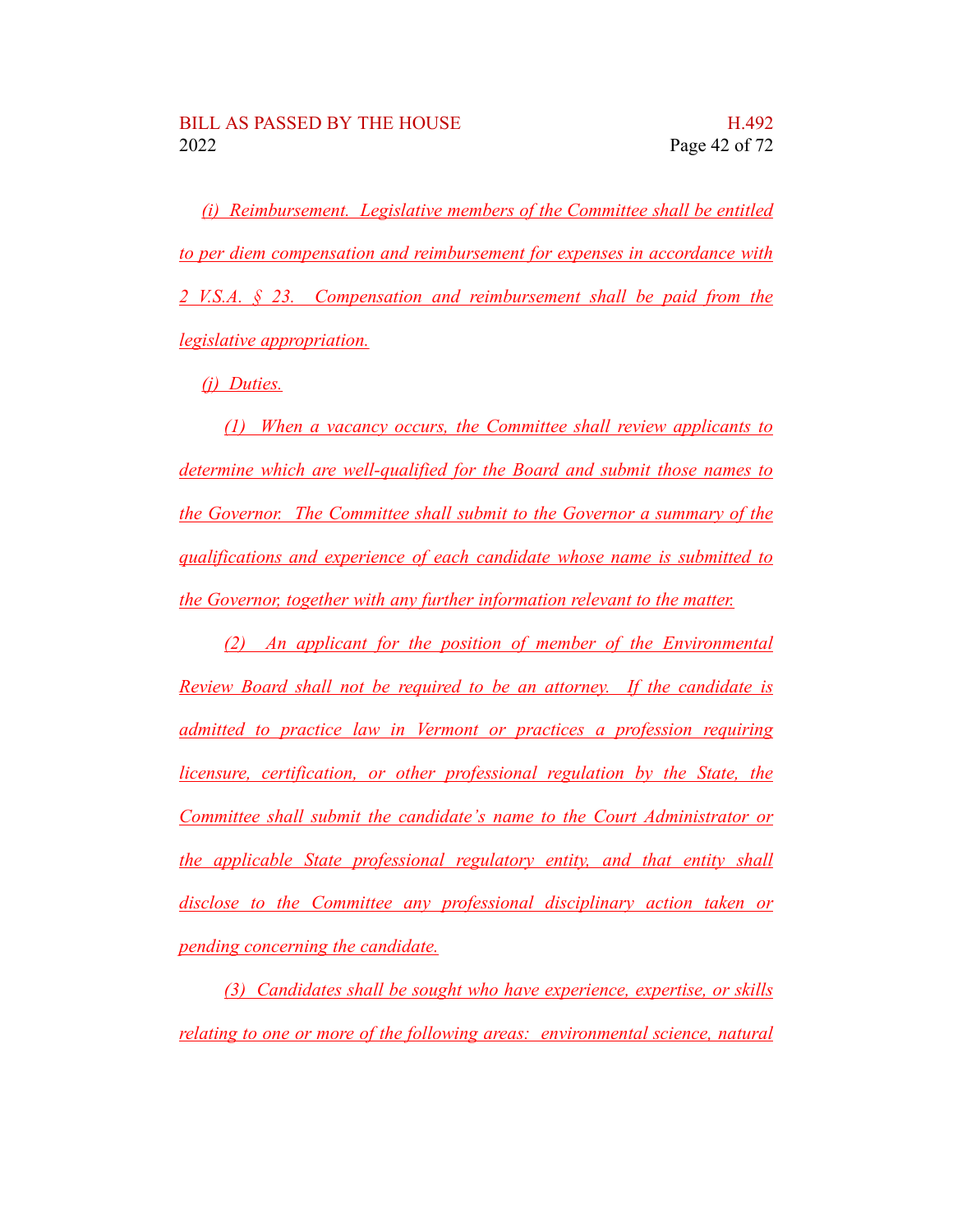*resources law and policy, land use planning, community planning, or environmental justice.*

*(4) The Committee shall ensure a candidate possesses the following attributes:*

*(A) Integrity. A candidate shall possess a record and reputation for excellent character and integrity.*

*(B) Impartiality. A candidate shall exhibit an ability to make judicial determinations in a manner free of bias.*

*(C) Work ethic. A candidate shall demonstrate diligence.*

*(D) Availability. A candidate shall have adequate time to dedicate to*

*the position.*

*Sec. 4. 10 V.S.A. § 6025 is amended to read:*

*§ 6025. RULES*

*(a) The Board may adopt rules of procedure for itself and the District Commissions. The Board shall adopt rules of procedure that govern appeals and other contested cases before it that are consistent with this chapter.*

*\* \* \**

*Sec. 5. 10 V.S.A. § 6027 is amended to read:*

*§ 6027. POWERS*

*(a) The Board and District Commissions each shall have supervisory authority in environmental matters respecting projects within their jurisdiction*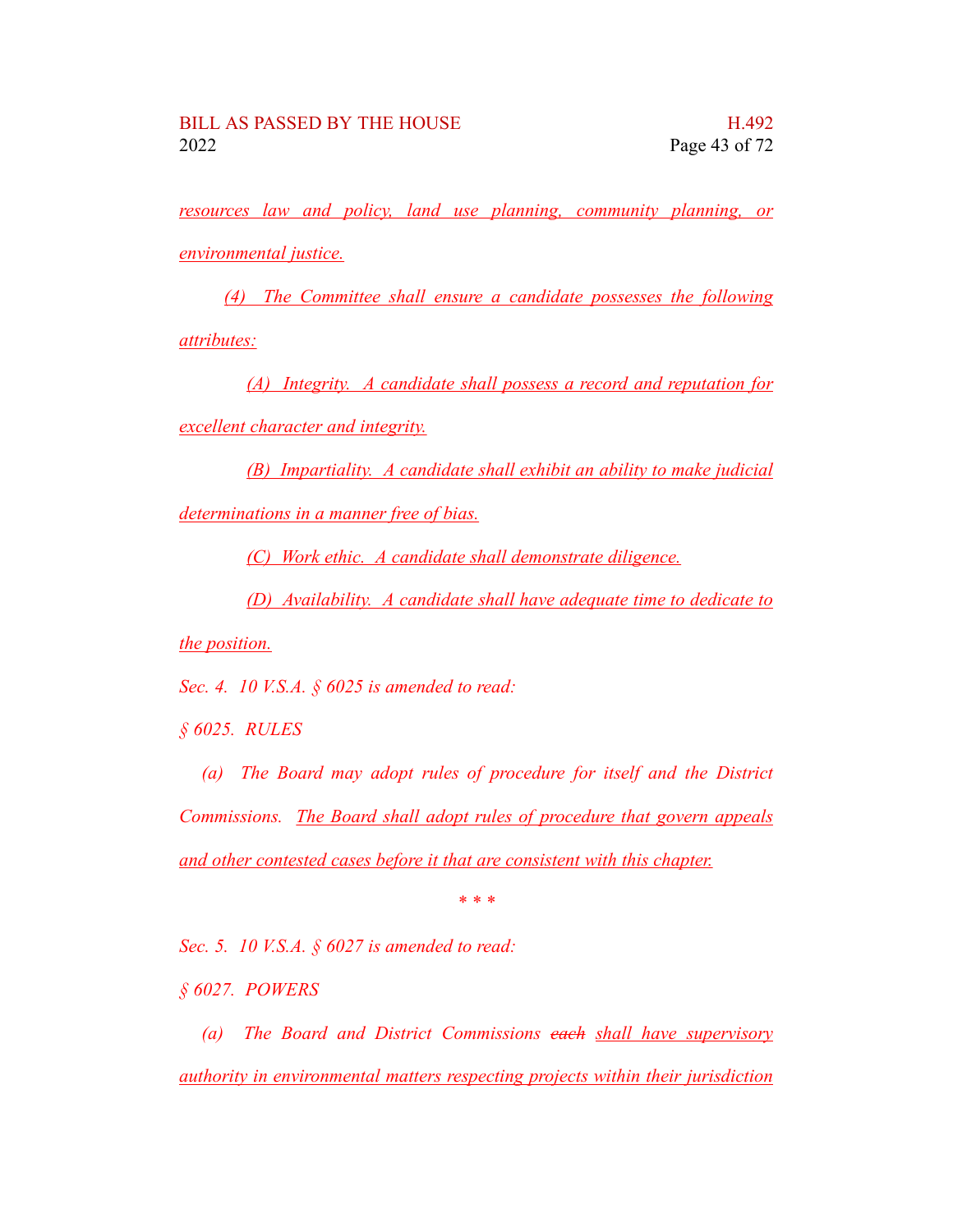*and shall apply their independent judgment in determining facts and interpreting law. Each shall have the power, with respect to any matter within its jurisdiction, to:*

*(1) administer oaths, take depositions, subpoena and compel the attendance of witnesses, and require the production of evidence;*

*(2) allow parties to enter upon lands of other parties for the purposes of inspecting and investigating conditions related to the matter before the Board or Commission;*

*(3) enter upon lands for the purpose of conducting inspections, investigations, examinations, tests, and site evaluations as it deems necessary to verify information presented in any matter within its jurisdiction; and*

*(4) apply for and receive grants from the federal government and from other sources.*

*(b) The powers granted under this chapter are additional to any other powers which that may be granted by other legislation.*

*(c) The Natural Resources Board may designate or establish such regional offices as it deems necessary to implement the provisions of this chapter and the rules adopted hereunder. The Natural Resources Board may designate or require a regional planning commission to receive applications, provide administrative assistance, perform investigations, and make recommendations.*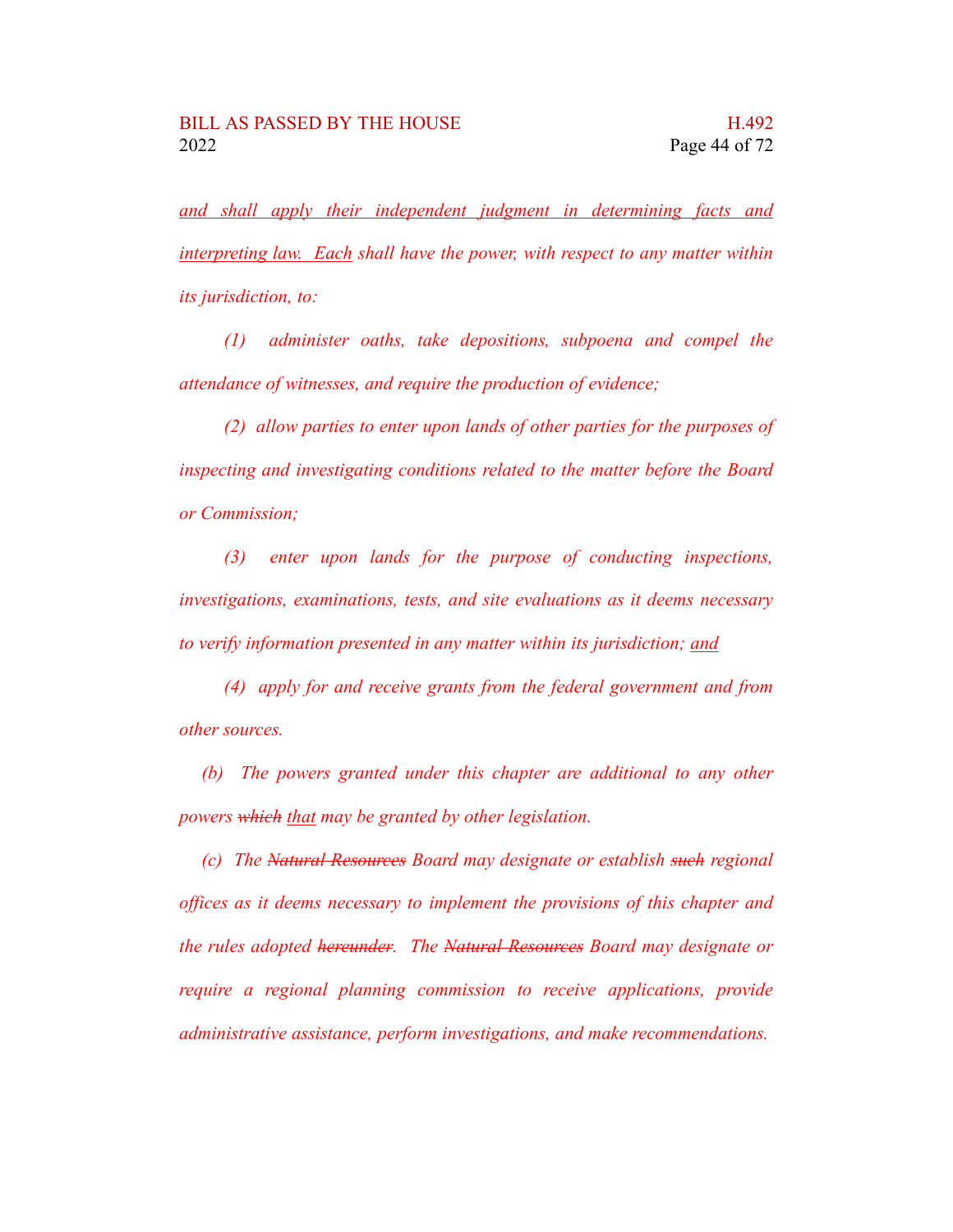*(d) At the request of a District Commission, if the Board Chair determines that the workload in the requesting district is likely to result in unreasonable delays or that the requesting District Commission is disqualified to hear a case, the Chair may authorize the District Commission of another district to sit in the requesting district to consider one or more applications.*

*(e) The Natural Resources Board may by rule allow joint hearings to be conducted with specified State agencies or specified municipalities.*

*(f) The Board shall publish its decisions online. The Board may publish online or contract to publish annotations and indices of its decisions, the decisions of the Environmental Division of the Superior Court and the Supreme Court, and the text of those decisions. The published product shall be available at a reasonable rate to the general public and at a reduced rate to libraries and governmental bodies within the State.*

*(g) The Natural Resources Board shall manage the process by which land use permits are issued under section 6086 of this title, may initiate enforcement on related matters under the provisions of chapters 201 and 211 of this title, and may petition the Environmental Division initiate and hear petitions for revocation of land use permits issued under this chapter. Grounds for revocation are:*

*(1) noncompliance with this chapter, rules adopted under this chapter, or an order that is issued that relates to this chapter;*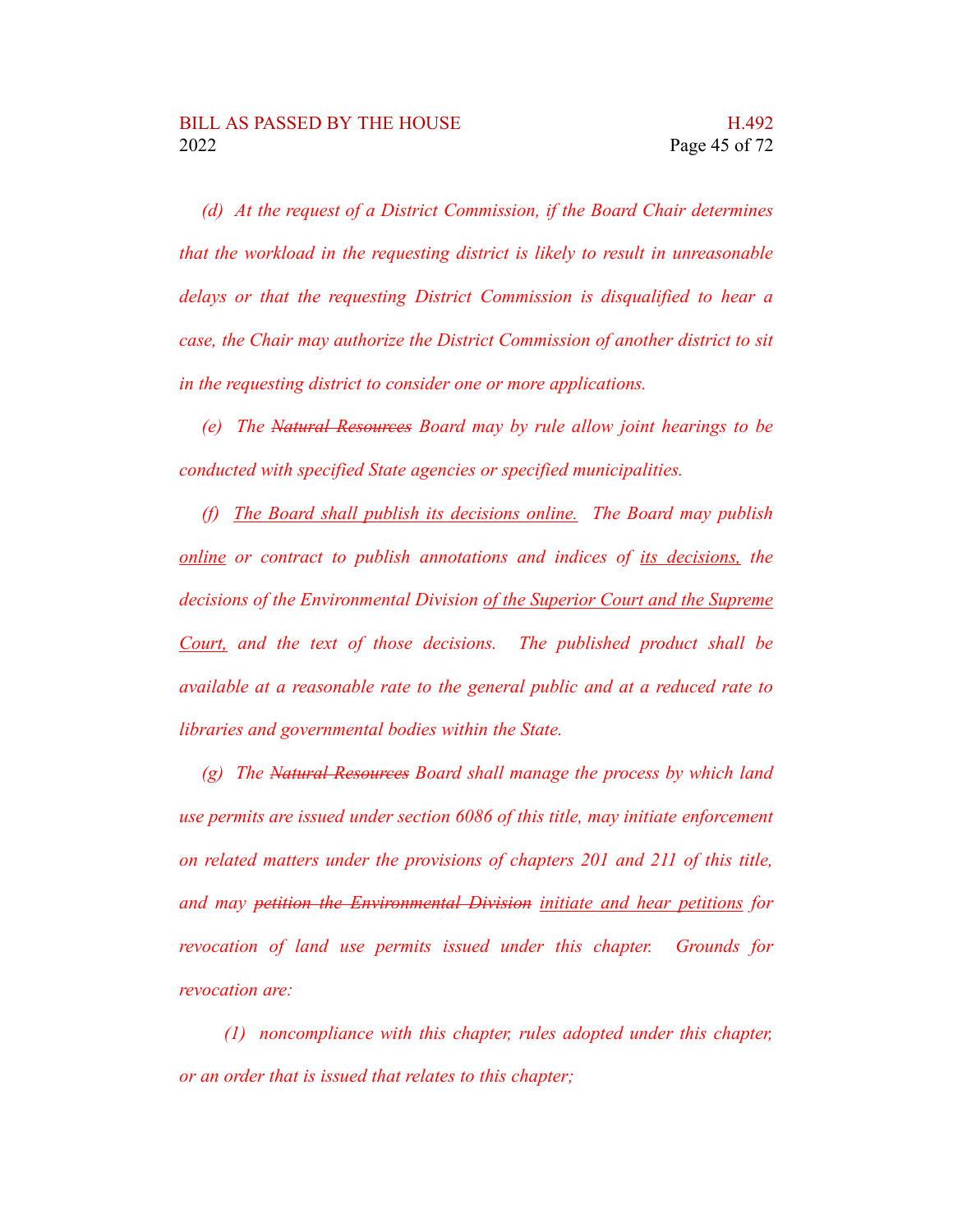*(2) noncompliance with any permit or permit condition;*

*(3) failure to disclose all relevant and material facts in the application or during the permitting process;*

*(4) misrepresentation of any relevant and material fact at any time;*

*(5) failure to pay a penalty or other sums owed pursuant to, or other failure to comply with, court order, stipulation agreement, schedule of compliance, or other order issued under Vermont statutes and related to the permit; or*

*(6) failure to provide certification of construction costs, as required under subsection 6083a(a) of this title, or failure to pay supplemental fees as required under that section.*

*(h) The Natural Resources Board may hear appeals of fee refund requests under section 6083a of this title. The Board shall hear appeals of decisions made by District Commissions and district coordinators.*

*(i) The Chair, subject to the direction of the Board, shall have general charge of the offices and employees of the Board and the offices and employees of the District Commissions.*

*(j) The Natural Resources Board may participate as a party in all matters before the Environmental Division that relate to land use permits issued under this chapter. [Repealed.]*

*\* \* \**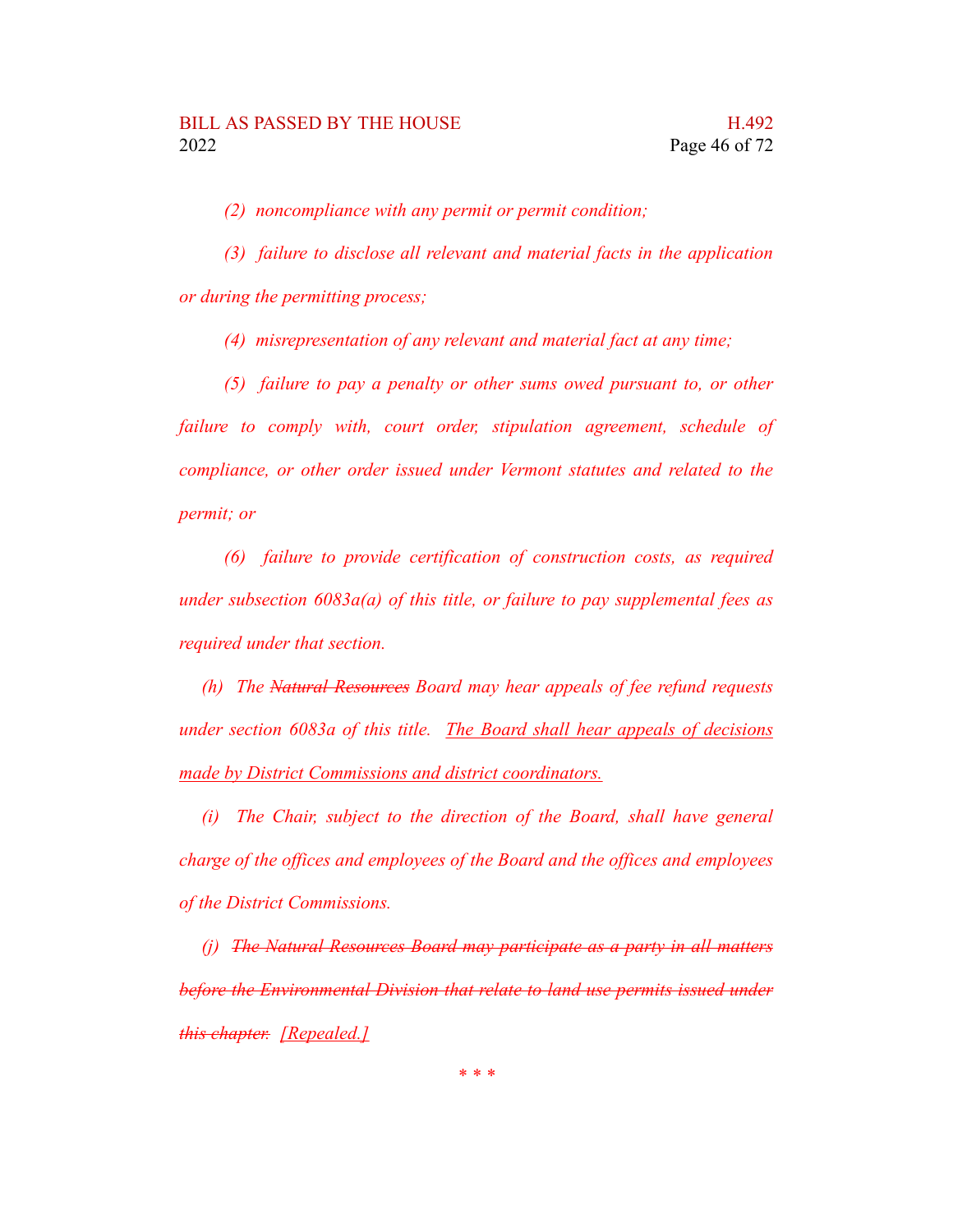*Sec. 6. 10 V.S.A. § 6028 is amended to read:*

*§ 6028. COMPENSATION*

*Members of the Board and District Commissions shall receive per diem pay of \$100.00 and all necessary and actual expenses in accordance with 32 V.S.A. § 1010. Per diem pay shall be available for time spent reviewing permit applications and for time spent making decisions on permit applications. Per diem requests shall be approved or denied by the Executive Director.*

*Sec. 76. 10 V.S.A. § 6022 is amended to read:*

*§ 6022. PERSONNEL*

*(a) Regular personnel. The Board may appoint legal counsel, scientists, engineers, experts, investigators, temporary employees, and administrative personnel as it finds necessary in carrying out its duties, unless the Governor shall otherwise provide in providing personnel to assist the District Commissions and in investigating matters within its jurisdiction.*

*(b) Personnel for particular proceedings. (1) Retention. (A) The Board may authorize or retain legal counsel, official stenographers, expert witnesses, advisors, temporary employees, and other research services: (i) to assist the Board in any proceeding before it under this*

*chapter; and*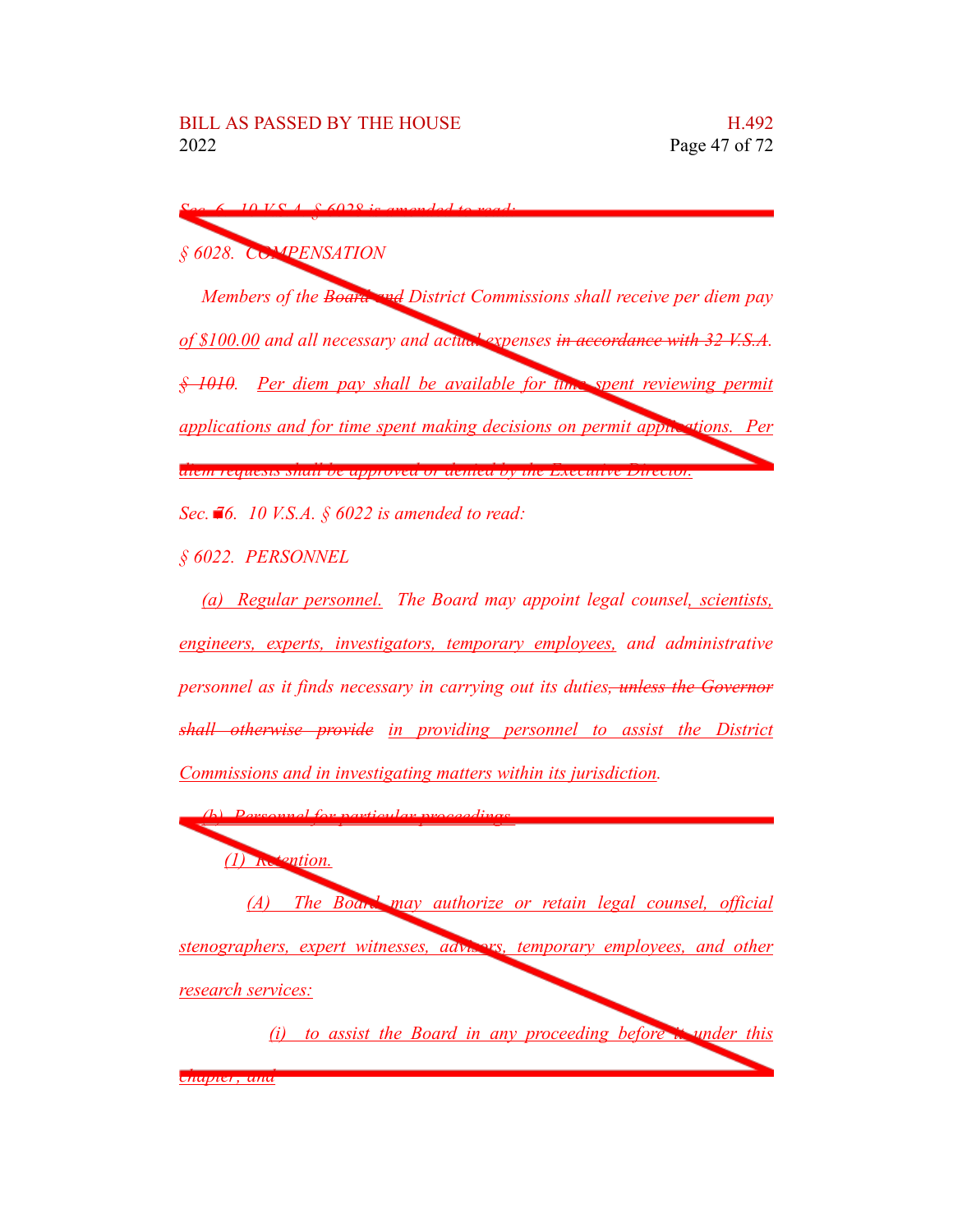*(ii) to monitor compliance with any formal opinion of the Board District Commission. (B) The personnel authorized by this section shall be in addition to the regular personnel of the Board. The Board shall fix the amount of compensation and expenses to be paid to such additional personnel. (2) Assessment of costs. (A) The Board may allocate to an applicant the portion of its expenses incurred by retaining additional personnel for a proceeding. On petition of an applicant to which costs are proposed to be allocated, the Board shall review and determine, after*  $o_p$  *portunity for hearing, the necessity and reasonableness of those costs, having due regard for the size and complexity of the project, and may amend or revise an allocation. (B) Prior to allocating costs, the Board shall make a determination of the purpose and use of the funds to be raised under this section, identify the recipient of the funds, provide for allocation of costs among applicants to be assessed, indicate an estimated duration of the proceedings, and estimate the total costs to be imposed. With the approval of the Board, estimates may be revised as necessary. From time to time during the progress of the work, the Board shall render to the applicant detailed statements showing the amount of money expended or contracted for in the work of additional personnel, which*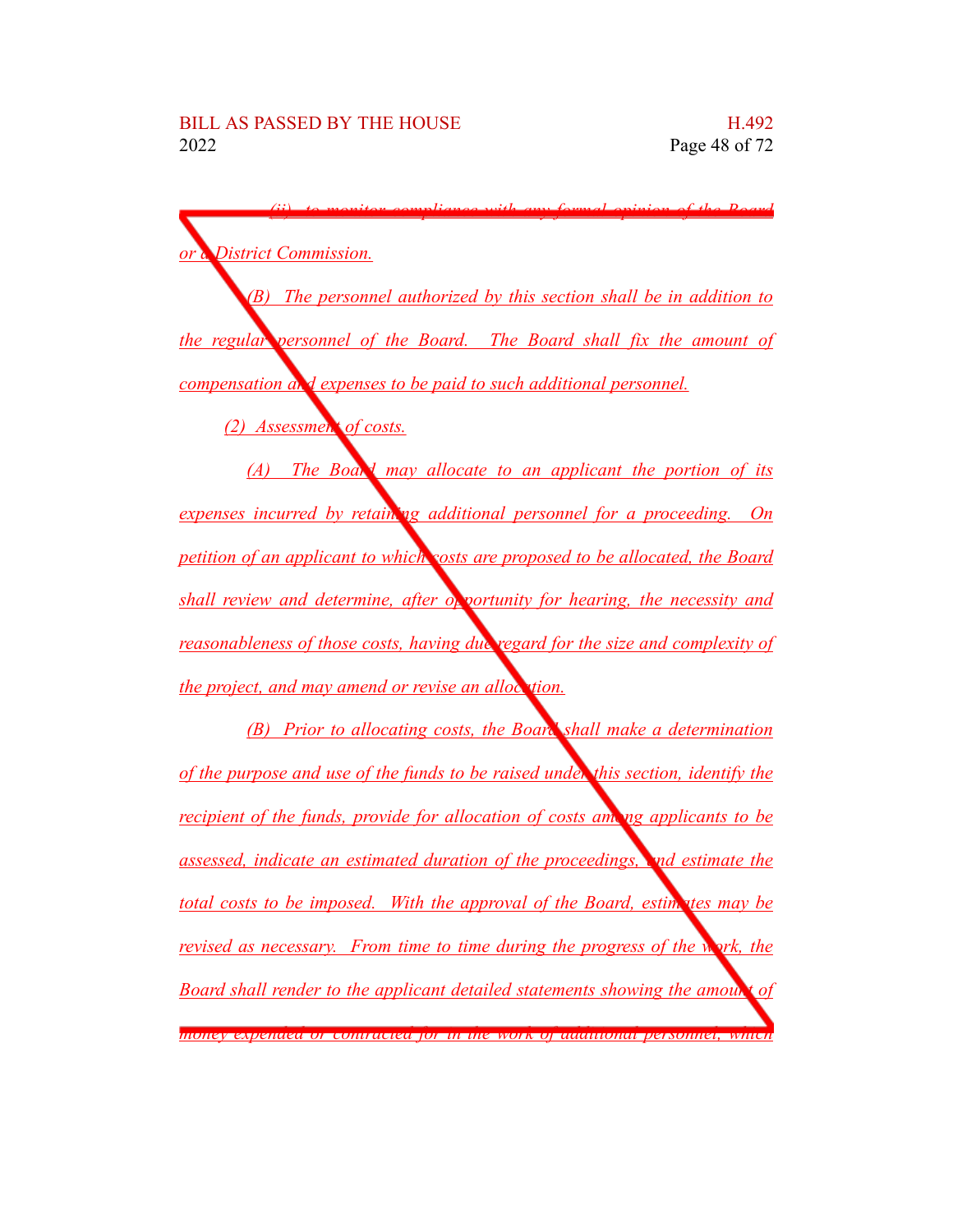*statements shall be paid into the State Treasury at the time and in the manner as the Board may reasonably direct.*

*(C) All payments for costs allocated pursuant to this section shall be*

*deposited into the fund created under section 6029 of this title.*

*(cb) Executive Director. The Board shall appoint an Executive Director. The Director shall be a full-time State employee, shall be exempt from the State classified system, and shall serve at the pleasure of the Board. The Director shall be responsible for:*

*(1) supervising and administering the operation and implementation of this chapter and the rules adopted by the Board as directed by the Board;*

*(2) assisting the Board in its duties and administering the requirements of this chapter;*

*(3) employing such staff as may be required to carry out the functions of the Board; and*

*(4) preparing an annual budget for submission to the Board.*

*Sec. 87. 10 V.S.A. § 6084 is amended to read:*

*§ 6084. NOTICE OF APPLICATION; HEARINGS; COMMENCEMENT OF REVIEW*

*(a) On or before the date of Upon the filing of an application with the District Commission, the applicant District Commission shall send, by electronic means, notice and a copy of the initial application to the owner of*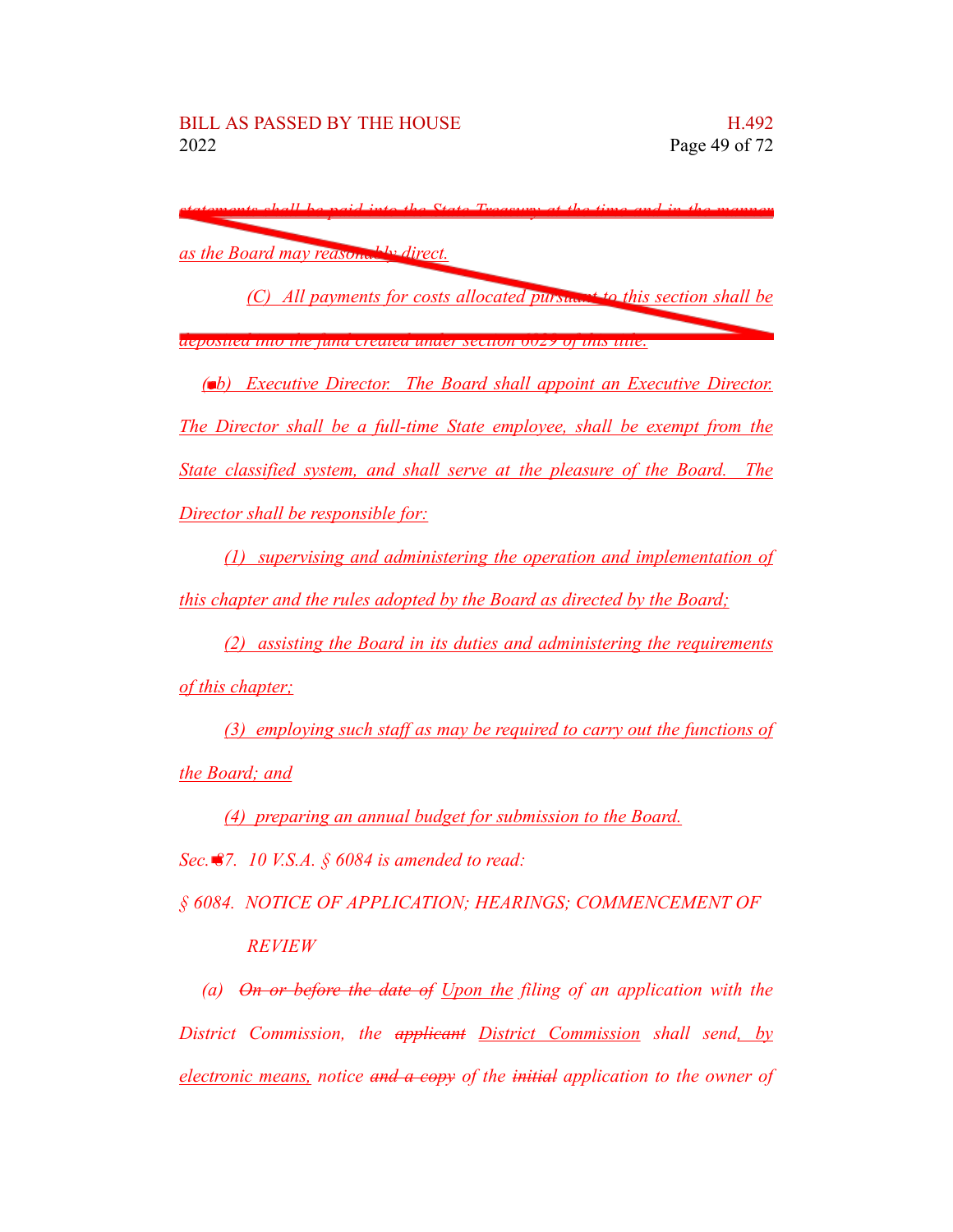*the land if the applicant is not the owner; the municipality in which the land is located; the municipal and regional planning commissions for the municipality in which the land is located; the Vermont Agency of Natural Resources; and any adjacent Vermont municipality and municipal and regional planning commission if the land is located on a municipal or regional boundary. The applicant shall furnish to the District Commission the names of those furnished notice by affidavit, and shall post send by electronic means a copy of the notice in to the town clerk's office of the town or towns in which the project lies. The town clerk shall post the notice in the town office. The applicant shall also provide a list of adjoining landowners to the District Commission. Upon request and for good cause, the District Commission may authorize the applicant to provide a partial list of adjoining landowners in accordance with Board rules.*

*\* \* \**

*(e) Any notice for a major or minor application, as required by this section, shall also be published by the District Commission in a local newspaper generally circulating in the area where the development or subdivision is located and on the Board's website not more than ten days after receipt of a complete application.*

*\* \* \**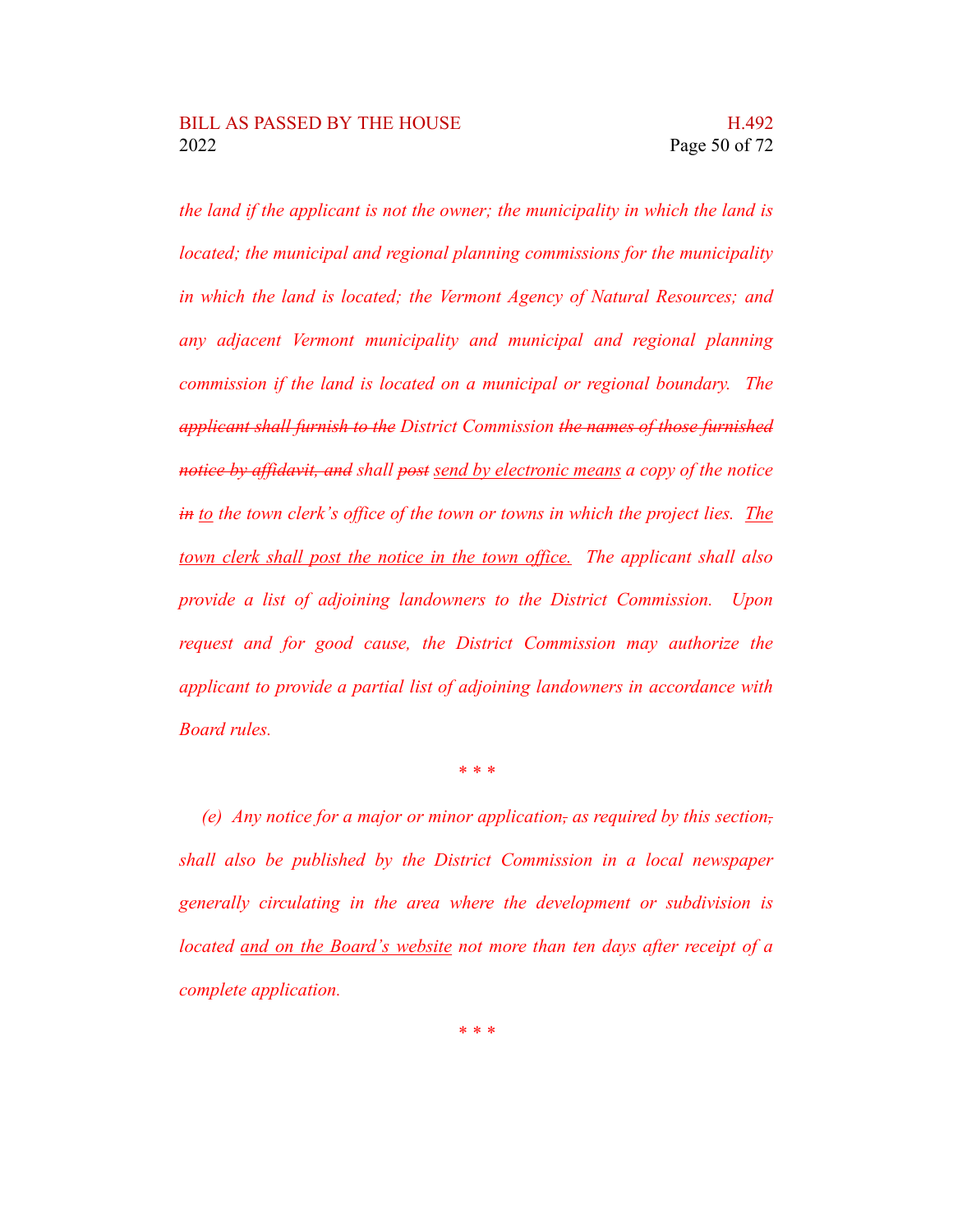*Sec. 98. 10 V.S.A. § 6089 is amended to read:*

*§ 6089. APPEALS*

*Appeals of any act or decision of a District Commission under this chapter or a district coordinator under subsection 6007(c) of this title shall be made to the Environmental Division in accordance with chapter 220 of this title. For the purpose of this section, a decision of the Chair of a District Commission under section 6001e of this title on whether action has been taken to circumvent the requirements of this chapter shall be considered an act or decision of the District Commission.*

*(a)(1) An appeal of any act or decision of a District Commission shall be to the Board and shall be accompanied by a fee prescribed by section 6083a of this title.*

*(2) Participation before District Commission. A person shall not appeal an act or decision that was made by a District Commission unless the person was granted party status by the District Commission pursuant to subdivision 6085(c)(1)(E) of this title, participated in the proceedings before the District Commission, and retained party status at the end of the District Commission proceedings. In addition, the person may only appeal those issues under the criteria with respect to which the person was granted party status. However, notwithstanding these limitations, a person may appeal an act or decision of the District Commission if the Board determines that:*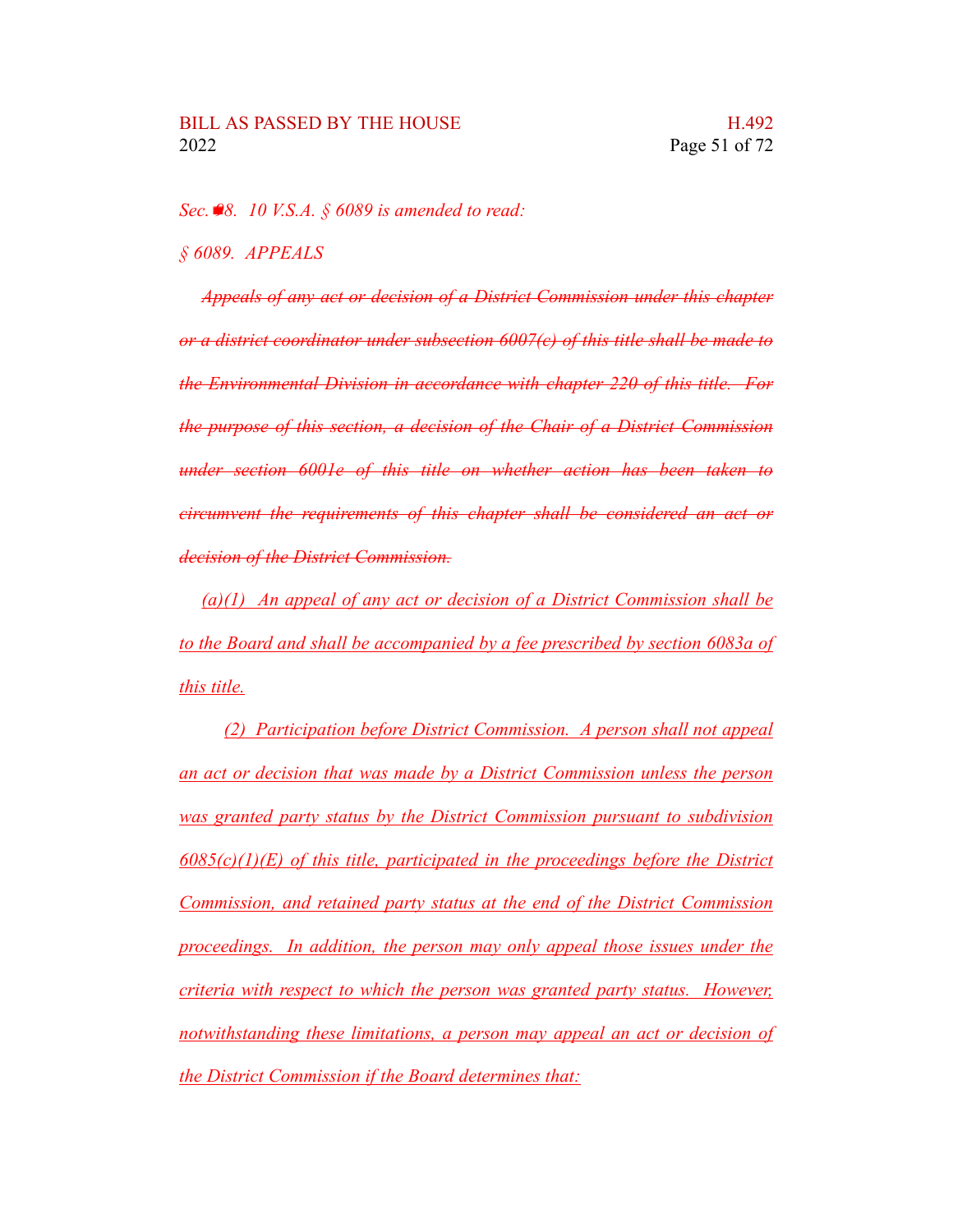*(A) there was a procedural defect that prevented the person from obtaining party status or participating in the proceeding;*

*(B) the decision being appealed is the grant or denial of party status;*

*or*

*(C) some other condition exists that would result in manifest injustice if the person's right to appeal was disallowed.*

*(3) An appellant to the Board, under this section, shall file with the notice of appeal a statement of the issues to be addressed in the appeal, a summary of the evidence that will be presented, and a preliminary list of witnesses who will testify on behalf of the appellant.*

*(4) The Board shall hold a de novo hearing on all findings requested by any party that files an appeal or cross appeal, according to the rules of the Board. The hearing shall be held in the municipality where the project subject to the appeal is located, if possible, or as close as possible.*

*(5) Notice of appeal shall be filed with the Board within 30 days following the act or decision by the District Commission. The Board shall notify the parties who had party status before the District Commission of the filing of any appeal.*

*(6) Prehearing discovery.*

*(A) A party may obtain discovery of expert witnesses who may provide testimony relevant to the appeal. Expert witness prefiled testimony*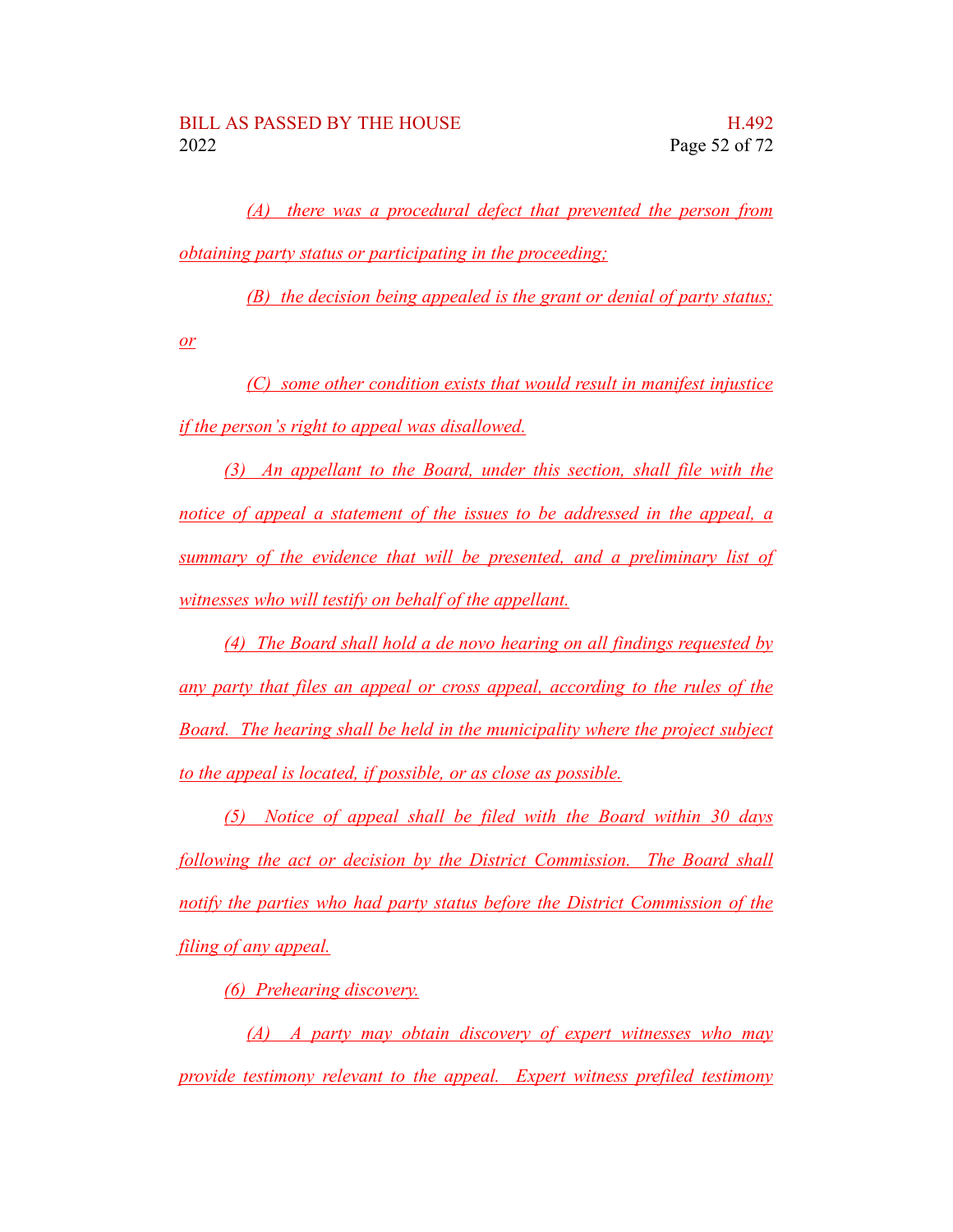*shall be in accordance with the Vermont Rules of Evidence. The use of discovery for experts shall comply with the requirements in the Vermont Rules of Civil Procedure 26–37.*

*(B) Interrogatories served on nonexpert witnesses shall be limited to discovery of the identity of witnesses and a summary of each witness' testimony, except by order of the Board for cause shown. Interrogatories served on expert witnesses shall be in accordance with the Vermont Rules of Civil Procedure.*

*(C) Parties may submit requests to produce and requests to enter upon land pursuant to the Vermont Rule of Civil Procedure 34.*

*(D) Parties may not take depositions of witnesses, except by order of the Board for cause shown.*

*(E) The Board may require a party to supplement, as necessary, any prehearing testimony that is provided.*

*(b) Prior decisions of the former Environmental Board, Water Resources Board, Waste Facilities Panel, and Environmental Division of the Superior Court shall be given the same weight and consideration as prior decisions of the Environmental Review Board.*

*(c) An appeal from a decision of the Board under subsection (a) of this section shall be to the Supreme Court by a party as set forth in subsection 6085(c) of this title.*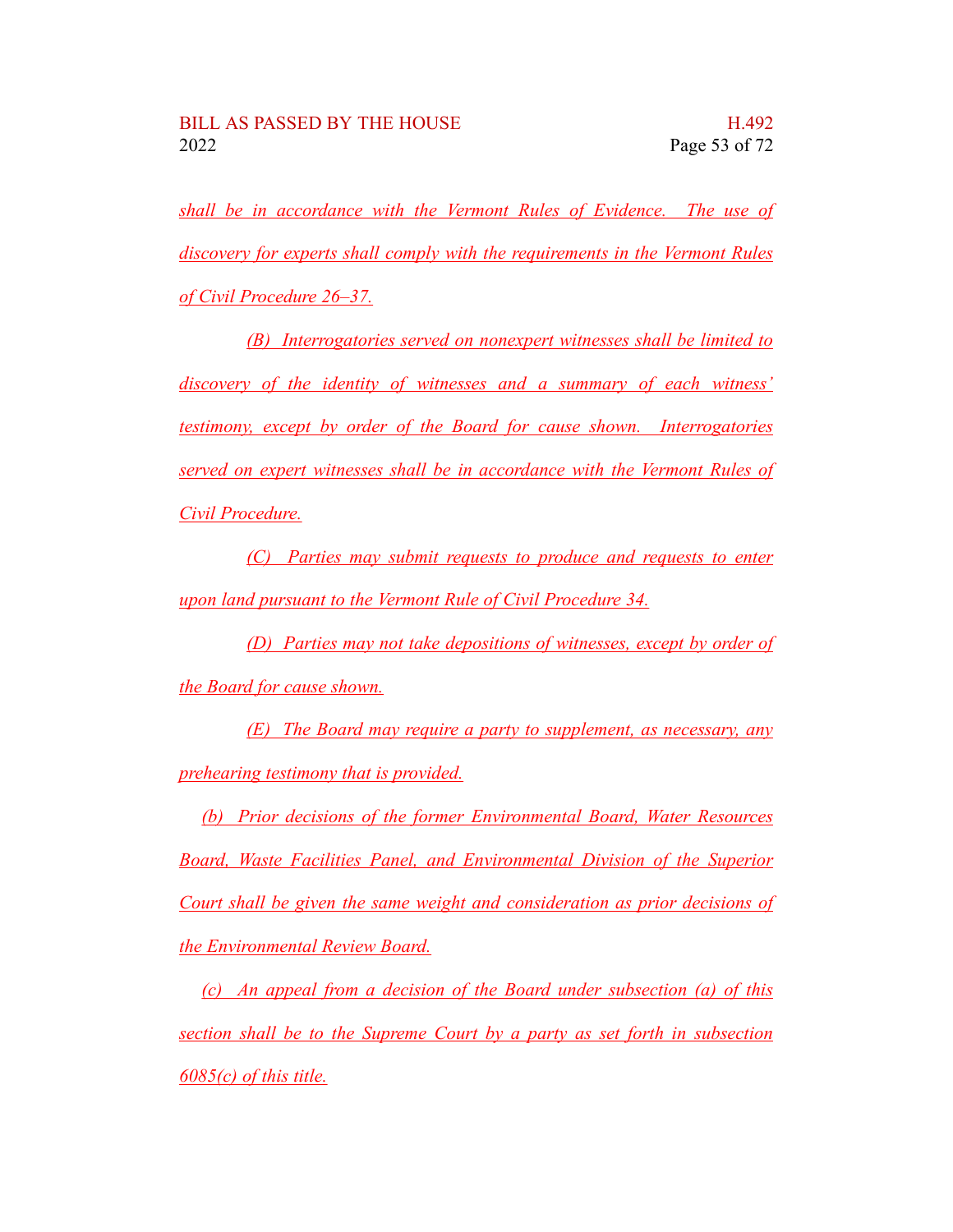*(d) No objection that has not been raised before the Board may be considered by the Supreme Court, unless the failure or neglect to urge such objection shall be excused because of extraordinary circumstances.*

*(e) An appeal of a decision by the Board shall be allowed pursuant to 3 V.S.A. § 815, including the unreasonableness or insufficiency of the conditions attached to a permit. An appeal from the District Commission shall be allowed for any reason, except no appeal shall be allowed when an application has been granted and no hearing was requested.*

*(f) Precedent from the former Environmental Board and of the Environmental Review Board that interpret Act 250 shall be provided the same deference by the Supreme Court as precedents accorded to other Executive Branch agencies charged with administering their enabling act. On appeal to the Supreme Court from the Environmental Review Board, decisions of the Environmental Review Board interpreting this act also shall be accorded that deference.*

*(g) Upon appeal to the Supreme Court, the Board's findings of fact shall be accepted unless clearly erroneous.*

*(h) Completion of case. A case shall be deemed completed when the Board enters a final decision even though that decision is appealed to the Supreme Court and remanded by that Court.*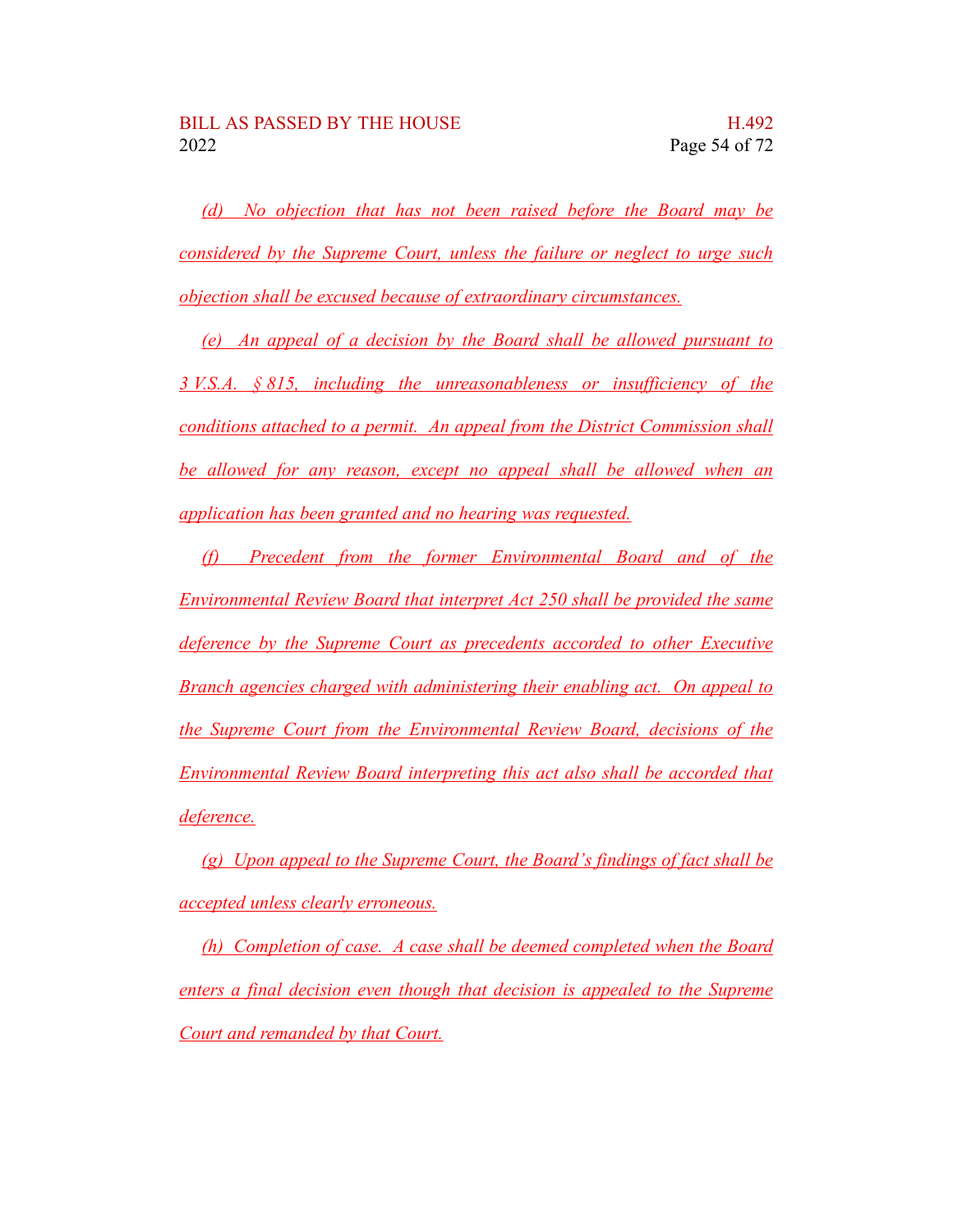*(i) Court of record; jurisdiction. The Board shall have the powers of a court of record in the determination and adjudication of all matters within its jurisdiction. It may initiate proceedings on any matter within its jurisdiction. It may render judgments and enforce the same by any suitable process issuable by courts in this State. An order issued by the Board on any matter within its jurisdiction shall have the effect of a judicial order. The Board's jurisdiction shall include:*

*(1) the issuance of declaratory rulings on the applicability of this chapter and rules or orders issued under this chapter, pursuant to 3 V.S.A. § 808; and*

*(2) the issuance of decisions on appeals pursuant to sections 6007 and 6089 of this title.*

*Sec. 109. 10 V.S.A. § 6007 is amended to read:*

*§ 6007. ACT 250 DISCLOSURE STATEMENT; JURISDICTIONAL*

*DETERMINATION*

*\* \* \**

*(c) With respect to the partition or division of land, or with respect to an activity that might or might not constitute development, any person may submit to the district coordinator an "Act 250 Disclosure Statement" and other information required by the rules of the Board and may request a jurisdictional opinion from the district coordinator concerning the applicability of this*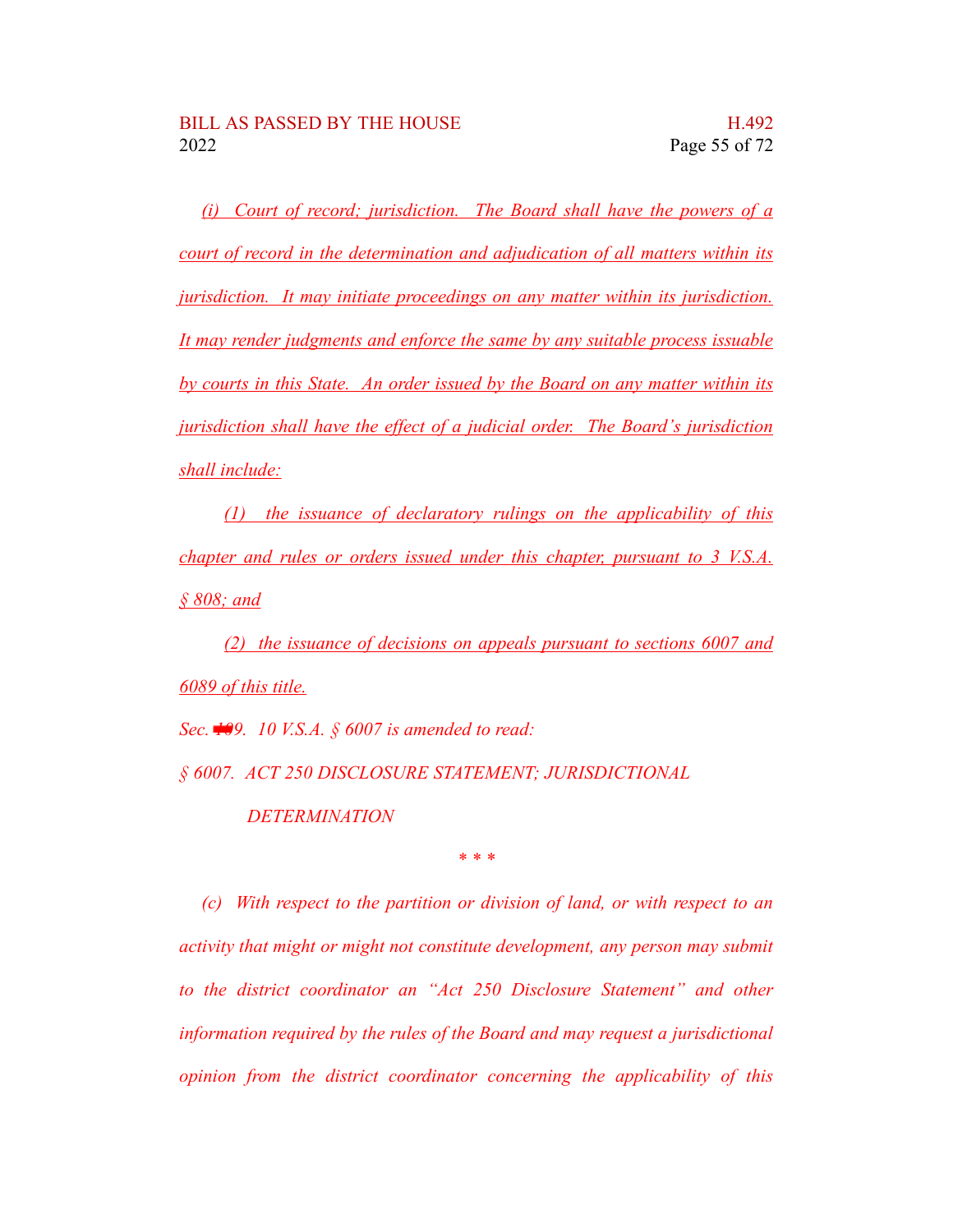*chapter. If a requestor wishes a final determination to be rendered on the question, the district coordinator, at the expense of the requestor and in accordance with rules of the Board, shall publish notice of the issuance of the opinion in a local newspaper generally circulating in the area where the land that is the subject of the opinion is located and shall serve the opinion on all persons listed in subdivisions 6085(c)(1)(A) through (D) of this title. In addition, the requestor who is seeking a final determination shall consult with the district coordinator and obtain approval of a subdivision 6085(c)(1)(E) list of persons who shall be notified by the district coordinator because they are adjoining property owners or other persons who would be likely to be able to demonstrate a particularized interest protected by this chapter that may be affected by an act or decision by a District Commission.*

*(d) A person who seeks review of a jurisdictional opinion issued by a district coordinator may bring to the Board an appeal of issues addressed in the opinion.*

*(1) The appellant shall provide notice of the filing of an appeal to each person entitled to notice under subdivisions 6085(c)(1)(A) through (D) of this title and to each person on an approved subdivision 6085(c)(1)(E) list.*

*(2) Failure to appeal within 30 days following the issuance of the jurisdictional opinion shall render the decision of the district coordinator under subsection (c) of this section the final determination regarding*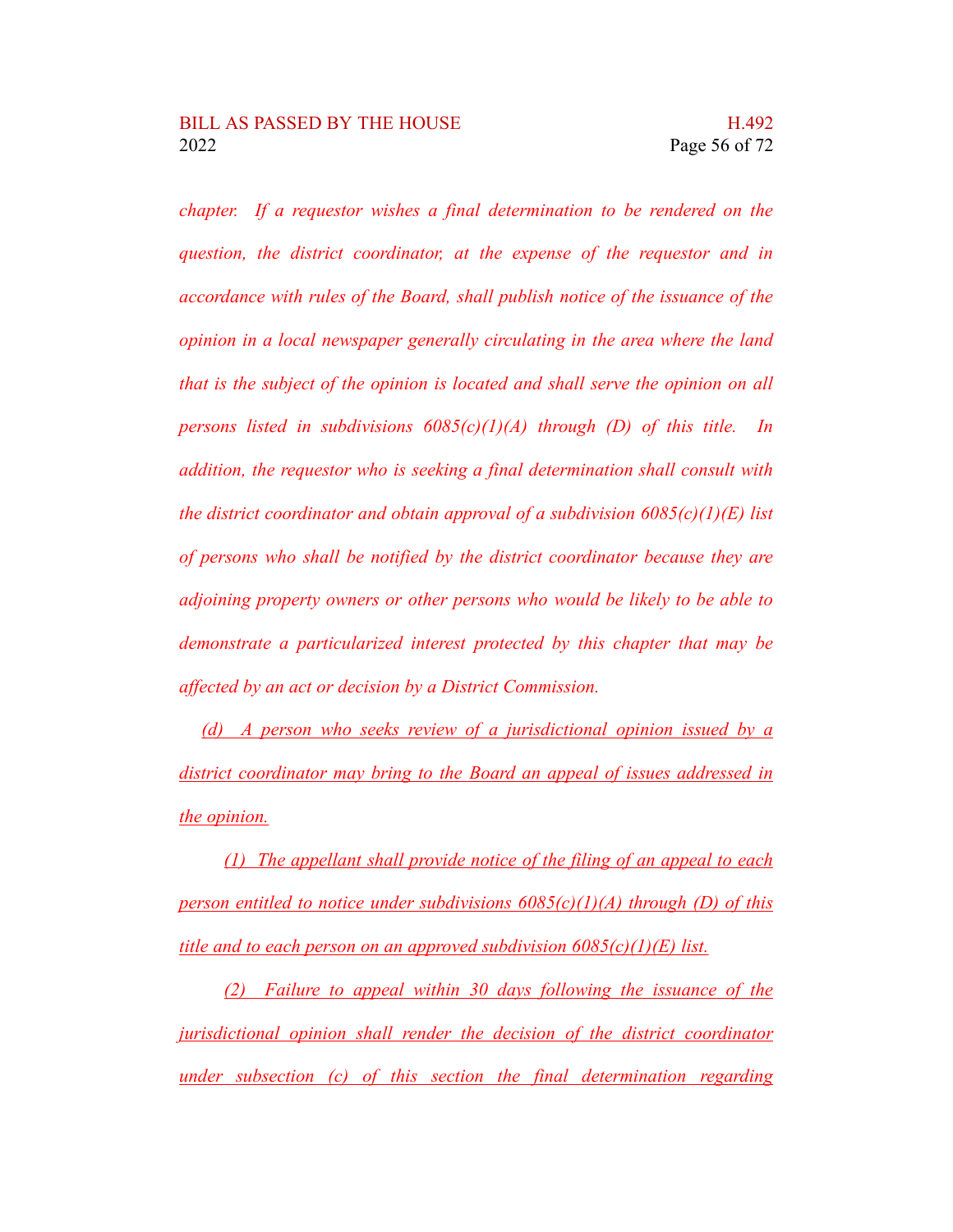*jurisdiction unless the underlying jurisdictional opinion was not properly served on persons listed in subdivisions 6085(c)(1)(A) through (D) of this title and on persons on a subdivision 6085(c)(1)(E) list approved under subsection (c) of this section.*

*Sec. 1110. 10 V.S.A. § 6083a is amended to read:*

*§ 6083a. ACT 250 FEES*

*\* \* \**

*(i) All persons filing an appeal, cross appeal, or petition from a District Commission decision or jurisdictional determination shall pay a fee of \$295.00, plus publication costs.*

*\* \* \* Appeals \* \* \**

*Sec. 1211. 10 V.S.A. chapter 220 is amended to read:*

*CHAPTER 220. CONSOLIDATED ENVIRONMENTAL APPEALS*

*§ 8501. PURPOSE*

*It is the purpose of this chapter to:*

*(1) consolidate existing appeal routes for municipal zoning and subdivision decisions and acts or decisions of the Secretary of Natural Resources, district environmental coordinators, and District Commissions, excluding enforcement actions brought pursuant to chapters 201 and 211 of this title and the adoption of rules under 3 V.S.A. chapter 25;*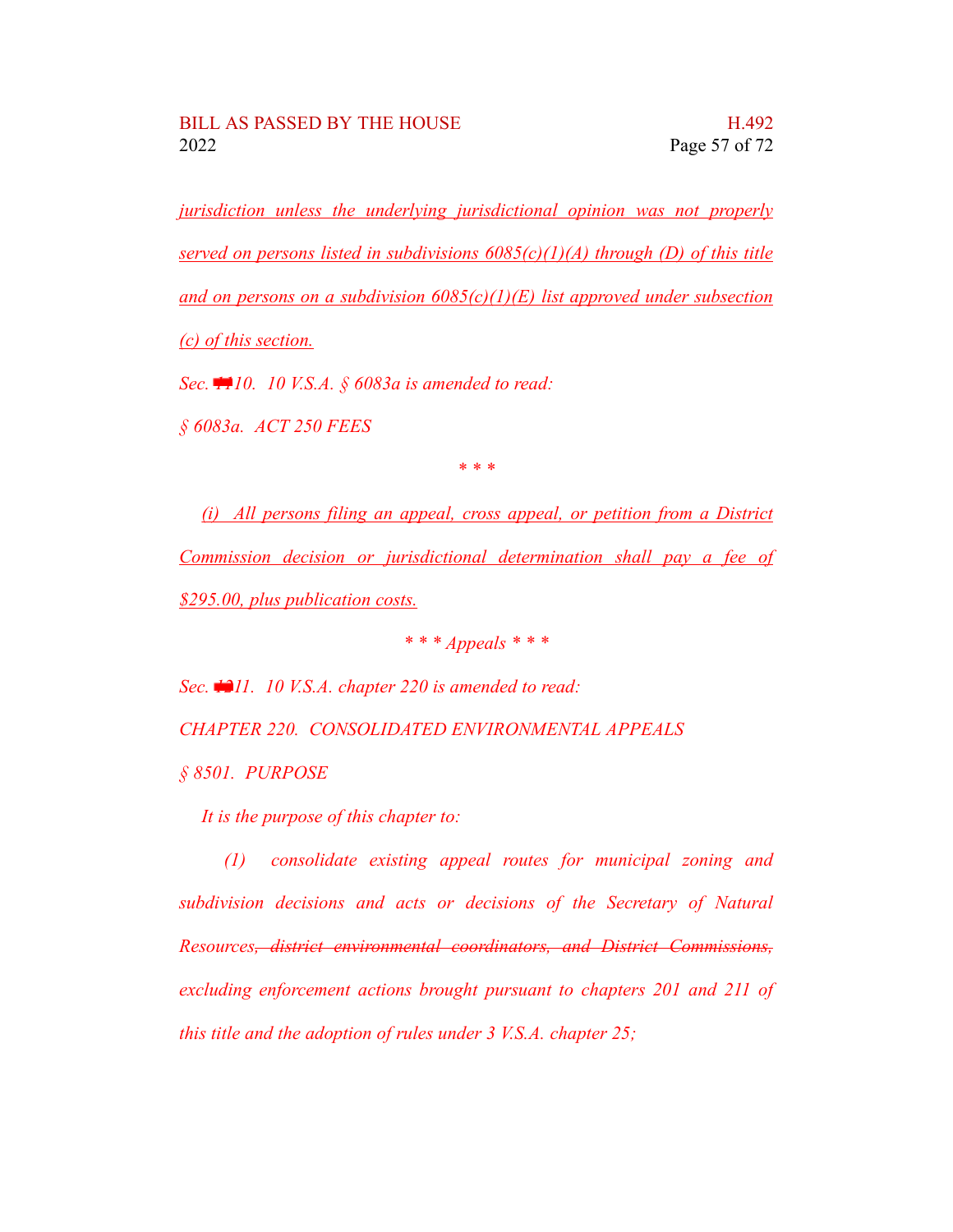*(2) standardize the appeal periods, the parties who may appeal these acts or decisions, and the ability to stay any act or decision upon appeal, taking into account the nature of the different programs affected;*

*(3) encourage people to get involved in the Act 250 permitting process at the initial stages of review by a District Commission by requiring participation as a prerequisite for an appeal of a District Commission decision to the Environmental Division;*

*(4) assure ensure that clear appeal routes exist for acts and decisions of the Secretary of Natural Resources; and*

*(5)(4) consolidate appeals of decisions related to renewable energy generation plants and telecommunications facilities with review under, respectively, 30 V.S.A. §§ 248 and 248a, with appeals and consolidation of proceedings pertaining to telecommunications facilities occurring only while 30 V.S.A. § 248a remains in effect.*

*§ 8502. DEFINITIONS*

*As used in this chapter:*

*(1) "District Commission" means a District Environmental Commission established under chapter 151 of this title. [Repealed.]*

*(2) "District coordinator" means a district environmental coordinator attached to a District Commission established under chapter 151 of this title. [Repealed.]*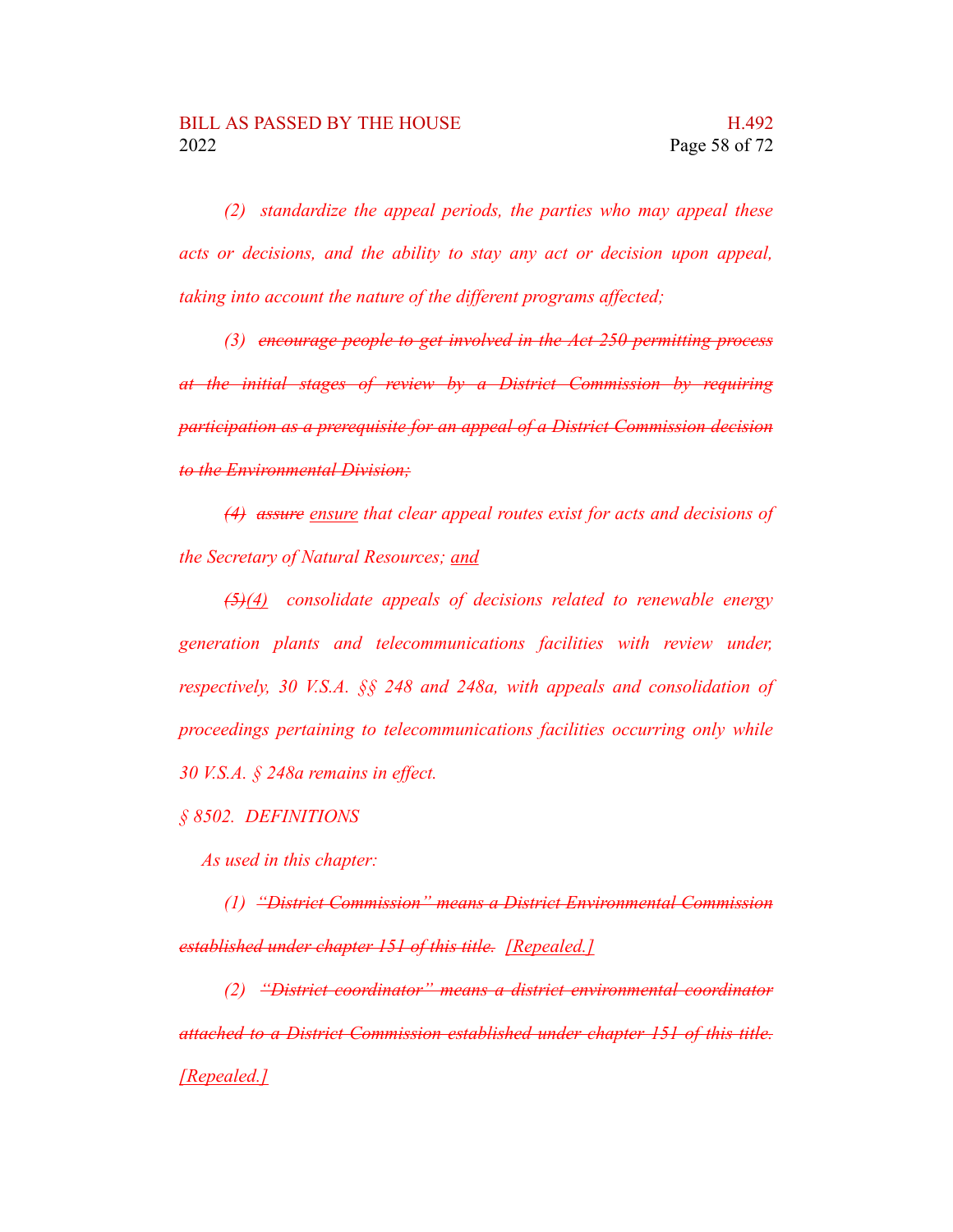*(3) "Environmental Court" or "Environmental Division" means the Environmental Division of the Superior Court established by 4 V.S.A. § 30.*

*(4) "Natural Resources Environmental Review Board" or "Board" means the Board established under chapter 151 of this title.*

*(5) "Party by right" means the following:*

*(A) the applicant;*

*(B) the landowner, if the applicant is not the landowner;*

*(C) the municipality in which the project site is located and the municipal and regional planning commissions for that municipality;*

*(D) if the project site is located on a boundary, any Vermont municipality adjacent to that border and the municipal and regional planning commissions for that municipality;*

*(E) the solid waste management district in which the land is located, if the development or subdivision constitutes a facility pursuant to subdivision 6602(10) of this title;*

*(F) any State agency affected by the proposed project.*

*(6) "Person" means any individual; partnership; company; corporation; association; joint venture; trust; municipality; the State of Vermont or any agency, department, or subdivision of the State; any federal agency; or any other legal or commercial entity.*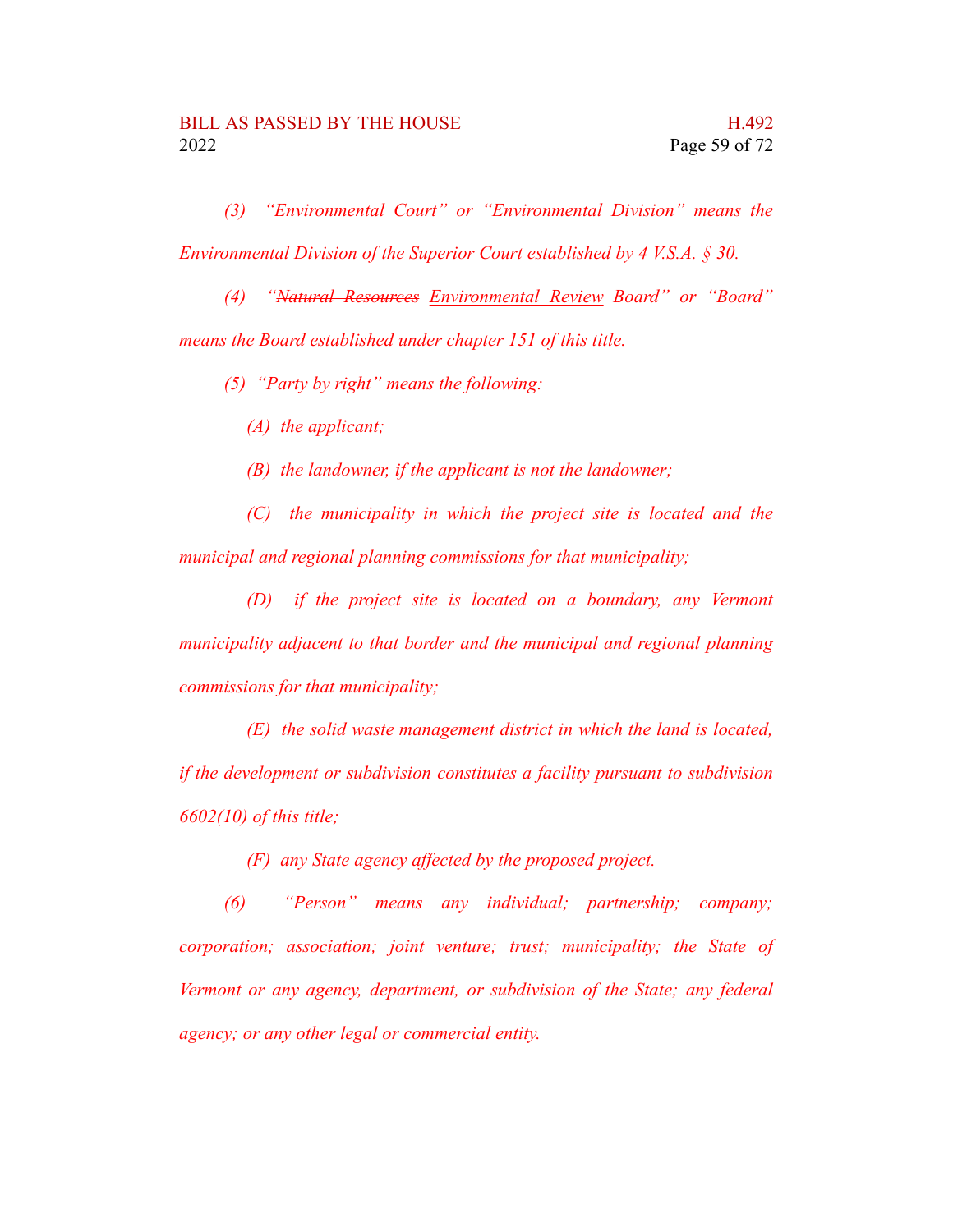*(7) "Person aggrieved" means a person who alleges an injury to a particularized interest protected by the provisions of law listed in section 8503 of this title, attributable to an act or decision by a district coordinator, District Commission, the Secretary, or the Environmental Division that can be redressed by the Environmental Division or the Supreme Court.*

*(8) "Secretary" means the Secretary of Natural Resources or the Secretary's duly authorized representative. As used in this chapter, "Secretary" shall also mean the Commissioner of Environmental Conservation, the Commissioner of Forests, Parks and Recreation, and the Commissioner of Fish and Wildlife, with respect to those statutes that refer to the authority of that commissioner or department.*

*§ 8503. APPLICABILITY*

*(a) This chapter shall govern all appeals of an act or decision of the Secretary, excluding enforcement actions under chapters 201 and 211 of this title and rulemaking, under the following authorities and under the rules adopted under those authorities:*

*\* \* \**

*(b) This chapter shall govern:*

*(1) all appeals from an act or decision of a District Commission under chapter 151 of this title, excluding appeals of application fee refund requests;*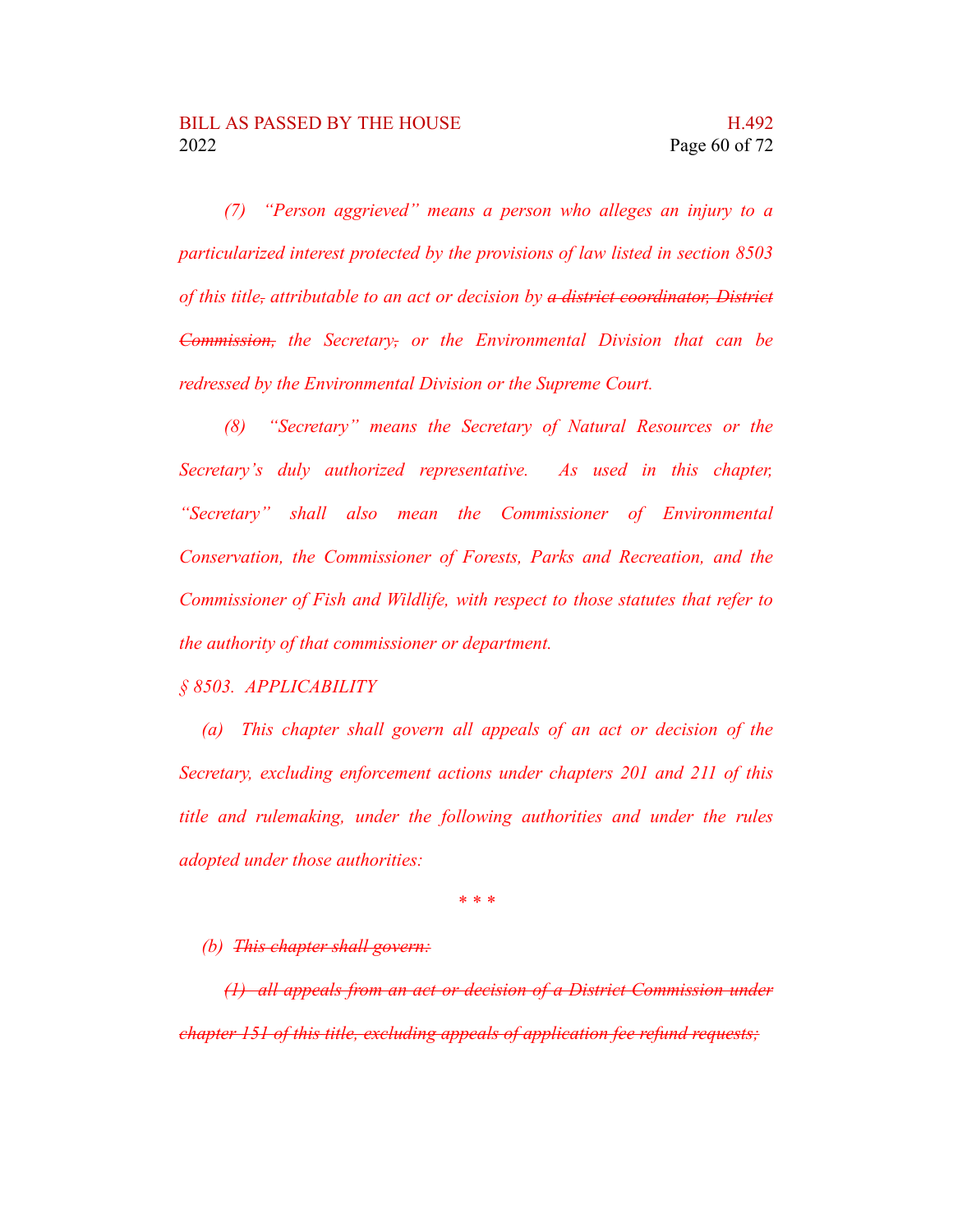*(2) appeals from an act or decision of a district coordinator under subsection 6007(c) of this title;*

*(3) appeals from findings of fact and conclusions of law issued by the Natural Resources Board in its review of a designated growth center for conformance with the criteria of subsection 6086(a) of this title, pursuant to authority granted at 24 V.S.A. § 2793c(f). [Repealed.]*

*(c) This chapter shall govern all appeals arising under 24 V.S.A. chapter 117, the planning and zoning chapter.*

*(d) This chapter shall govern all appeals from an act or decision of the Environmental Division under this chapter.*

*(e) This chapter shall not govern appeals from rulemaking decisions by the Natural Resources Environmental Review Board under chapter 151 of this title or enforcement actions under chapters 201 and 211 of this title.*

*(f) This chapter shall govern all appeals of acts or decisions of the legislative body of a municipality arising under 24 V.S.A. chapter 61, subchapter 10, relating to the municipal certificate of approved location for salvage yards.*

*(g) This chapter shall govern all appeals of an act or decision of the Secretary of Natural Resources that a solid waste implementation plan for a municipality proposed under 24 V.S.A. § 2202a conforms with the State Solid Waste Implementation Plan adopted pursuant to section 6604 of this title.*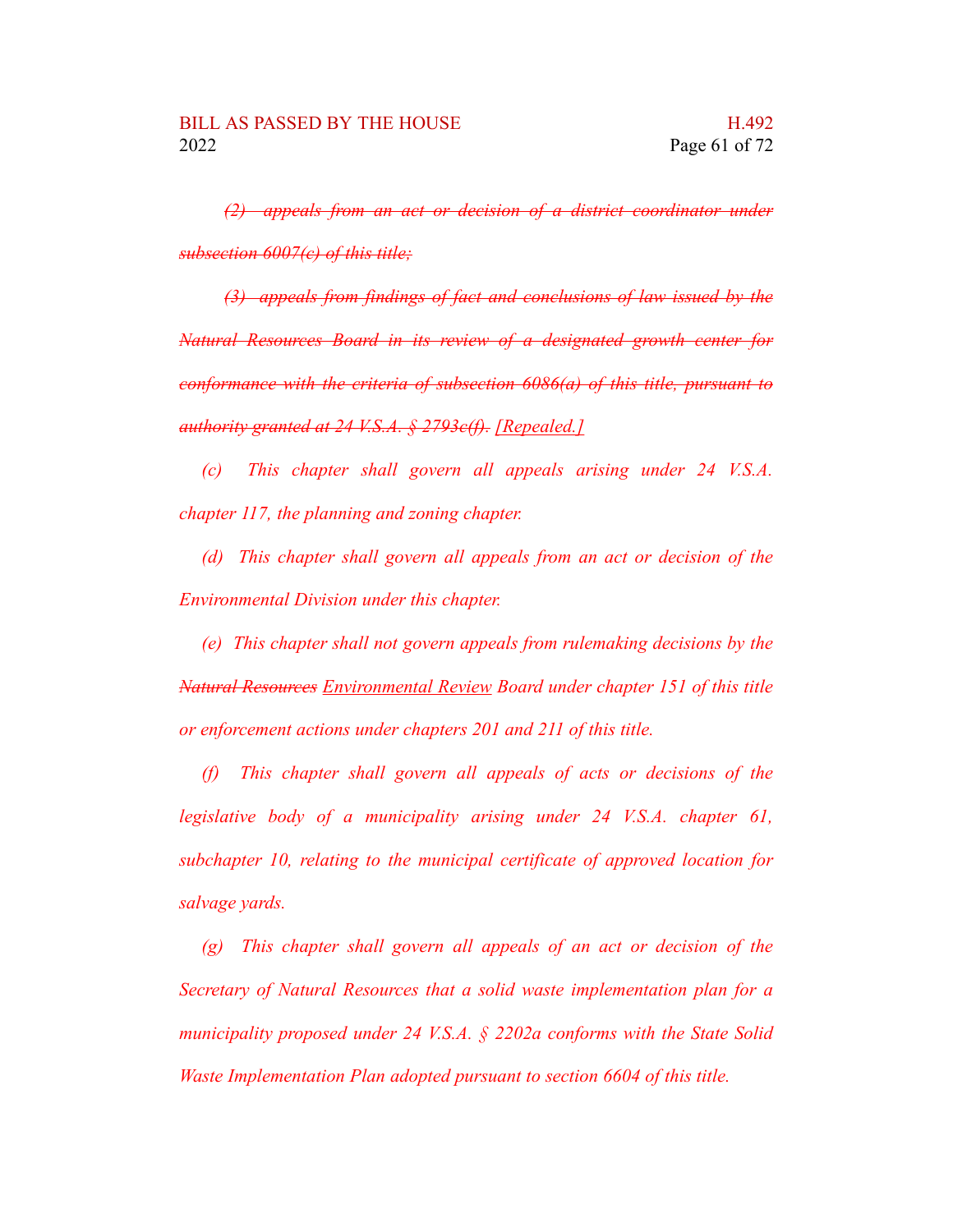## *§ 8504. APPEALS TO THE ENVIRONMENTAL DIVISION*

*(a) Act 250 and Agency appeals. Within 30 days of the date of following the act or decision, any person aggrieved by an act or decision of the Secretary, a District Commission, or a district coordinator under the provisions of law listed in section 8503 of this title, or any party by right, may appeal to the Environmental Division, except for an act or decision of the Secretary under subdivision 6086b(3)(E) of this title or governed by section 8506 of this title.*

*\* \* \**

*(c) Notice of the filing of an appeal.*

*(1) Upon filing an appeal from an act or decision of the District Commission, the appellant shall notify all parties who had party status as of the end of the District Commission proceeding, all friends of the Commission, and the Natural Resources Board that an appeal is being filed. In addition, the appellant shall publish notice not more than 10 days after providing notice as required under this subsection, at the appellant's expense, in a newspaper of general circulation in the area of the project that is the subject of the decision. [Repealed.]*

*\* \* \**

*(d) Requirement to participate before the District Commission or the Secretary.*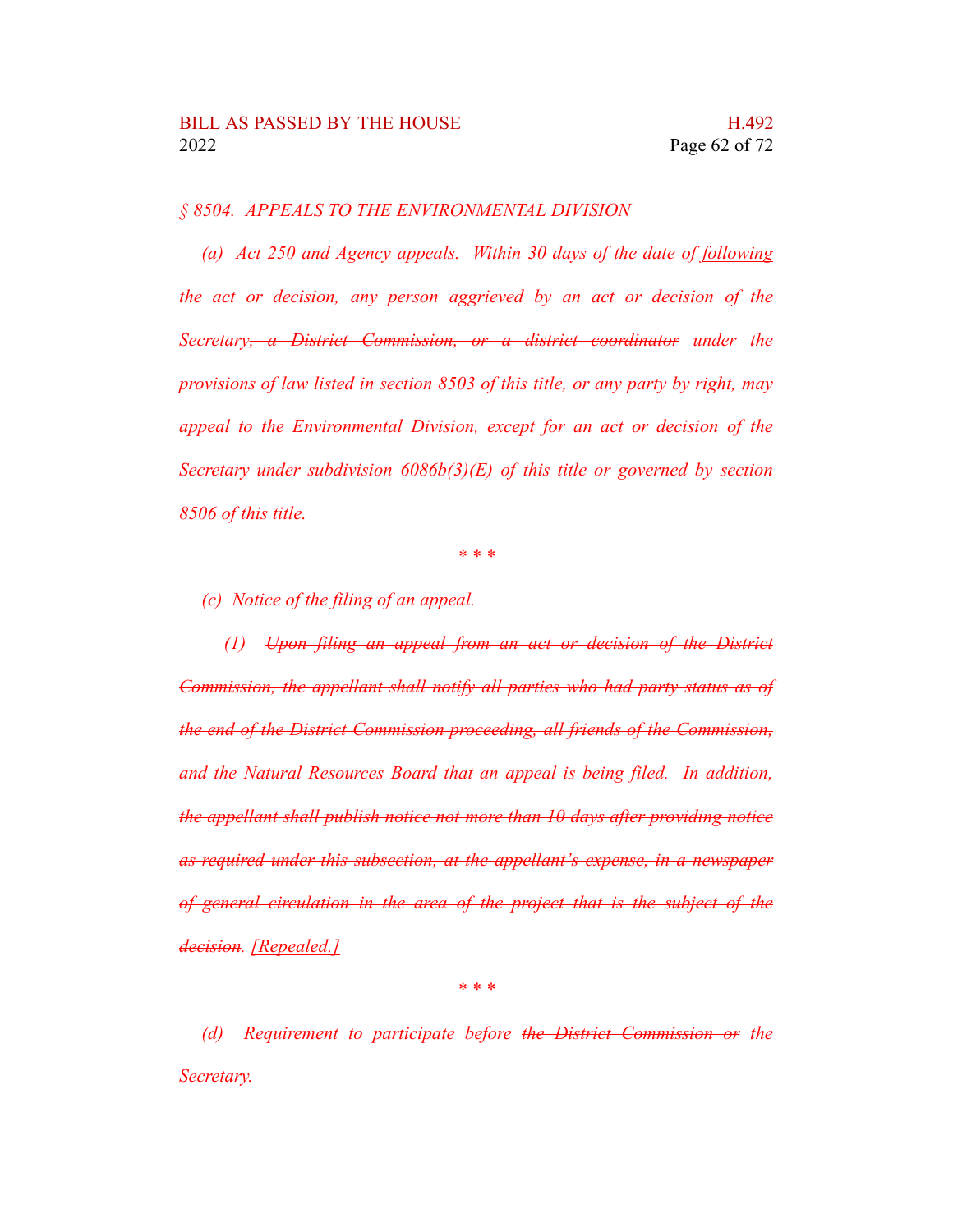*(1) Participation before District Commission. An aggrieved person shall not appeal an act or decision that was made by a District Commission unless the person was granted party status by the District Commission pursuant to subdivision 6085(c)(1)(E) of this title, participated in the proceedings before the District Commission, and retained party status at the end of the District Commission proceedings. In addition, the person may only appeal those issues under the criteria with respect to which the person was granted party status. However, notwithstanding these limitations, an aggrieved person may appeal an act or decision of the District Commission if the Environmental judge determines that:*

*(A) there was a procedural defect that prevented the person from obtaining party status or participating in the proceeding;*

*(B) the decision being appealed is the grant or denial of party status; or*

*(C) some other condition exists that would result in manifest injustice if the person's right to appeal was disallowed. [Repealed.]*

*(2) Participation before the Secretary.*

*\* \* \**

*(e) Act 250 jurisdictional determinations by a district coordinator.*

*(1) The appellant shall provide notice of the filing of an appeal to each person entitled to notice under subdivisions 6085(c)(1)(A) through (D) of this*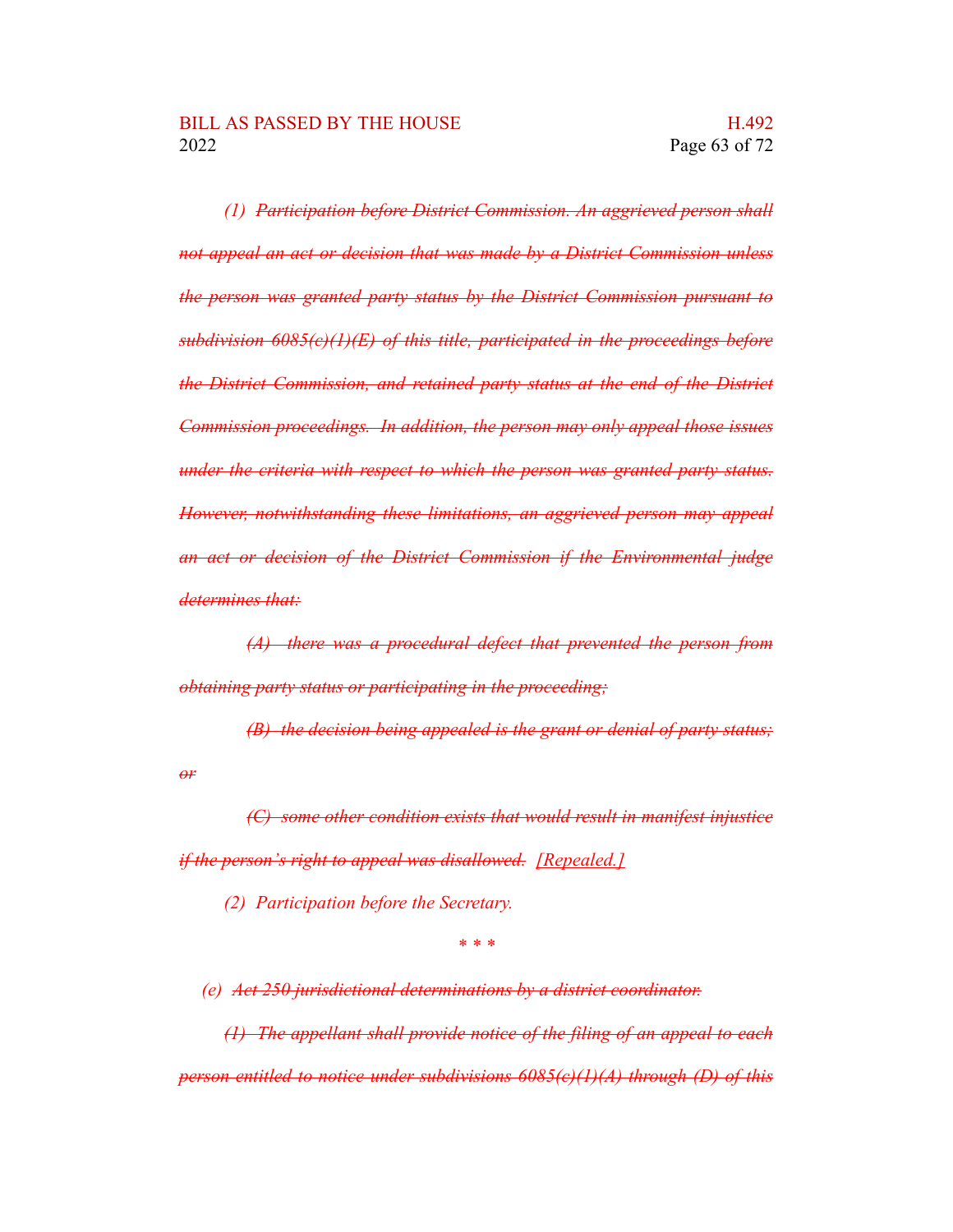*title, to each person on an approved subdivision 6085(c)(1)(E) list, and to the Natural Resources Board.*

*(2) Failure to appeal within the time required under subsection (a) of this section shall render the decision of the district coordinator under subsection 6007(c) of this title the final determination regarding jurisdiction under chapter 151 of this title unless the underlying jurisdictional opinion was not properly served on persons listed in subdivisions 6085(c)(1)(A) through (D) of this title and on persons on a subdivision 6085(c)(1)(E) list approved under subsection 6007(c) of this title. [Repealed.]*

*\* \* \**

*(g) Consolidated appeals. The Environmental Division may consolidate or coordinate different appeals where those appeals all relate to the same project.*

*\* \* \**

*(i) Deference to Agency technical determinations. In the adjudication of appeals relating to land use permits under chapter 151 of this title, technical determinations of the Secretary shall be accorded the same deference as they are accorded by a District Commission under subsection 6086(d) of this title. [Repealed.]*

*\* \* \**

*(k) Limitations on appeals. Notwithstanding any other provision of this section:,*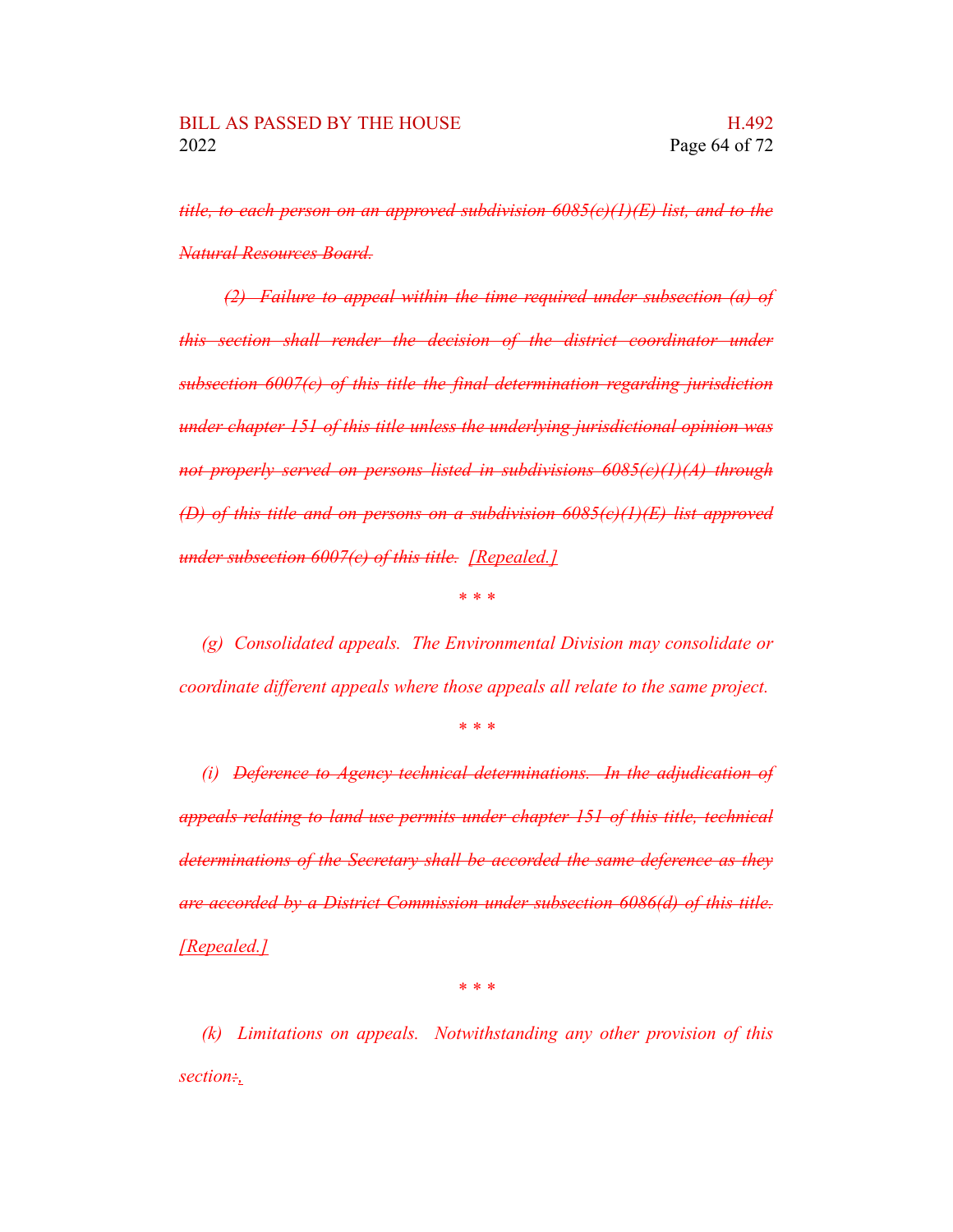*(1) there shall be no appeal from a District Commission decision when the Commission has issued a permit and no hearing was requested or held, or no motion to alter was filed following the issuance of an administrative amendment;*

*(2) a municipal decision regarding whether a particular application qualifies for a recorded hearing under 24 V.S.A. § 4471(b) shall not be subject to appeal;*

*(3) if a District Commission issues a partial decision under subsection 6086(b) of this title, any appeal of that decision must be taken within 30 days of the date of that decision.*

*(l) Representation. The Secretary may represent the Agency of Natural Resources in all appeals under this section. The Chair of the Natural Resources Board may represent the Board in any appeal under this section, unless the Board directs otherwise. If more than one State agency, other than the Board, either appeals or seeks to intervene in an appeal under this section, only the Attorney General may represent the interests of those agencies of the State in the appeal.*

*(m) Precedent. Prior decisions of the Environmental Board, Water Resources Board, and Waste Facilities Panel shall be given the same weight and consideration as prior decisions of the Environmental Division.*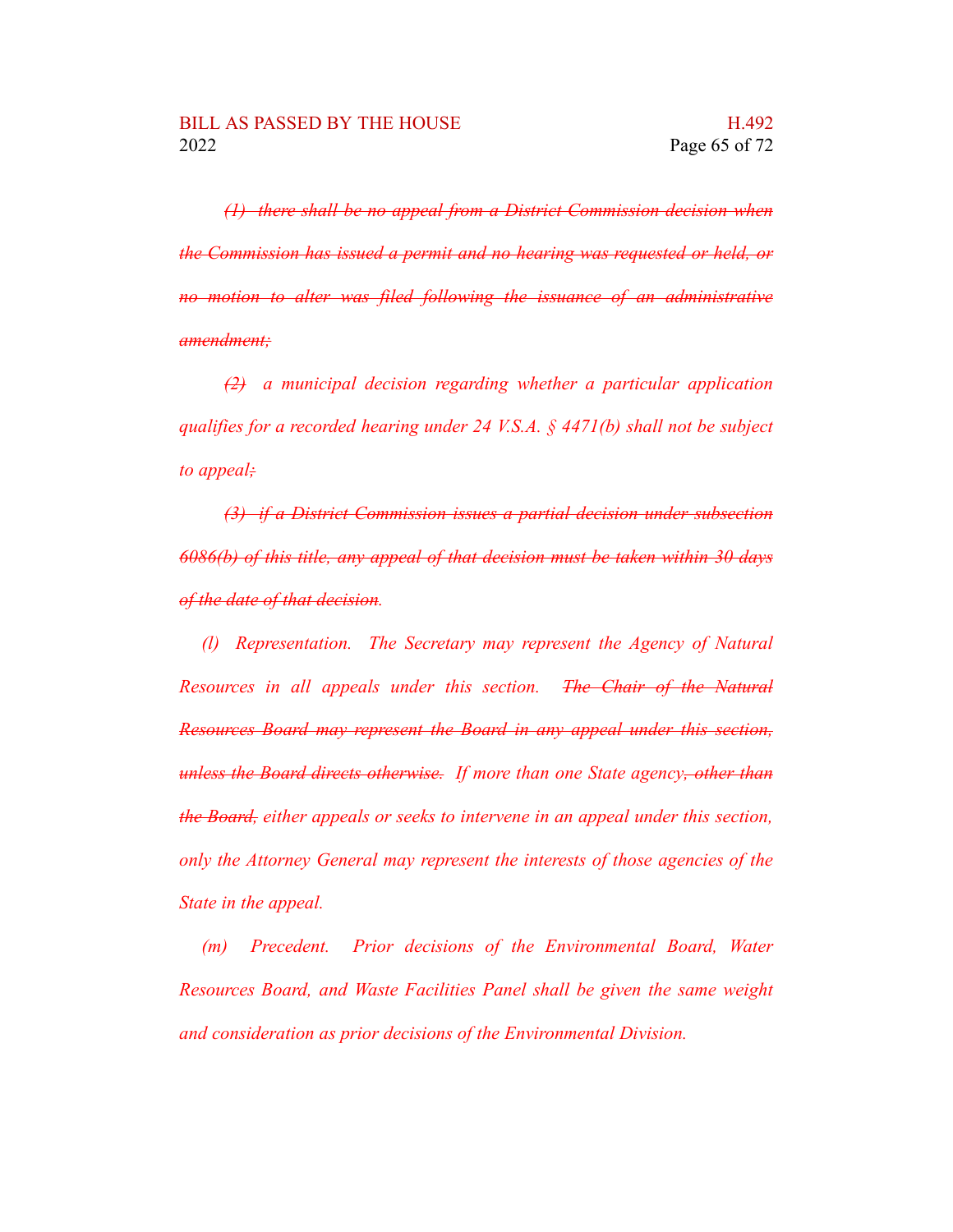*(n) Intervention. Any person may intervene in a pending appeal if that person:*

*(1) appeared as a party in the action appealed from and retained party status;*

*(2) is a party by right;*

*(3) is the Natural Resources Board; [Repealed.]*

*(4) is a person aggrieved, as defined in this chapter;*

*(5) qualifies as an "interested person," as established in 24 V.S.A. § 4465, with respect to appeals under 24 V.S.A. chapter 117; or*

*(6) meets the standard for intervention established in the Vermont Rules of Civil Procedure.*

*(o) With respect to review of an act or decision of the Secretary pursuant to 3 V.S.A. § 2809, the Division may reverse the act or decision or amend an allocation of costs to an applicant only if the Division determines that the act, decision, or allocation was arbitrary, capricious, or an abuse of discretion. In the absence of such a determination, the Division shall require the applicant to pay the Secretary all costs assessed pursuant to 3 V.S.A. § 2809.*

*(p) Administrative record. The Secretary shall certify the administrative record as defined in chapter 170 of this title and shall transfer a certified copy of that record to the Environmental Division when:*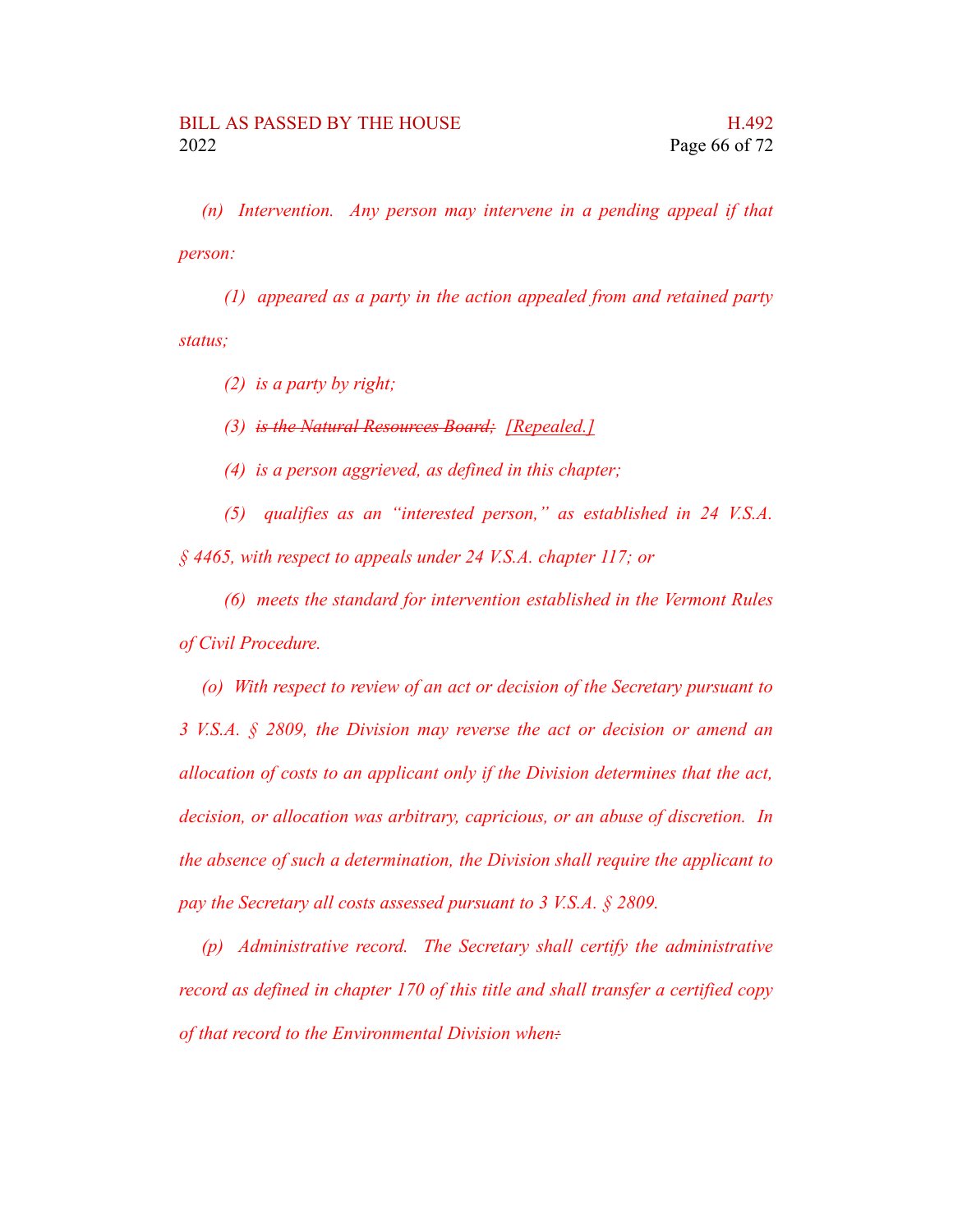*(1) there is an appeal of an act or decision of the Secretary that is based on that record; or*

*(2) there is an appeal of a decision of a District Commission, and the applicant used a decision of the Secretary based on that record to create a presumption under a criterion of subsection 6086(a) of this title that is at issue in the appeal.*

*§ 8505. APPEALS TO THE SUPREME COURT*

*(a) Any person aggrieved by a decision of the Environmental Division pursuant to this subchapter, any party by right, or any person aggrieved by a decision of the Environmental Review Board may appeal to the Supreme Court within 30 days of following the date of the entry of the order or judgment appealed from, provided that:*

*(1) the person was a party to the proceeding before the Environmental Division; or*

*(2) the decision being appealed is the denial of party status; or*

*(3) the Supreme Court determines that:*

*(A) there was a procedural defect that prevented the person from participating in the proceeding; or*

*(B) some other condition exists that would result in manifest injustice if the person's right to appeal were disallowed.*

*\* \* \**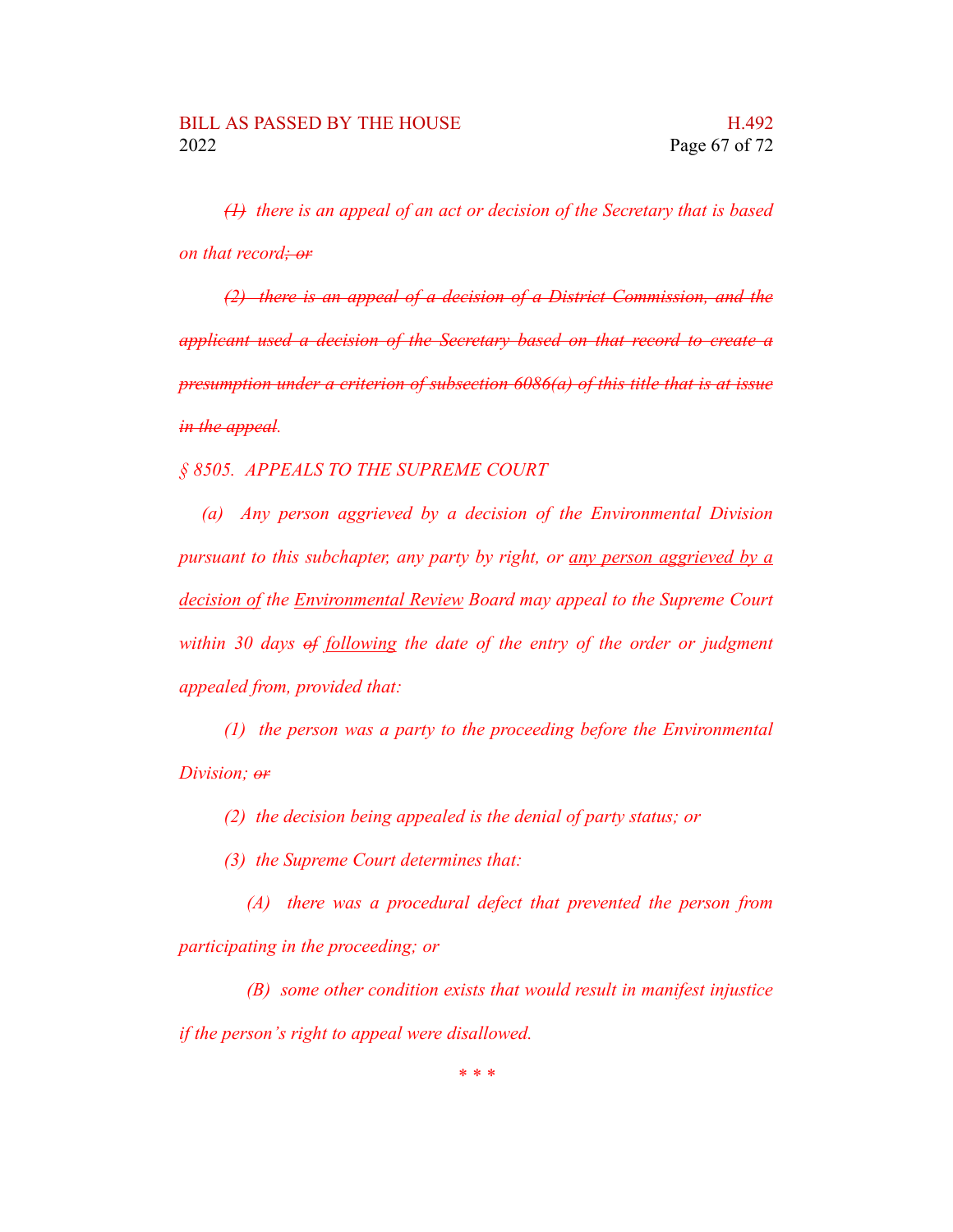*\* \* \* Environmental Division \* \* \**

*Sec. 1312. 4 V.S.A. § 34 is amended to read:*

*§ 34. JURISDICTION; ENVIRONMENTAL DIVISION*

*The Environmental Division shall have:*

*(1) jurisdiction of matters arising under 10 V.S.A. chapters 201 and*

*220; and*

*(2) jurisdiction of matters arising under 24 V.S.A. chapter 61, subchapter 12 and 24 V.S.A. chapter 117; and*

*(3) original jurisdiction to revoke permits under 10 V.S.A. chapter 151.*

*\* \* \* Report; Transition; Revision Authority; Effective Dates \* \* \**

*Sec. 1413. ENVIRONMENTAL REVIEW BOARD POSITIONS;*

*APPROPRIATION*

*(a) The following new positions are created at the Environmental Review Board for the purposes of carrying out this act:*

*(1) one Staff Attorney 1; and*

*(2) four half-time Environmental Review Board members.*

*(b) The sum of \$300,000.00\$384,000.00 is appropriated to the Environmental Review Board from the General Fund in fiscal year 2023 for the positions established in subsection (a) of this section and for additional operating costs required to implement the appeals process established in this act.*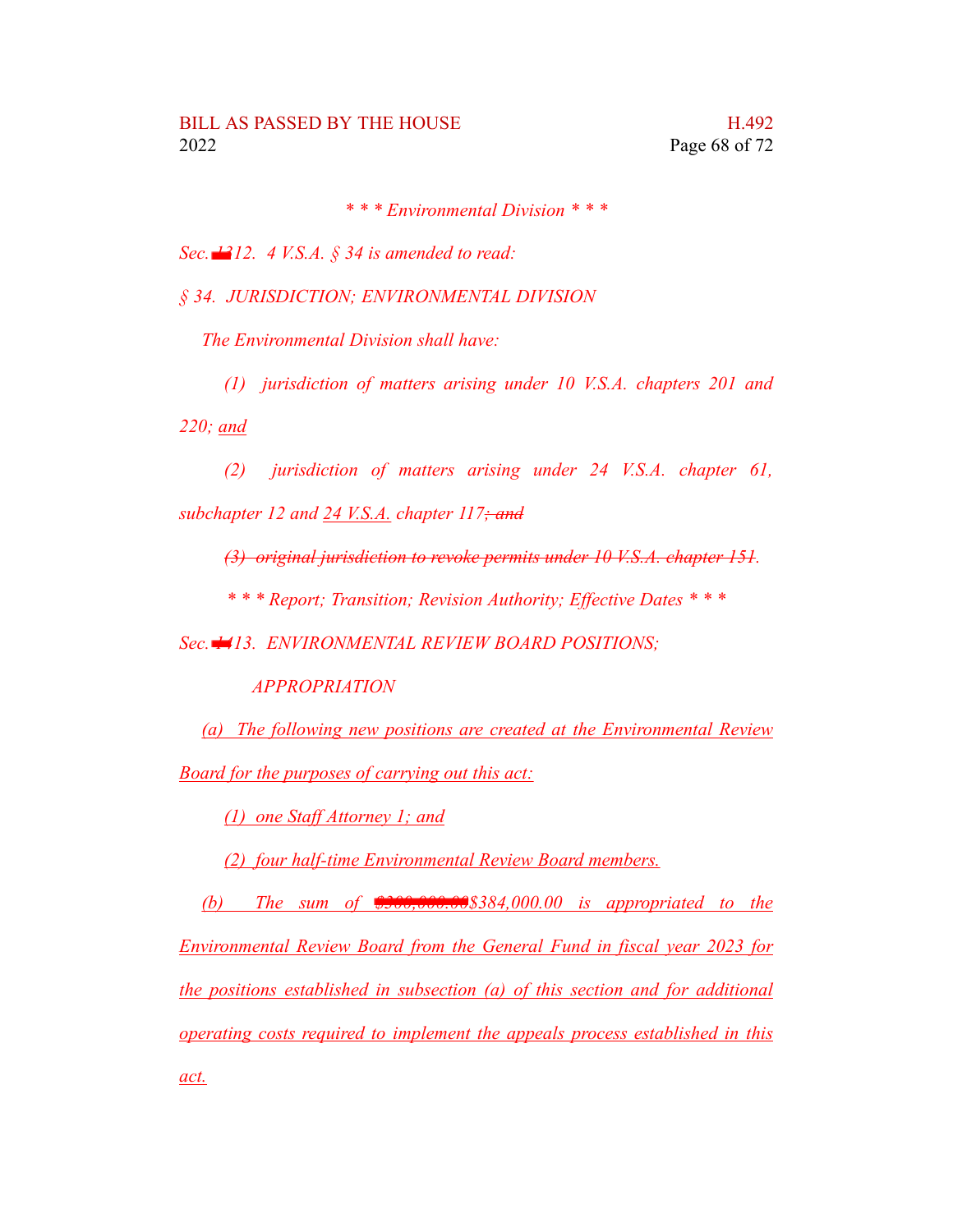## *Sec. 1514. NATURAL RESOURCES BOARD TRANSITION*

*(a) The Governor shall appoint the members of Environmental Review Board on or before July 1, 2023, and the terms of any Natural Resources Board member not appointed consistent with the requirements of 10 V.S.A. § 6021(a)(1)(A) or (B) shall expire on that day.*

*(b) As of July 1, 2023, all appropriations and employee positions of the Natural Resources Board are transferred to the Environmental Review Board.*

*(c) The Environmental Review Board shall adopt rules of procedure for its hearing process pursuant to 10 V.S.A. § 6025(a) on or before July 1, 2024.*

*Sec. 1615. ENVIRONMENTAL DIVISION; CONTINUED JURISDICTION*

*Notwithstanding the repeal of its jurisdictional authority to hear appeals relative to land use permits under Sec. 12 of this act, the Environmental Division of the Superior Court shall continue to have jurisdiction to complete its consideration of any appeal that is pending before it as of July 1, 2024 if the act or appeal has been filed. The Environmental Review Board shall have authority to be a party in any appeals pending under this section until July 1, 2024.*

*Sec. 17. REPORT; ENVIRONMENTAL REVIEW BOARD*

*(a) On or before December 31, 2023, the Chair of the Environmental Review Board shall report to the House Committee on Natural Resources,*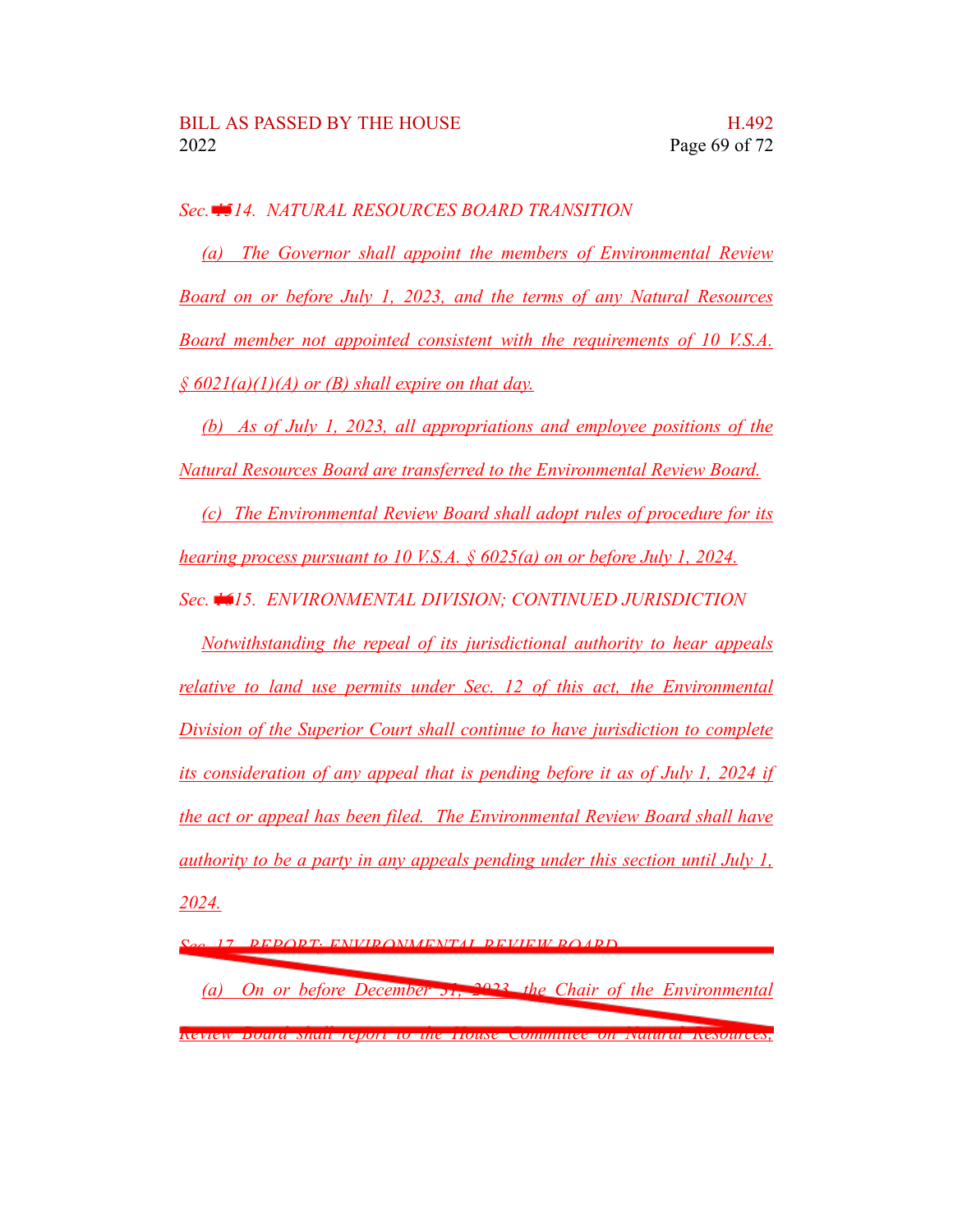| d Wildlifa<br>and the Conate<br>ual Docourses an                                |
|---------------------------------------------------------------------------------|
|                                                                                 |
| on necessary updates to the Act 250 program.                                    |
| (b) The report shall include:                                                   |
| $(1)$ how to transition to a system in which Act 250 jurisdiction is based      |
| on location, which shall end wrage development in appropriate locations and     |
| protect natural resources of statewn's significance including biodiversity;     |
| (2) how to use the Capability and Development Plan to meet the                  |
| statewide planning goals;                                                       |
| (3) the effectiveness of the current permit fee structure; and                  |
| (4) an assessment of the current level of staffing of the Board and             |
| District Commissions, including whether there should be a district coon Finator |
| <mark>waand in every aistrict.</mark>                                           |
| Sec. #16. REPORT; ENVIRONMENTAL REVIEW BOARD                                    |
| (a) On or before December 31, 2023, the Chair of the Environmental              |
| Review Board shall report to the House Committees on Natural Resources,         |
| Fish, and Wildlife and on Ways and Means and the Senate Committees on           |
| Finance and on Natural Resources and Energy on necessary updates to the         |

*Act 250 program.*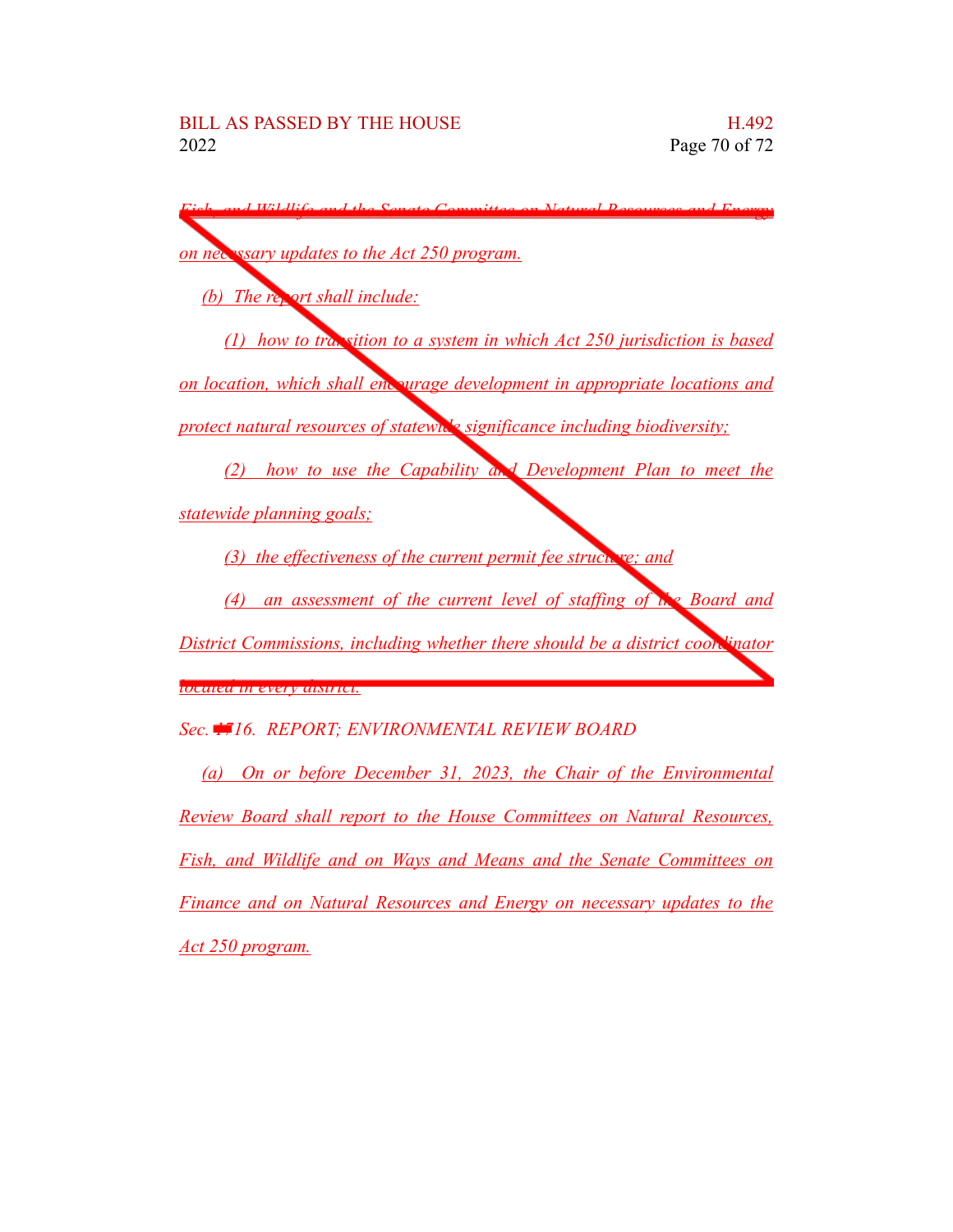*(b) The report shall include:*

*(1) how to transition to a system in which Act 250 jurisdiction is based on location, which shall encourage development in appropriate locations and protect natural resources of statewide significance, including biodiversity;*

*(2) how to use the Capability and Development Plan to meet the statewide planning goals;*

*(3) an assessment of the current level of staffing of the Board and District Commissions, including whether there should be a district coordinator located in every district;*

*(4) whether the permit fees are sufficient to cover the costs of the program and, if not, a recommendation for a source of revenue to supplement the fees;*

*(5) whether the permit fees are effective in providing appropriate incentives; and*

*(6) whether the Board should be able to assess their costs on applicants. Sec. 1817. REVISION AUTHORITY*

*In preparing the Vermont Statutes Annotated for publication in 2022, the Office of Legislative Counsel shall replace all references to the "Natural Resources Board" with the "Environmental Review Board" in Title 3, Title 10, Title 24, Title 29, Title 30, and Title 32.*

*\* \* \* Effective Dates \* \* \**